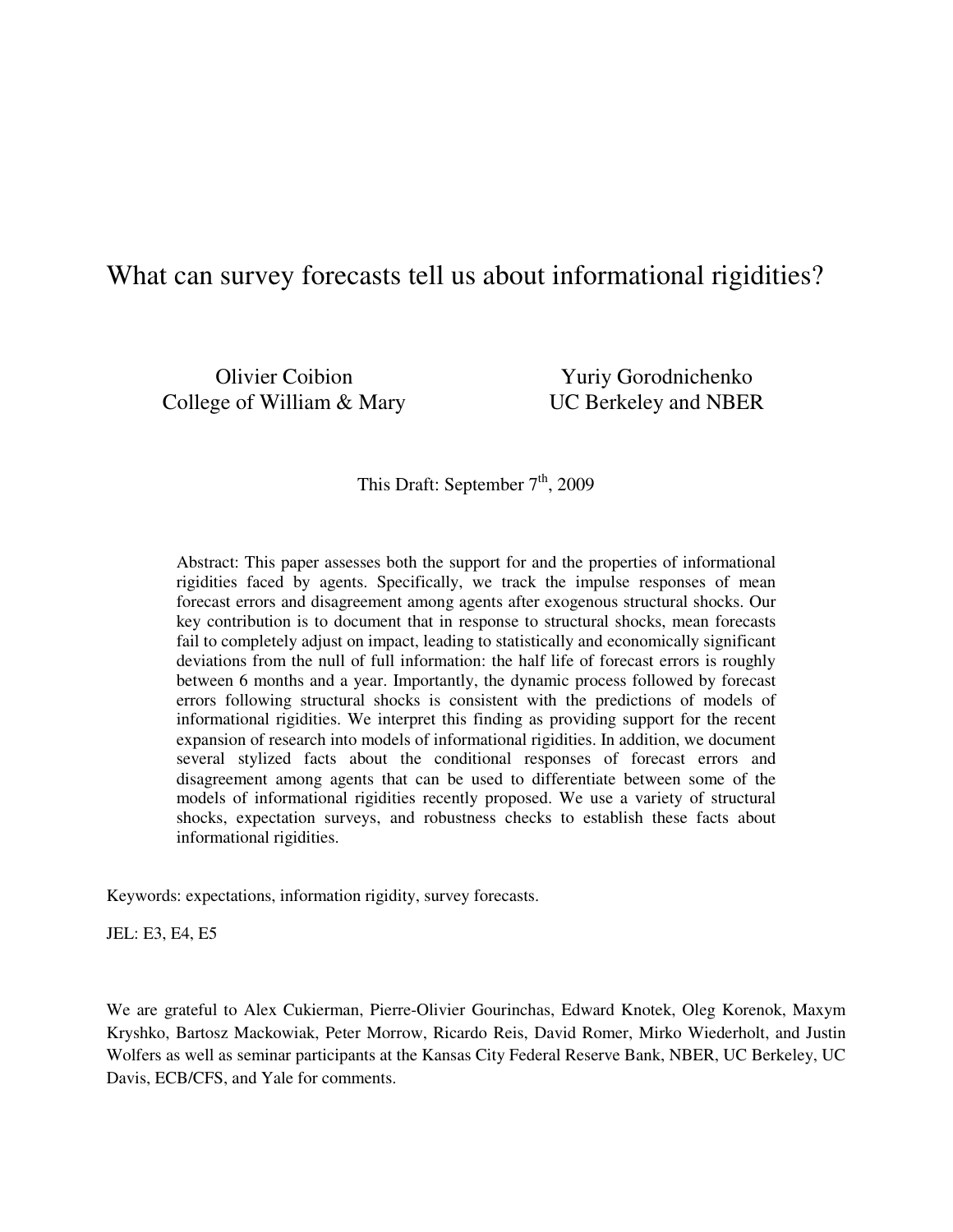## **1 Introduction**

How economic agents form their expectations has long been one of the most fundamental, and most debated, questions in macroeconomics. Indeed, the abandonment of adaptive expectations in favor of rational expectations was one of the defining features in the rebuilding of macroeconomics starting in the 1970s. Yet, even with the advent of rational expectations, research continued to emphasize the fact that, in forming their expectations, agents typically face constraints. For example, Lucas (1972) assumed agents could not observe all prices in the economy. Likewise, Kydland and Prescott (1982) assumed that agents could not differentiate in real time between transitory and permanent productivity shocks. Despite this early interest in the information problems faced by economic agents and their implications for aggregate dynamics, most modern macroeconomic models assume full-information rational expectations on the part of all agents. Yet recent work such as Mankiw and Reis (2002), Woodford (2003) and Sims (2002), has once more revived interest in better understanding the frictions and limitations faced by agents in the acquisition and processing of information.

This renewed interest in the expectations formation process has been spurred by several failures of full information models. For example, Mankiw and Reis (2002) argue that the observed delayed response of inflation to monetary policy shocks is not readily matched by New Keynesian models without the addition of informational rigidities or the counterfactual assumption of price indexation. Similarly, Dupor et al (2007b) show that the differential response of inflation to monetary policy and technology shocks is difficult to reconcile without informational rigidities. In addition, departing from the assumption of full-information can also account for some empirical puzzles. For example, Roberts (1997, 1998) and Adam and Padula (2003) demonstrate that empirical estimates of the slope of the New Keynesian Phillips Curve have the correct sign when conditioning on survey measures of inflation expectations while this is typically not the case under the assumption of full-information rational expectations. Similarly, Romer and Romer (2004) show that monetary policy shocks drawn from the Fed's Taylor rule conditional on its historical forecasts eliminate the price puzzle identified in previous work. Piazzesi and Schneider (2008), Gourinchas and Tornell (2004) and Bachetta et al (2008) all identify links between systematic forecast errors in survey forecasts and puzzles in various financial markets.

Despite this resurgent focus on the nature of the expectations formation process, little consensus exists on how best to model the acquisition and processing of information by agents. In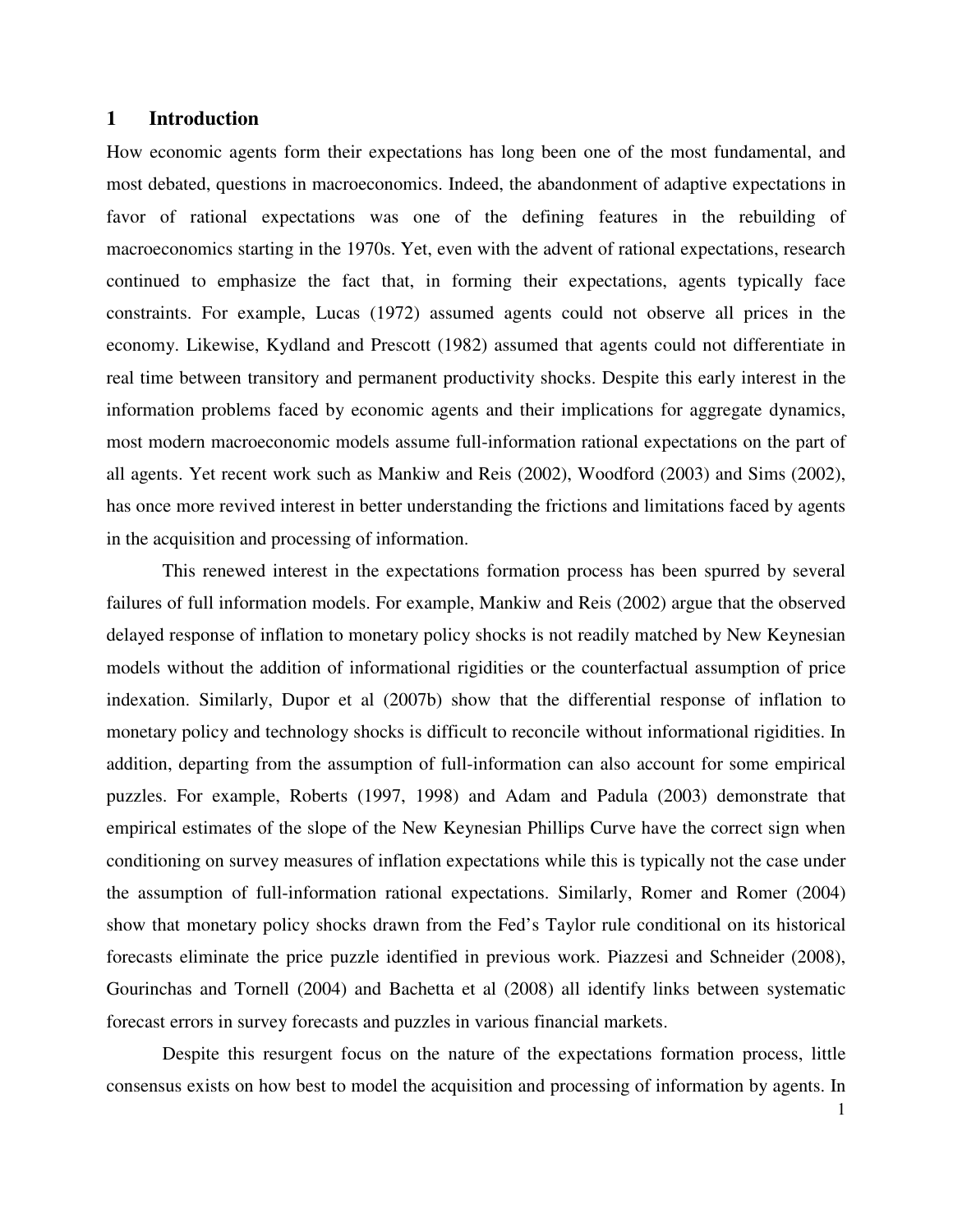large part, this reflects a lack of convincing empirical evidence on the matter. First, the evidence against the assumption of full-information rational expectations is sparse, often fragile, and most importantly of unclear economic significance. Second, there is even less empirical evidence available to distinguish among competing models of informational rigidities, so macroeconomists seeking to include informational frictions in their models have a multitude of options to consider but little basis upon which to choose a particular specification.

The most traditional approach to testing expectations data relies on testing the null of full information using survey forecasts, typically of inflation, by regressing ex-post inflation on mean inflation forecasts. As surveyed in Pesaran and Weale (2006), this literature has yielded only mixed results, typically finding departures from full information over short time samples but not over longer periods. In addition, this approach has little insight to offer about the dynamic properties of the expectations formation process beyond a test of the null of full information and reveals little about the economic significance of identified departures from full information.<sup>1</sup> A second strand of empirical evidence has focused on evaluating the *implications* of models with informational rigidities relative to those without.<sup>2</sup> These results have also been mixed and are in any case difficult to rely on for making general conclusions about the expectations formation process since this type of evidence is sensitive to the estimation approach as well as to auxiliary modeling assumptions. A third approach documents the costs of collecting and processing information (e.g. Zbaracki et al (2004)). This approach is instrumental in establishing the fact that economic agents face significant informational constraints but cannot address how these constraints affect agents' choices and aggregate dynamics. Finally, the fourth approach studies the properties of disagreement among agents to make inferences about their underlying approaches to expectations formation. For example, Mankiw Reis and Wolfers (2004) note that disagreement among agents is inconsistent with full information but not with models in which agents face informational frictions.<sup>3</sup> They argue that a sticky-information model can reproduce many of the

 $<sup>1</sup>$  See Pesaran and Weale (2006) and Mankiw, Reis, and Wolfers (2003) for surveys of this literature.</sup>

<sup>&</sup>lt;sup>2</sup> See Korenok (2005), Andres et al (2005), Kiley (2007), Coibion (2007), Dupor et al (2007a), and Knotek (2007).

<sup>&</sup>lt;sup>3</sup> It is possible to have forecast dispersion when fully rational agents share the *same* information set but use different forecasting models or have different objective functions. However, Jonung (1981) and others find that agents disagree about current and *past* inflation and perceptions of past inflation are a strong predictor of inflationary expectations so that heterogeneity in expectations is driven to a significant extent by perceptions about current and past conditions. Hence, a bulk of disagreement seems to arise from differential information sets. Probably more importantly, there is potentially no discipline on what rules agents could use and consequently models with heterogeneous forecasting rules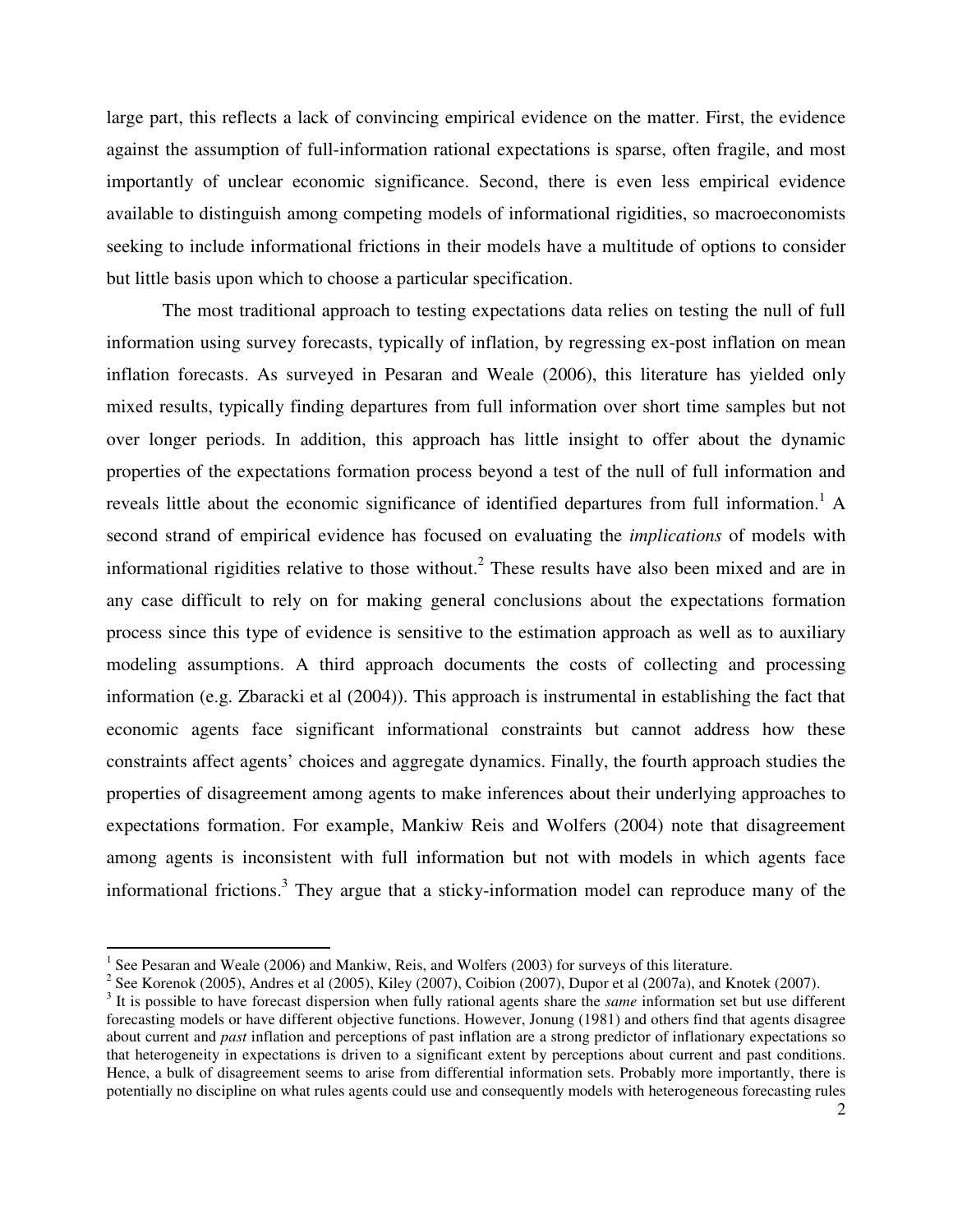features of expectations data they consider. Branch (2007) similarly makes use of data on disagreement to compare the fit of the sticky information model and a model in which agents may endogenously use heterogeneous forecasting rules.

This paper lays out a new set of stylized facts about the expectations formation process to address the two key issues: do agents have full information, and if not, how do we model their information problem? We make use of three data sets containing survey measures of inflation forecasts: the Michigan Survey of Consumers, the Survey of Professional Forecasters, and the Blue Chip Economic Indicators. Each survey provides mean forecasts of inflation over the next year, as well as measures of the cross-sectional dispersion of agents' forecasts of future inflation. Unlike the previous literature, we study the *conditional* responses of forecast errors and forecast dispersion to identified structural shocks. With this novel approach we can hope to have more power and robustness in distinguishing hypotheses of how expectations are formed. As we discuss later, different models of expectation formation deliver sign restrictions on first and second moments of impulse response functions that can be used to assess the validity of these models. In contrast, these models tend to agree on implications for unconditional moments of expectations (e.g., positive dispersion of forecasts). In this respect, our approach is similar to standard methods of applied macroeconomics that utilize conditional responses of variables to shocks (i.e., impulse response functions) to study and estimate the behavior of empirical models.

Our first stylized fact is that *forecasts fail to adjust one-for-one with the variable being forecasted after structural shocks.* Instead, we find systematic patterns of serially correlated conditional forecast errors, particularly after technology and oil price shocks.<sup>4</sup> Thus, after inflationary (deflationary) shocks, one observes a predictable sequence of serially correlated positive (negative) inflation forecast errors. Over time, forecast errors monotonically converge to zero. This result not only contradicts the null of full-information but does so in exactly the manner predicted by standard models of informational rigidities. In addition, we find that these deviations from full-information are not only statistically significant but also of economically significant

 $\overline{\phantom{a}}$ 

can rationalize any outcome. Thus, we do not formally try to isolate the contribution of heterogeneous forecasting rules to disagreement because we could not formulate a set of falsifiable hypotheses to rule out this theory.

<sup>&</sup>lt;sup>4</sup> Our baseline structural shocks are monetary policy, technology, and oil price shocks. These are the shocks that explain the largest component of the variance of inflation out of the ones we consider, between thirty and fifty percent jointly depending on the time horizon, which is important for our ability to distinguish models of expectation formation in the data. We also consider other exogenous shock measures, such as fiscal shocks, information shocks, and alternative measures of monetary policy shocks.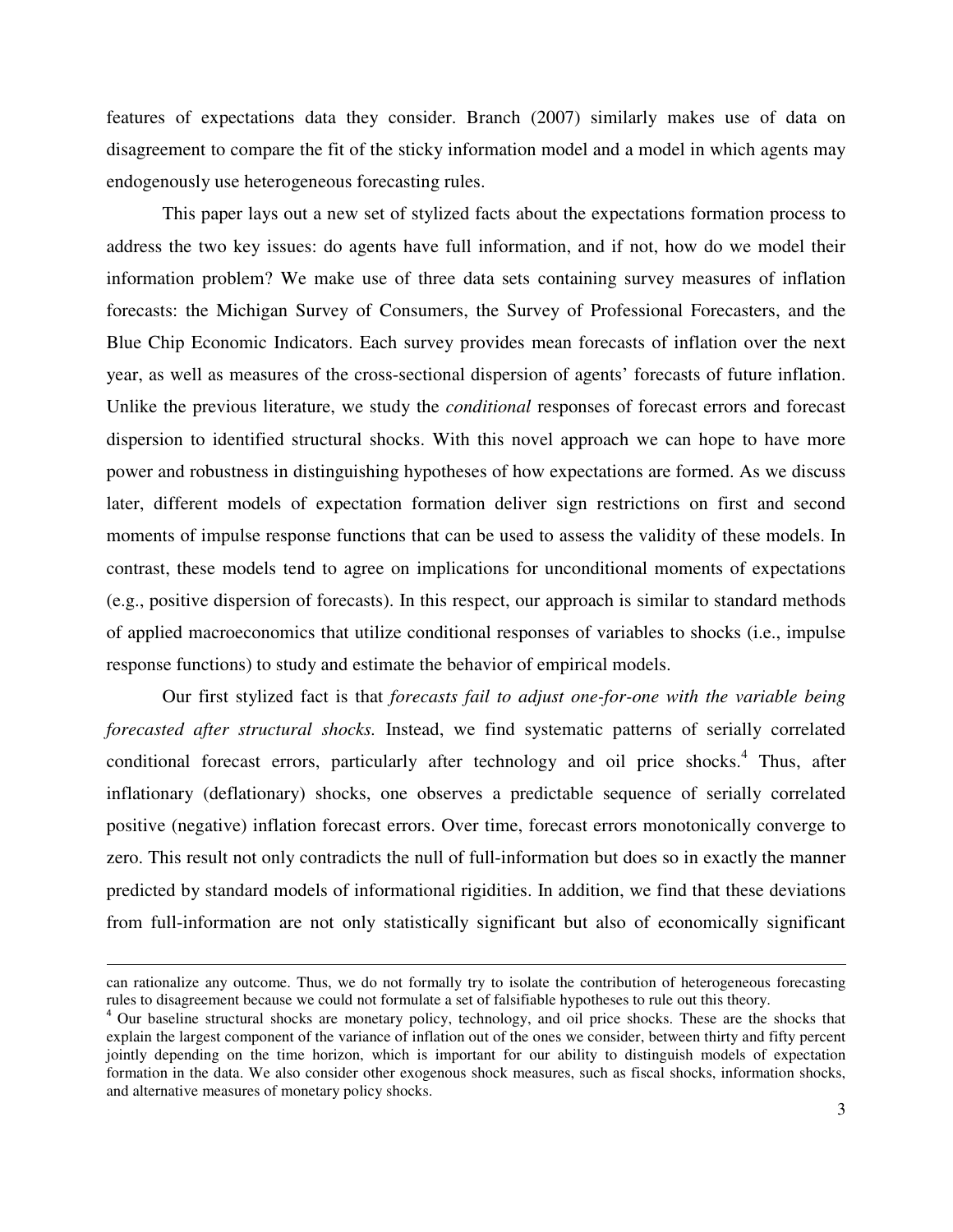magnitudes. For example, the half-lives of conditional percentage forecast errors are between six months and a year. Such a delayed adjustment of average expectations in response to structural shocks is large enough to have important repercussions for macroeconomic dynamics. We interpret these results as demonstrating that informational rigidities are an important component of the expectations formation process for both consumers and professional forecasters. Given the crucial role played by forward-looking behavior in macroeconomics, this has broad implications for understanding and modeling business cycles.

Having documented this novel evidence for informational rigidities in the data, we then turn to the question of how to differentiate between competing models of expectations formation. To do so, we first present contrasting implications of two general types of informational rigidities. The first is the sticky information model of Mankiw and Reis (2002). In this model, agents can update their information only infrequently, but when they do so they acquire complete information about the current and past states.<sup>5</sup> Thus, at any moment in time, this model implies that a fraction of agents will be relying on outdated information. This generates a distribution of information sets across agents based on the last date at which agents acquired new information. An appealing feature of this form of rigidity is that a single form of rigidity can help explain inertia in different macroeconomic variables. These sticky-information models are also able to deliver inertial inflation in response to monetary policy shocks and rapid adjustment of inflation to technology shocks (Mankiw and Reis (2007) and Reis (2008)).

In the second class of models of informational rigidities, which we group under the heading of imperfect information, agents cannot observe the current state perfectly and must thus form a belief about the current state based on the variables that they observe. <sup>6</sup> For example, Woodford (2001) considers a model in which agents observe a noisy signal about the current state. These agents use a Kalman filter to *continuously* update their beliefs about the current state in the face of new signals.<sup>7</sup> Sims  $(2003)$  argues that agents face limited information processing

 $<sup>5</sup>$  The microfoundations of sticky information are developed in Reis (2006a) for firms and Reis (2006b) for consumers.</sup> He shows that when agents face fixed costs to acquiring information, they will update their information sets infrequently and, under certain conditions, exactly in the way proposed in Mankiw and Reis (2002).

<sup>&</sup>lt;sup>6</sup> Loosely speaking, if one thinks of sticky information as resulting from fixed costs to acquiring information, imperfect information models can be thought of as resulting from convex costs to acquiring information, leading to continuous but incremental information acquisition.

 $<sup>7</sup>$  This strand of literature goes back to Lucas (1972) which has an early version of a macroeconomic model with</sup> imperfect information.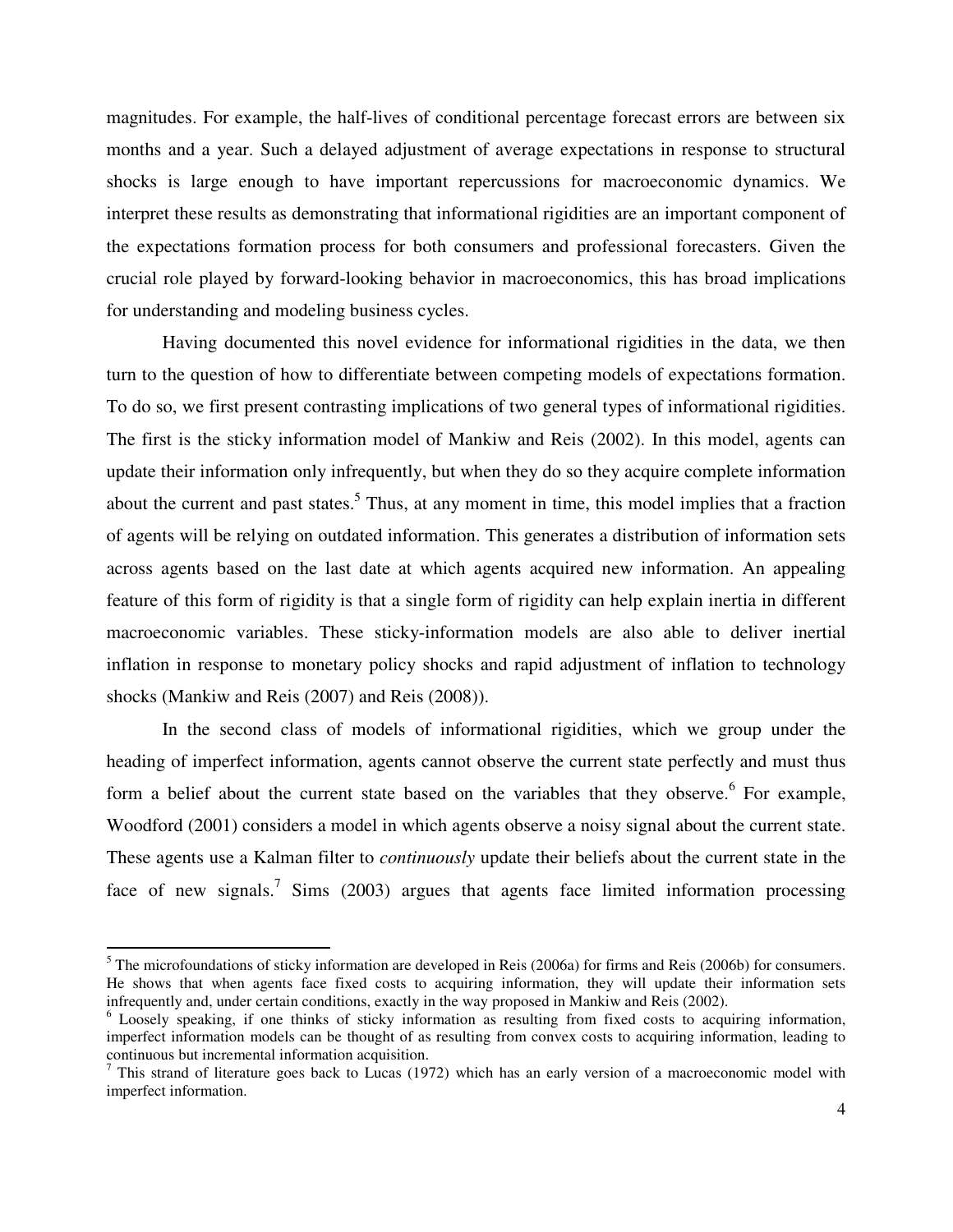capacities, and must thus endogenously allocate their attention to different variables.<sup>8</sup> Applying Sims' approach to price-setting decisions, Paciello (2007) and Mackowiak and Wiederholt (2009) show that under rational inattention, firms will pay more attention to technology shocks than monetary policy shocks because the former are more volatile and have greater effect on profits. As a result, firms change prices more rapidly after a technology shock than a monetary policy shock.

These two classes of models share certain important characteristics. First, both models consist of rational expectations agents subject to a specific source of informational rigidity, unlike earlier ad hoc models with adaptive expectations. Second, each model implies that after a shock the average forecast across agents will trail in terms of magnitudes and timing the variable being forecasted, but in each case forecast errors will converge to zero over time. Third, both approaches are consistent with disagreement among agents, i.e. agents have different beliefs about the current and future states. Finally, both are consistent with the differential response of inflation to technology and monetary policy shocks, making them particularly appealing approaches to consider.

Despite these similarities, the two models also make conflicting predictions. For example, in sticky information models, agents update their information sets infrequently and independently of the type of shock hitting the economy. Thus, the convergence rate of percentage forecast errors should be identical across shocks after controlling for the persistence of the inflation rate.<sup>9</sup> In imperfect information models, on the other hand, the convergence rate of percentage forecast errors will depend on the quantitative importance of different shocks. For example, firms should devote more attention to gathering information about shocks that affect profits more. Thus, in general, shocks that play an important role in affecting business cycles should have a faster convergence rate of forecast errors than quantitatively unimportant shocks since agents should pay more attention to more important shocks. Secondly, in the sticky-information model, disagreement, as measured by the cross-sectional variance of forecasts, is predicted to increase after a shock. In the linear imperfect information model that we consider, there should be no increase in disagreement across agents after macroeconomic shocks. In summary, these models offer crisp differential predictions that can be used to assess their empirical validity.

 $\overline{\phantom{a}}$ 

 $8$  Sims (2003) illustrates how rationally inattentive agents behave much like imperfect agents but differ in that the signal to noise ratio is endogenous.

<sup>&</sup>lt;sup>9</sup> More precisely, the percentage forecast errors should converge at a common rate determined entirely by the rate of information updating.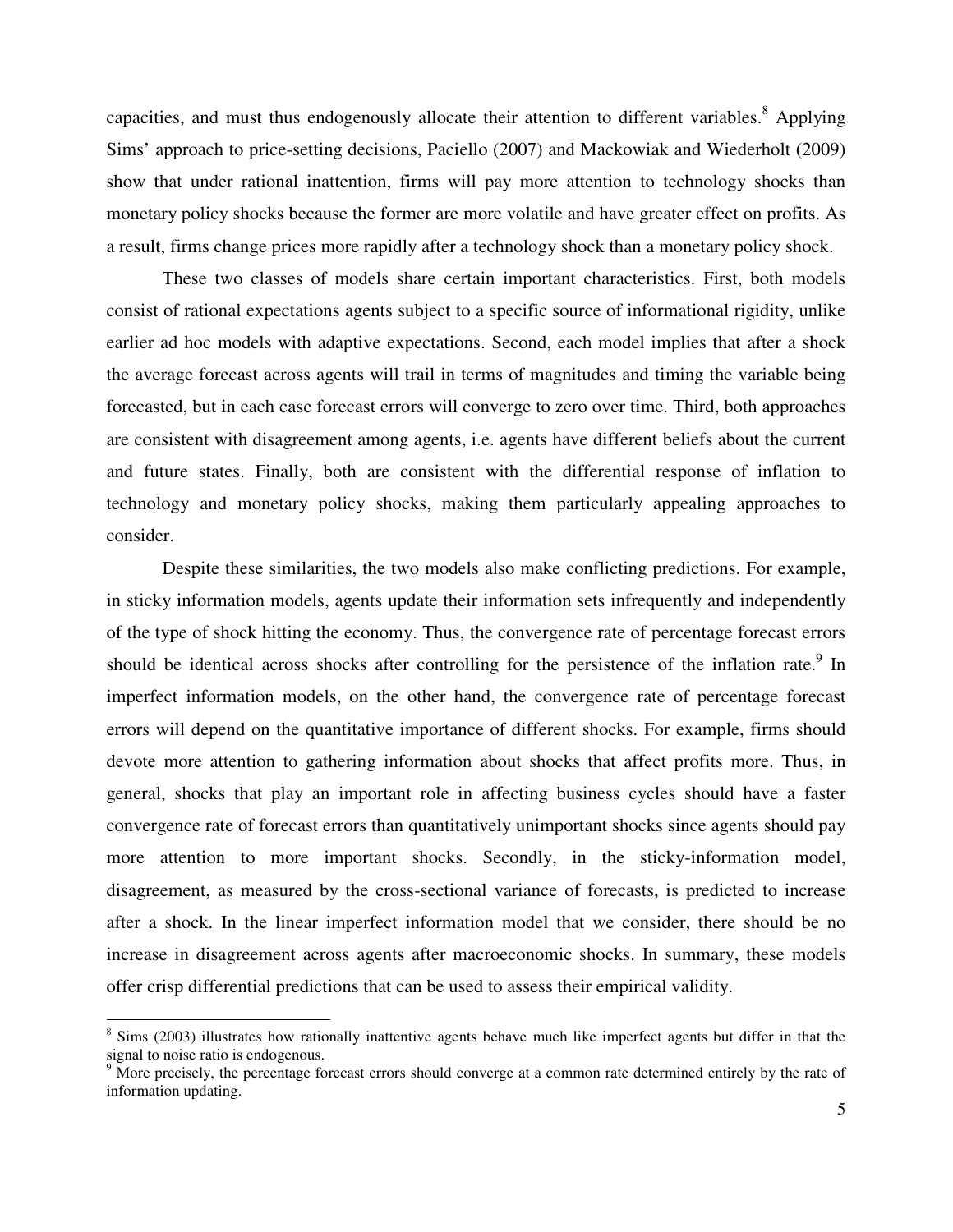Consequently, we study the differences in the conditional responses of percentage forecast errors across agents and shocks and uncover two new findings. Our second stylized fact is that *conditional percentage forecast errors converge at similar rates across different shocks*. In other words, we find little evidence that forecasts adjust more or less rapidly to different shocks. In particular, mean inflation forecasts converge to actual inflation just as rapidly after monetary policy shocks as after technology shocks. This result is consistent with sticky information models, but not necessarily inconsistent with imperfect information models since the latter predict that percentage forecast errors *may* converge at different rates. We show that we can reject the null that differences in convergence rates are as large as that predicted by calibrated imperfect information models such as Mackowiak and Wiederholt (2009), but we cannot ascertain whether this rejection applies to all imperfect information models or the specific calibration used. Thus, our results call for further study of imperfect information models to determine whether their predictions for convergence rates can be reconciled with our empirical results.

Our third stylized fact is that *conditional percentage forecast errors converge at similar rates across agents*. Thus, we find no evidence that professional forecasters' mean forecasts converge more rapidly to actual inflation than consumers' forecasts. This result is not necessarily inconsistent with either imperfect or sticky information models, but it is challenging for epidemiological models of information diffusion, as in Carroll (2003). This approach assumes that information spreads gradually from professional forecasters to consumers, a proposition that is inconsistent with our finding that mean professional forecasts converge no quicker to true values than consumer forecasts. We provide evidence that the tests proposed by Carroll (2003) deliver results that are consistent with this stylized fact.

Finally, following Mankiw, Reis and Wolfers (2004) and Branch (2007), we study the cross-sectional dispersion of forecasts across agents. But unlike these authors, we focus on the conditional response of disagreement among agents to structural shocks. This delivers our fourth stylized fact: *structural shocks do not appear to lead to any discernible increase in disagreement*. This result is remarkably consistent with simple linear imperfect information models but not sticky information models.

The structure of the paper is as follows. In section 2, we present two models of informational rigidity and compare their predictions about conditional forecast errors and the response of the cross-sectional dispersion of beliefs after a shock. In section 3, we present the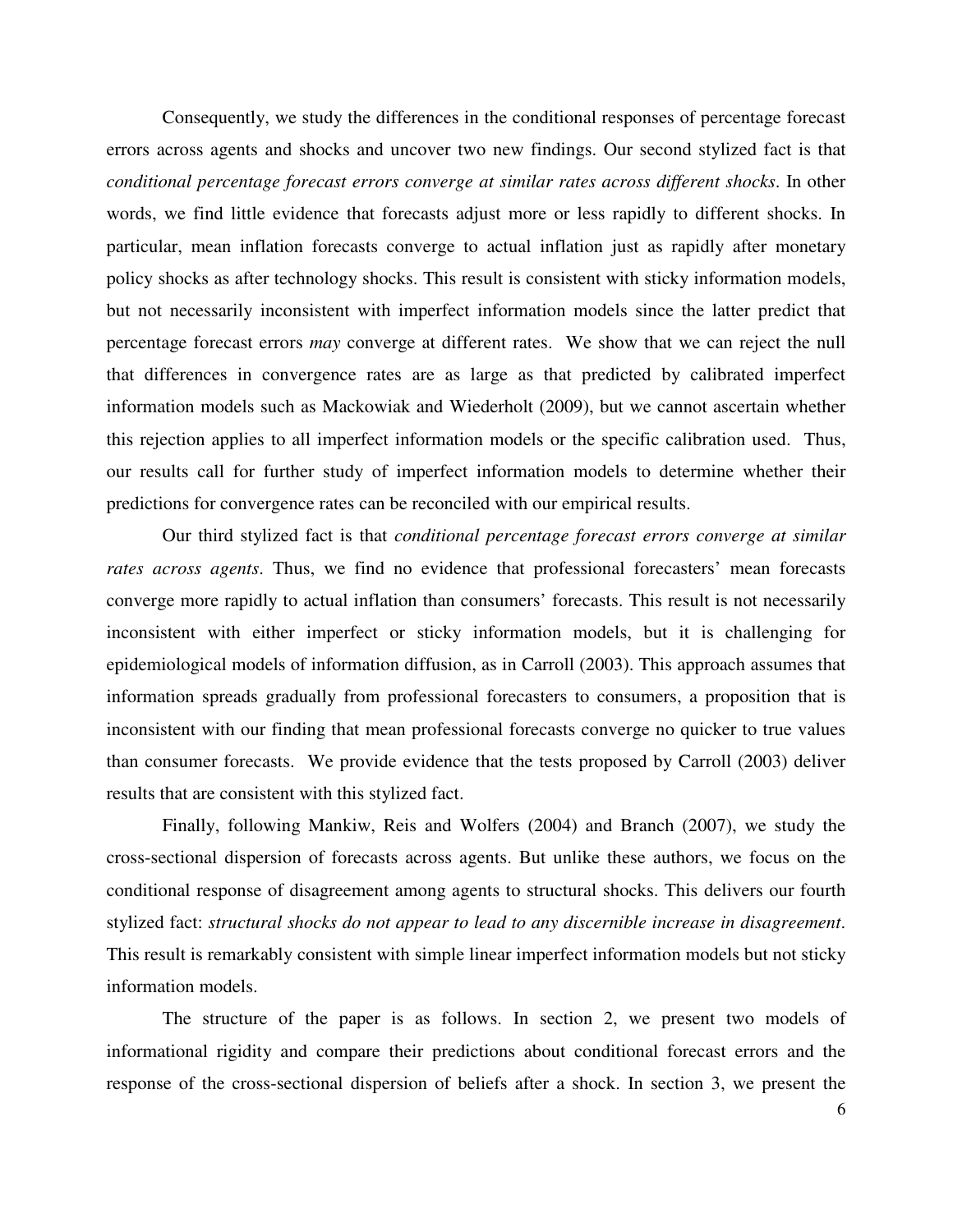survey measures that form the backbone of our empirical analysis as well as the shock measures we utilize. Section 4 presents the baseline empirical results. Section 5 includes robustness checks of our results. Section 6 concludes.

## **2 Two Models of Information Rigidity**

## *2.1 Sticky Information*

Reis (2006a) considers the problem of a firm facing a fixed cost to acquiring and processing new information. In the presence of fixed costs, it becomes optimal for firms to update their information infrequently. Under certain conditions, Reis shows that the acquisition of information follows a Poisson process in which, each period, agents face a constant probability  $\lambda$  of not being able to update their information. We refer to  $\lambda$  as the degree of informational rigidity for the sticky information model. Following Mankiw and Reis (2002), we assume that when agents update their information sets, they acquire complete information and form expectations rationally. In periods in which agents do not update their information sets, their expectations and actions continue to be based on their old information. Thus, agents who update their information sets in the same period have the same beliefs and forecasts about macroeconomic variables.

Denoting the mean forecast across agents at time *t* of a variable  $\pi_{i+j}$  *j* periods ahead as  $F_t \pi_{t+j}$ , we have

$$
F_{t}\pi_{t+j} = (1 - \lambda) \sum_{k=0}^{\infty} \lambda^{k} E_{t-k} \pi_{t+j}
$$
\n<sup>(1)</sup>

The mean forecast is a weighted average of past (rational) expectations of the variable at time *t+j*. Without loss of generality, suppose that the economy is initially in a steady-state, so that all expectations of  $\pi$  are equal to the steady-state value, normalized to zero for simplicity. At time  $t = 0$ , a shock occurs and affects  $\pi$  in a deterministic way (i.e. yields a sequence of inflation rates  $\frac{d\mathcal{M}_{t+j}}{d\mathcal{M}_{t+j}} = (\pi_{t+j} - 0) = \pi_{t+j}$  $\frac{\partial \pi_{t+j}}{\partial shock} = (\pi_{t+j} - 0) = \pi$  $\frac{\partial a_{t+i}}{\partial s \cdot \partial c} = (\pi_{t+i} - 0) = \pi_{t+i}$ . There are no other shocks. The impulse response of the average forecast across agents follows

$$
\frac{\partial F_i \pi_{t+j}}{\partial shock} = (1 - \lambda^{t+1}) \pi_{t+j} \quad \forall t \ge 0
$$
\n(2)

The mean forecast depends on the ex-post value of inflation, since when agents update their information sets, they acquire full information. Thus, after an inflationary shock, mean forecasts rise along with inflation. Note that the coefficient is converging to one over time, so mean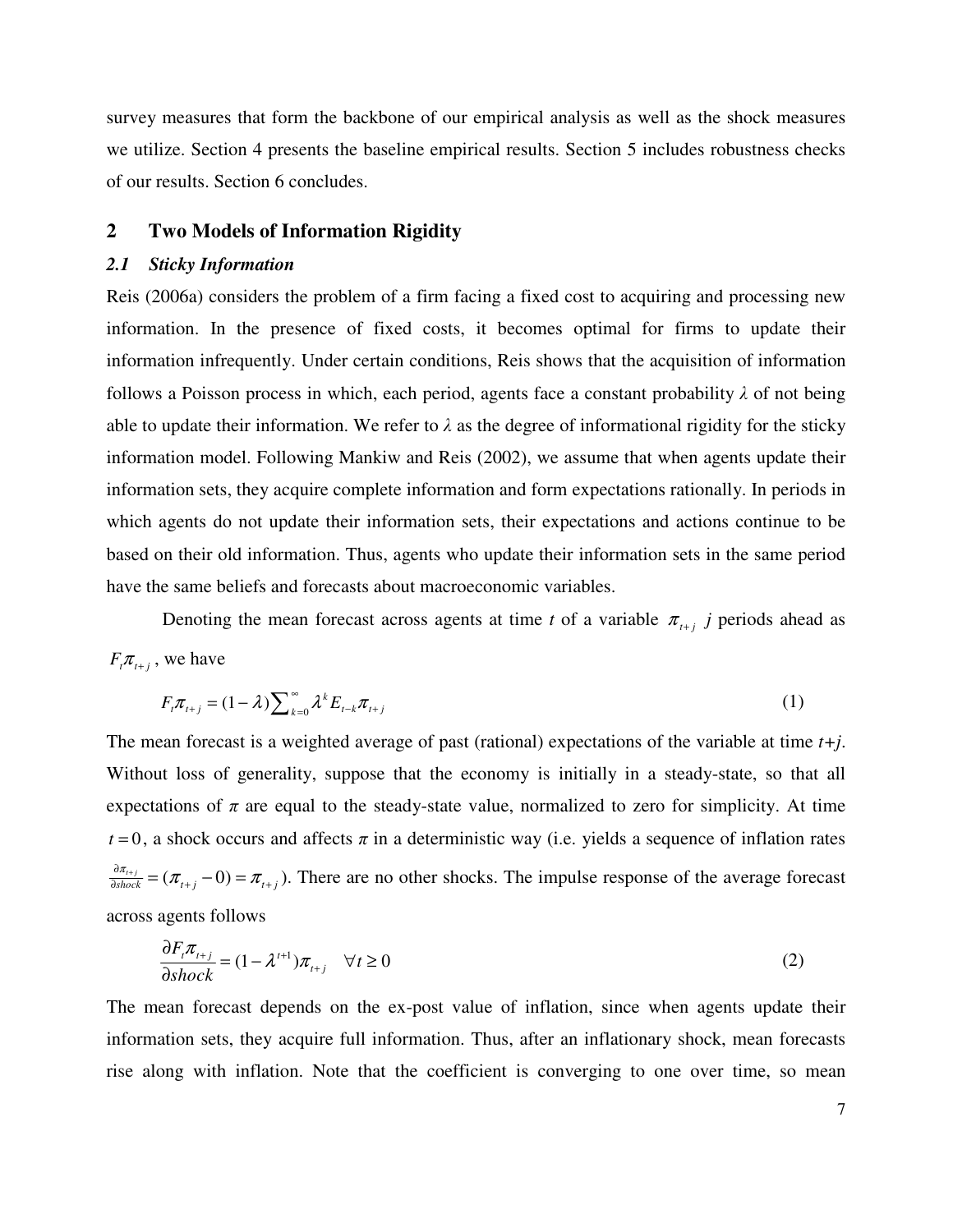forecasts converge to the true value. But because the coefficient is less than one, forecast errors will be non-zero and persistent. Defining the forecast error *j* periods ahead as  $FE_{t,t+i} \equiv \pi_{t+i} - F_t \pi_{t+i}$ , its impulse response is given by

$$
\frac{\partial FE_{t,t+j}}{\partial shock} = \lambda^{t+1} \pi_{t+j} \quad \forall t \ge 0
$$
\n(3)

Forecast errors depend both on the inflation process after the shock, as well as the degree of informational rigidity. Note that when  $\lambda = 0$ , firms always update their information sets and the forecast error is always zero. As the degree of informational rigidity rises, conditional forecast errors will become increasingly persistent.

 The impulse response for forecast errors above also makes clear that the convergence of the forecast error to the true value is independent of the volatility of the shock. Specifically, the percentage forecast error  $\left(\frac{r_{E_{t,i+j}}}{\pi_{t+j}}\right)$ *FE*  $\frac{E_{t,t+}}{\pi}$  $\frac{f(x)}{f(x)}$ ) is monotonically decreasing over time at a rate governed by the degree of informational rigidity.<sup>10</sup> Because agents must choose a certain average duration between information updates, this convergence rate is independent of the properties of the shock. In other words, two different kinds of shocks must yield the same convergence rate for mean forecasts.

 The sticky information model also makes predictions about the cross-sectional dispersion of beliefs across agents. Define  $V_t \pi_{t+j}$  to be the cross-sectional variance of forecasts at time *t* of  $\pi$ in *j* periods. Then,

$$
V_{t}\pi_{t+j} = (1 - \lambda) \sum_{k=0}^{\infty} \lambda^{k} [E_{t-k}\pi_{t+j} - F_{t}\pi_{t+j}]^{2}
$$
\n(4)

In response to a shock at time  $t = 0$  out of the steady-state, the impulse response of the crosssectional variance of forecasts is given by

$$
\frac{\partial V_t \pi_{t+j}}{\partial \text{s}hock} = (1 - \lambda^{t+1})\lambda^{t+1} \pi_{t+j}^2 \quad \forall t \ge 0
$$
\n<sup>(5)</sup>

 $\overline{\phantom{a}}$ 

<sup>&</sup>lt;sup>10</sup> Note that the percentage forecast error is generally a nonlinear function of current and past shocks, so that the impulse response of percentage forecast errors is actually also a function of past shocks and the persistence of the shocks. To be more precise, it is the ratio of the impulse response of the forecast error to the impulse response of inflation  $(\partial FE_{t,t+j}/\partial shock)/(\partial \pi_{t+j}/\partial shock)$  which is only a function of informational rigidity. The same caveat applies for imperfect information models. However, this distinction has little effect on our empirical results in practice, as noted in footnote (28). We are grateful to Mirko Wiederholt for pointing out this distinction.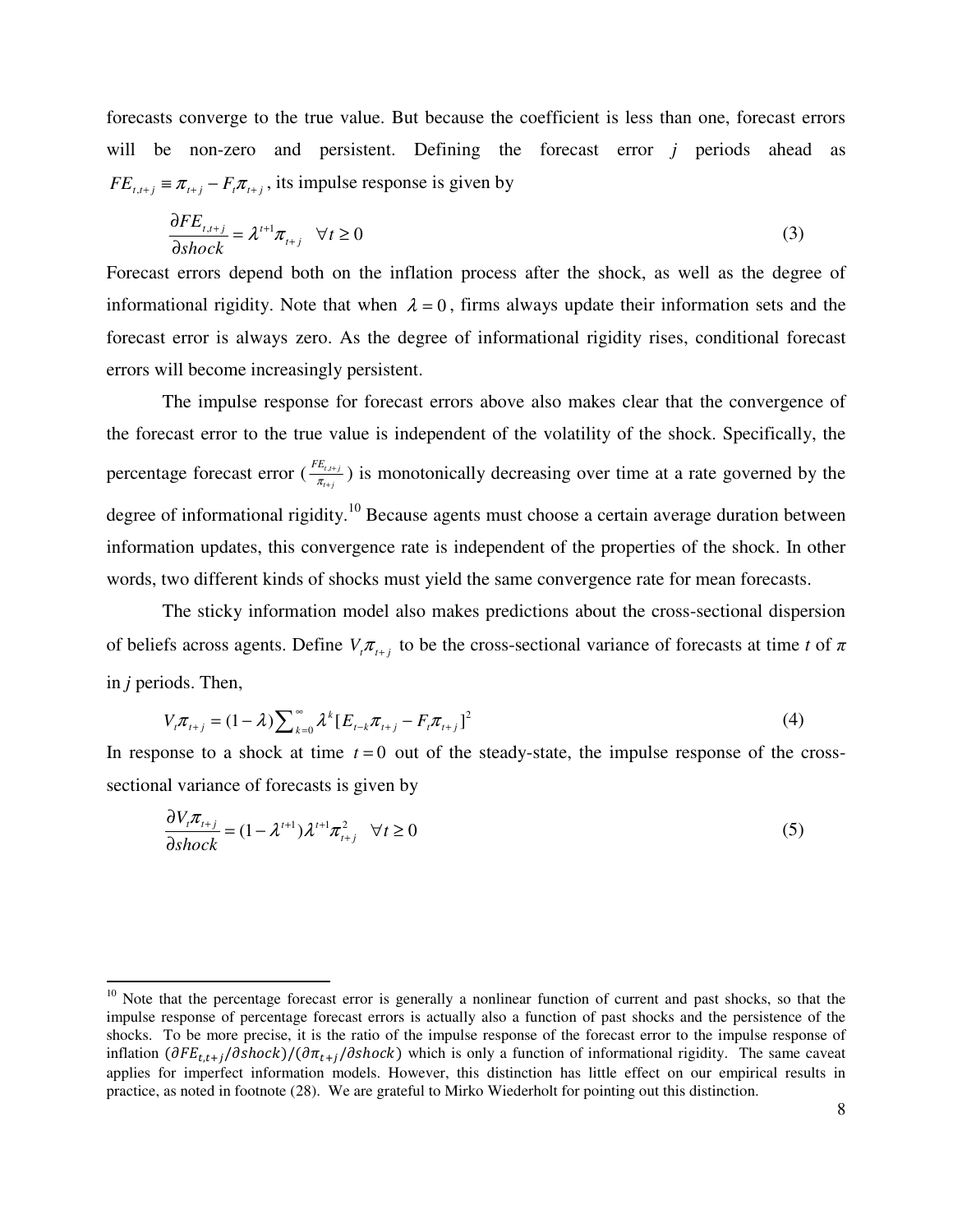As long as  $\lambda > 0$  and  $\pi_{t+j} > 0$ , the dispersion, or degree of disagreement across agents, will rise in response to a shock. Over time (assuming inflation converges), the dispersion will return to its steady-state level. $^{11}$ 

We can summarize the predictions of the sticky-information model as follows:

- 1. Conditional forecast errors respond to shocks with the same sign as the predicted variable and converge to zero over time.
- 2. The convergence rate of percentage forecast errors is common across shocks.
- 3. The dispersion of forecasts should increase after a shock.

#### *2.2 Imperfect Information*

 $\overline{\phantom{a}}$ 

Lucas (1972), Cukierman and Wachtel (1979), Woodford (2001) and Sims (2003) develop models where economic agents filter the state of economic fundamentals from a series of signals contaminated with idiosyncratic, agent-specific noise. In contrast to Mankiw and Reis (2002), agents *continuously* track variables and incorporate the most recent information into their decision making. The striking feature of this class of models is that the dispersion of forecasts does not vary in response to a shock in fundamentals. In this section, we present a simple model to illustrate the intuition behind this result.

Suppose that economic agents observe signals about inflation  $\omega_i = \pi_t + v_i$  where  $\pi_t$  is the aggregate level of inflation and  $v_i \sim \text{i} \text{i} d \text{ } N(0, \Sigma_v)$  is an agent specific shock. Also without loss of generality, suppose that inflation evolves as a random walk  $\pi_t = \pi_{t-1} + w_t$  where  $w_t \sim \text{iid } N(0, \Sigma_w)$ . <sup>12</sup> Denote the optimal forecast for inflation at time *t* given agent *i*'s information at time *s* with  $\pi_{i,t,s}$ . Using properties of the Kalman filter, one can show that

$$
\pi_{i,tt} = \pi_{i,tt-1} + G(\omega_{it} - \pi_{i,tt-1}),
$$
\n(6)

where  $G \in (0,1)$  is the gain of the Kalman filter. Note that the gain of the filter does not vary across agents because all agents solve the same Ricatti equation  $P = [P - P(P + \Sigma_{w})^{-1}P] + \Sigma_{v}$ ,

 $11$  Mankiw, Reis and Wolfers (2003) use this prediction for the behavior of the forecast disagreement to check whether the dynamics of disagreement during the Volcker disinflation are broadly supported by the sticky information model.

 $12$  This can readily be extended to non-random walk behavior. Our conclusions also do not change if we allow shocks  $v_i$ , to be correlated across agents.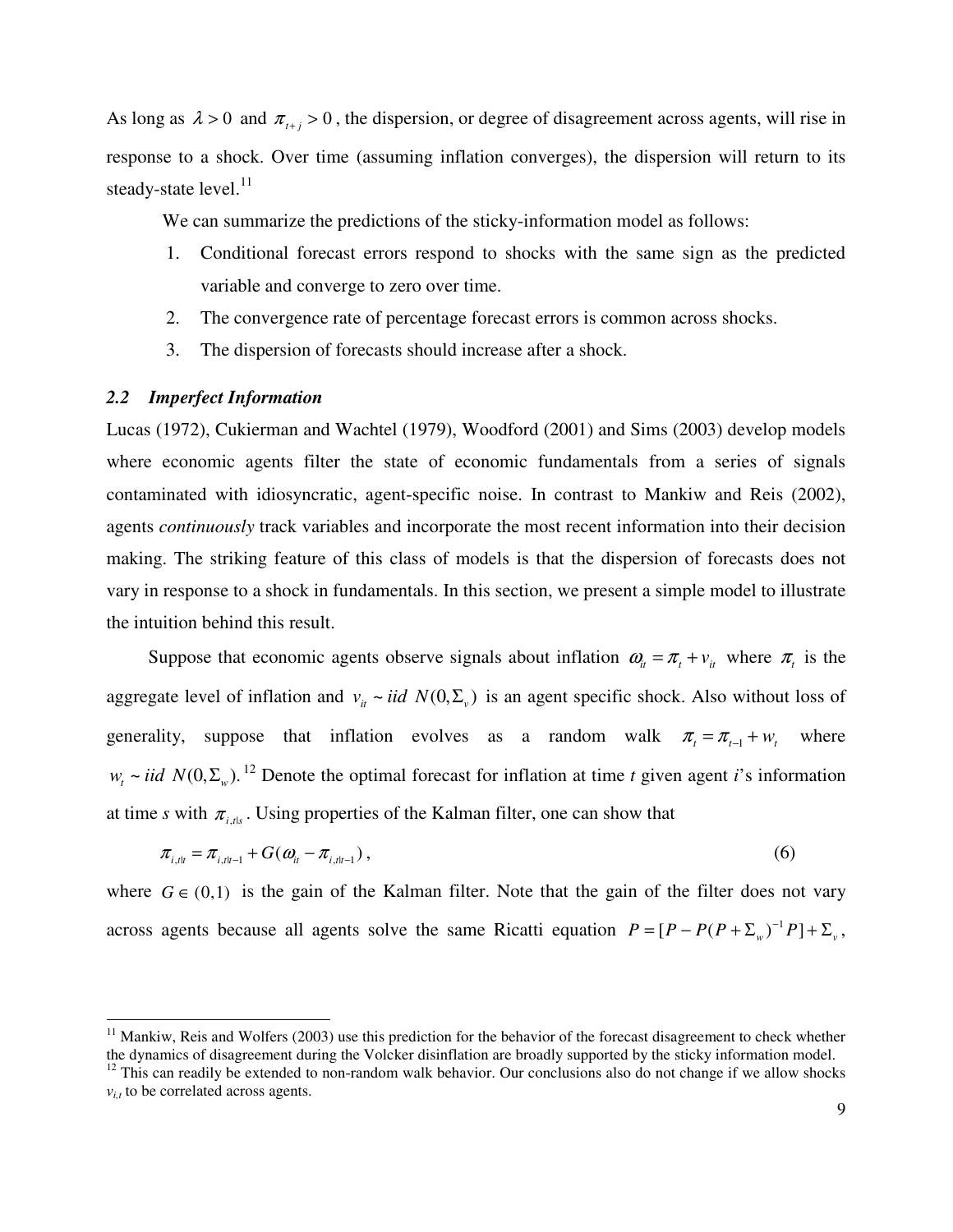where *P* is the variance of the one-step ahead forecast  $\pi_{i, t+1}$ , and thus obtain the same gain  $G = P(P + \Sigma_v)^{-1}$ .

The average forecast for the current state of inflation given current information is then given by

$$
F_{i}\pi_{i,t} = E_{i}\pi_{i,t} = (1-G)E_{i}\pi_{i,t} = (1-G)E_{i}\pi_{i,t-1} + G(E_{i}\pi_{i,t-1} + G(E_{i}\pi_{i} + E_{i}\nu_{it})
$$
  
=  $(1-G)E_{i}\pi_{i,t-1} + G\pi_{i} = (1-G)E_{i}\pi_{i,t-1} + G\pi_{i}$  (7)

where  $E_i(\cdot)$  indicates that expectation is taken over agents rather than time and the last equality follows from  $\pi_{i,t+jt} = \pi_{i,tjt}$ . Then the impulse of the average forecast of inflation to an inflationary shock is  $\pi_{t+j|t+j} = G \sum_{k=0}^{j} (1-G)^k \pi_t = [1 - (1-G)^j] \pi_t$   $\forall j \ge 0$  where we omit  $(1-G)^{j+1} E_i \pi_{i, t|t-1}$  by conditioning on the initial state of beliefs. Since for each agent the forecast for inflation is  $\pi_{i,t+ijk} = \pi_{i,tk}$ , the impulse of the average *j*-step ahead forecast has the same properties as the average forecast for the current state.

Similar to the sticky information model, this model predicts that the average forecast will have serially correlated ex-post error equal to  $(1 - G)^{j} \pi_{i}$ . Because  $G < 1$ , the forecast error moves in the same direction as the mean forecast does. Note that the forecast error converges to zero with time as  $\pi_{t+j|t+j} - \pi_t = (1-G)^j \pi_t \to 0$  with  $j \to \infty$ . Thus, the impulse response of forecast errors under imperfect information follows the same qualitative pattern as under sticky information. An additional similarity to the sticky information model is that the dynamics of the percentage forecast error in the imperfect information model is only a function of the Kalman filter gain *G* which is governed by the degree of informational rigidity.

Using equation (6), we can derive the law of motion for the dispersion of forecasts across agents:  $V_i \pi_{i,ti} = (1-G)^2 V \pi_{i,ti-1} + G^2 V (\pi_t + v_{it}) = (1-G)^2 V \pi_{i,ti-1} + G^2 \Sigma_{v} = (1-G)^2 V \pi_{i,t-1i-1} + G^2 \Sigma_{v}$ . Note that  $V\pi_{i, t}$  does not depend on  $\pi_{i}$ . This means that the motion of forecast dispersion does not vary with  $\pi$ <sub>t</sub>. Again using the fact that *j*-step ahead forecast is based only on the forecast for the current state (here,  $\pi_{i,t+jt} = \pi_{i,tt}$ ), we conclude that the dispersion of the *j*-step ahead forecasts does not vary with  $\pi$ <sub>t</sub>. Intuitively, because agents continuously update their information sets, the disagreement in their forecasts arises only due to idiosyncratic differences in information sets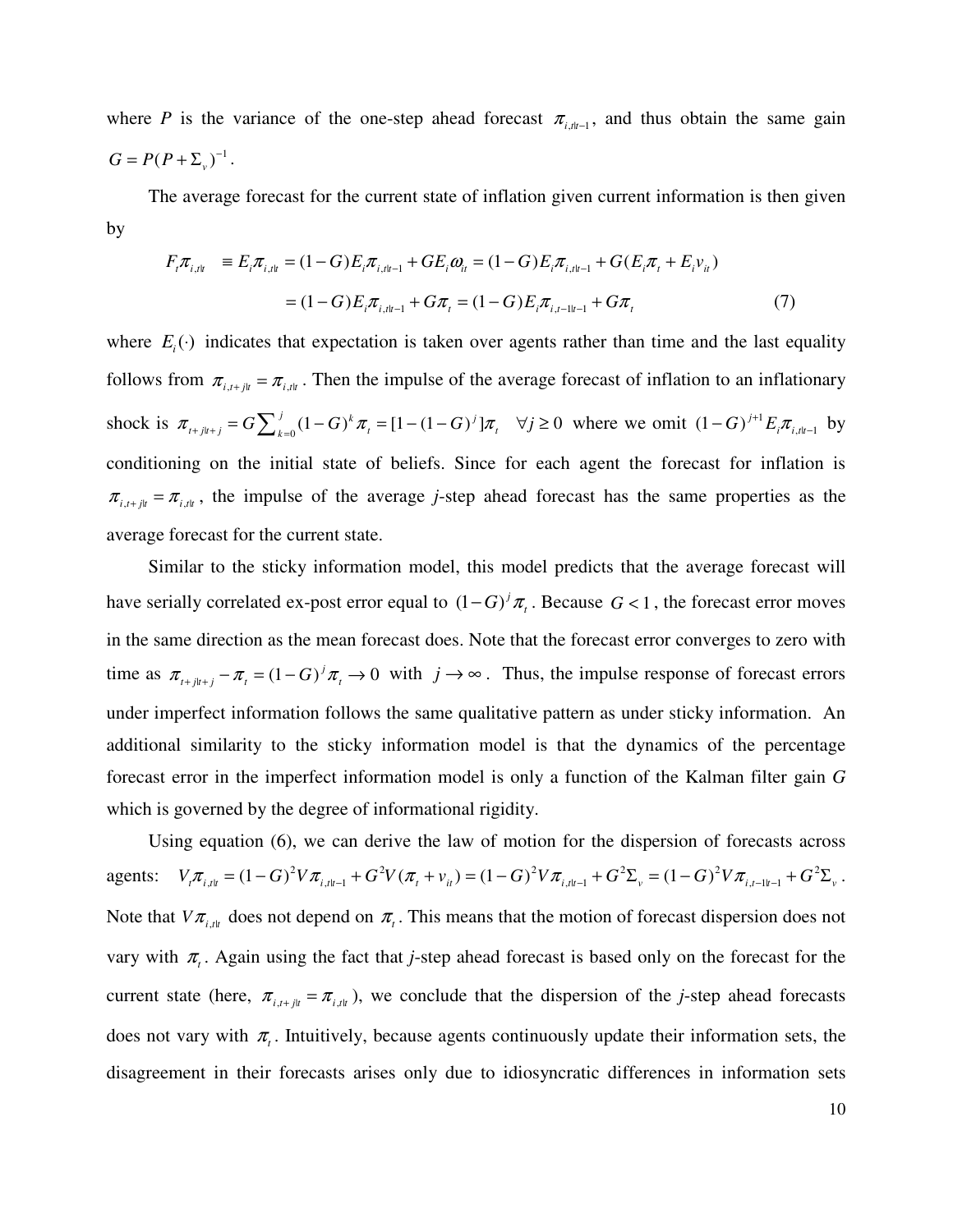induced by shocks  $v_i$ . Since the dispersion of  $v_i$  does not vary in response to shocks to fundamentals such as  $\pi$ , the forecast dispersion does not respond to  $\pi$ <sup>13</sup>

Note that the speed of reacting to signals  $\omega_i$  is increasing in the volatility of fundamentals and decreasing in the volatility of the idiosyncratic shock  $v_i$ . Likewise, one can show that if the agent's objective function (e.g., profit or utility) is more sensitive to certain types of fundamental shocks (e.g. technology) than to other types of fundamental shocks (e.g., monetary policy), then the reaction to sensitive shocks is stronger (see Mackowiak and Wiederholt  $(2009)$ ).<sup>14</sup> Thus, unlike the sticky information model, the imperfect information model allows for a differential response of information acquisition to fundamental shocks. For example, agents may learn slowly the true state of monetary policy but may react quickly to shocks in technology.

We can summarize the predictions of the imperfect information model as follows:

- 1. Conditional forecast errors respond to shocks with the same sign as the predicted variable and converge to zero over time.
- 2. The convergence rate of percentage forecast errors can be different across shocks.
- 3. The dispersion of forecasts should not increase after a shock.

Observe that the imperfect information model makes the same qualitative predictions about forecast errors and mean forecasts as the sticky information model. In contrast to the sticky information model, the imperfect information model implies that dispersion of forecasts does not respond to fundamental shocks and the speed of response to shocks can vary across shocks.

## **3 Data Description**

 $\overline{\phantom{a}}$ 

We have described three predictions of each model of informational rigidities. We will test these predictions using three data sets of inflation surveys. The first is the Michigan Survey of Consumers (MSC). The MSC is a nationally representative monthly survey of 500 to 1,300 consumers. Respondents are asked to report their expected inflation rate for the next twelve months. The MSC is collected over the corresponding month. The survey question on inflation

<sup>&</sup>lt;sup>13</sup> The dispersion of forecasts can respond to shocks in the imperfect information model if shocks induce conditional heteroskedasticity  $\Sigma_v = \Sigma_v(\pi)$ , which is similar in spirit to heteroskedasticity analyzed in GARCH models. Cukierman and Wachtel (1979) present such a model. We focus on the model without heteroskedastic effects because it offers sharper predictions.

 $14$  In general, the speed of learning in imperfect information models will also depend on the persistence of the shocks. However, Mackowiak and Wiederholt (2008) show that the persistence of shocks has ambiguous effects on the speed of learning making these predictions sensitive to the model. We return to this issue in section 4.2.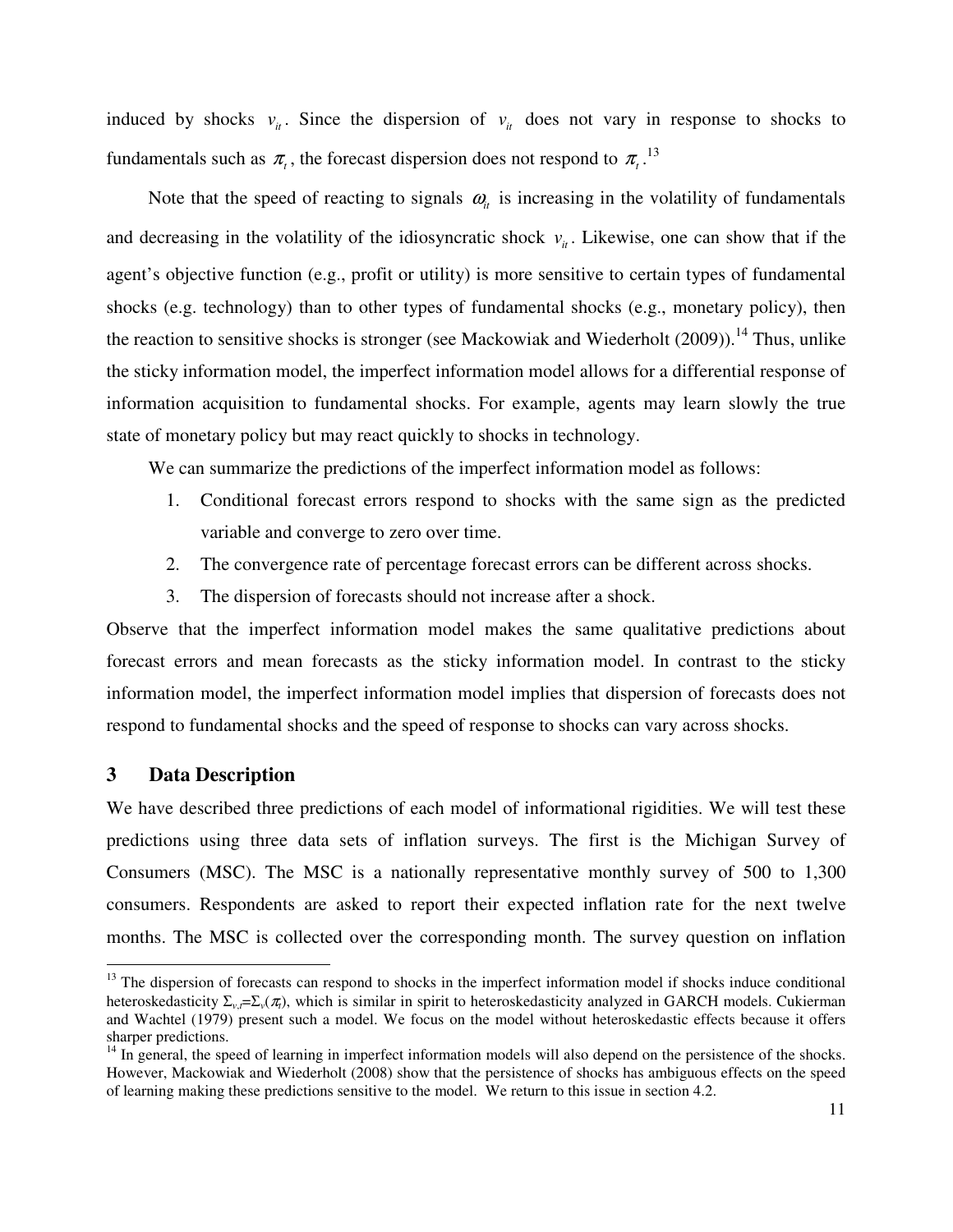forecasts begins in January 1978. The second source is the Survey of Professional Forecasters (SPF). This is a quarterly survey of 9 to 40 professional forecasters. The SPF collects quarterly forecasts (for the current quarter and the next four quarters) for a number of macroeconomic variables. We focus on forecasts of average GDP Deflator inflation over the next year for consistency with the MSC forecasts. GDP Deflator inflation forecasts have been collected by the SPF since 1974. The third (proprietary) dataset is the Blue Chip Economic Indicators (BCEI). This is a collection of forecasts from professional forecasters for a similar set of macroeconomic variables as the SPF. The consensus BCEI forecasts are available monthly starting in April 1980 but dispersion measures can only be constructed starting in July 1984. For the BCEI, we focus on forecasts of the CPI. For each dataset, we extract a mean forecast of average inflation over the next year and a measure of the cross-sectional dispersion of those forecasts. We discuss the construction of our data in more detail in Appendix  $A$ .<sup>15</sup>

 Figure 1 plots the mean forecasts and forecast dispersion series from each survey in Panels A and B respectively. The mean forecasts are highly correlated with each other. We measure dispersion as the log of the cross-sectional standard deviation of inflation forecasts. The standard deviation of MSC is much higher than for professional forecasters. All three measures point to decreasing levels of disagreement since the early 1980s. Table 1 presents correlations of these measures with macroeconomic variables. All three mean inflation forecast measures are highly correlated with inflation and with each other, and, to a lesser extent, with the unemployment rate. They are also slightly negatively correlated with the growth rate of real GDP. The crosscorrelation among dispersion measures is lower than for mean forecasts. Nonetheless, these unconditional correlations indicate an apparently strong link between the degree of disagreement among agents and macroeconomic conditions, a point emphasized by Mankiw, Reis and Wolfers  $(2003)$ <sup>16</sup> Interestingly, since the mid-1980s, the correlation between disagreement about inflation

<sup>&</sup>lt;sup>15</sup> Some readers may find the notion that professional forecasters do not continuously update their information sets as prescribed by the sticky information model intuitively unappealing. However, Mankiw, Reis and Wolfers (2003) argue that the sticky information model should be interpreted more broadly when applied to professional forecasters. For example, professional forecasters often build stories to interpret predictions and these stories may be updated relatively infrequently. In any case, the purpose of this paper is to determine whether sticky information or imperfect information models adequately describe informational rigidities faced by economic agents.

<sup>&</sup>lt;sup>16</sup> The strong unconditional correlation, however, should not be interpreted in favor of or against models of informational rigidities because there could be forces other than informational imperfections that may lead to comovement of macroeconomic variables and the *level* of uncertainty (e.g., uncertainty shocks as in Bloom (2008)). Furthermore, the strong correlations between macroeconomic variables and the level of forecast disagreement greatly diminish once we remove the trending components in the data. For example, the correlation between the HP-filtered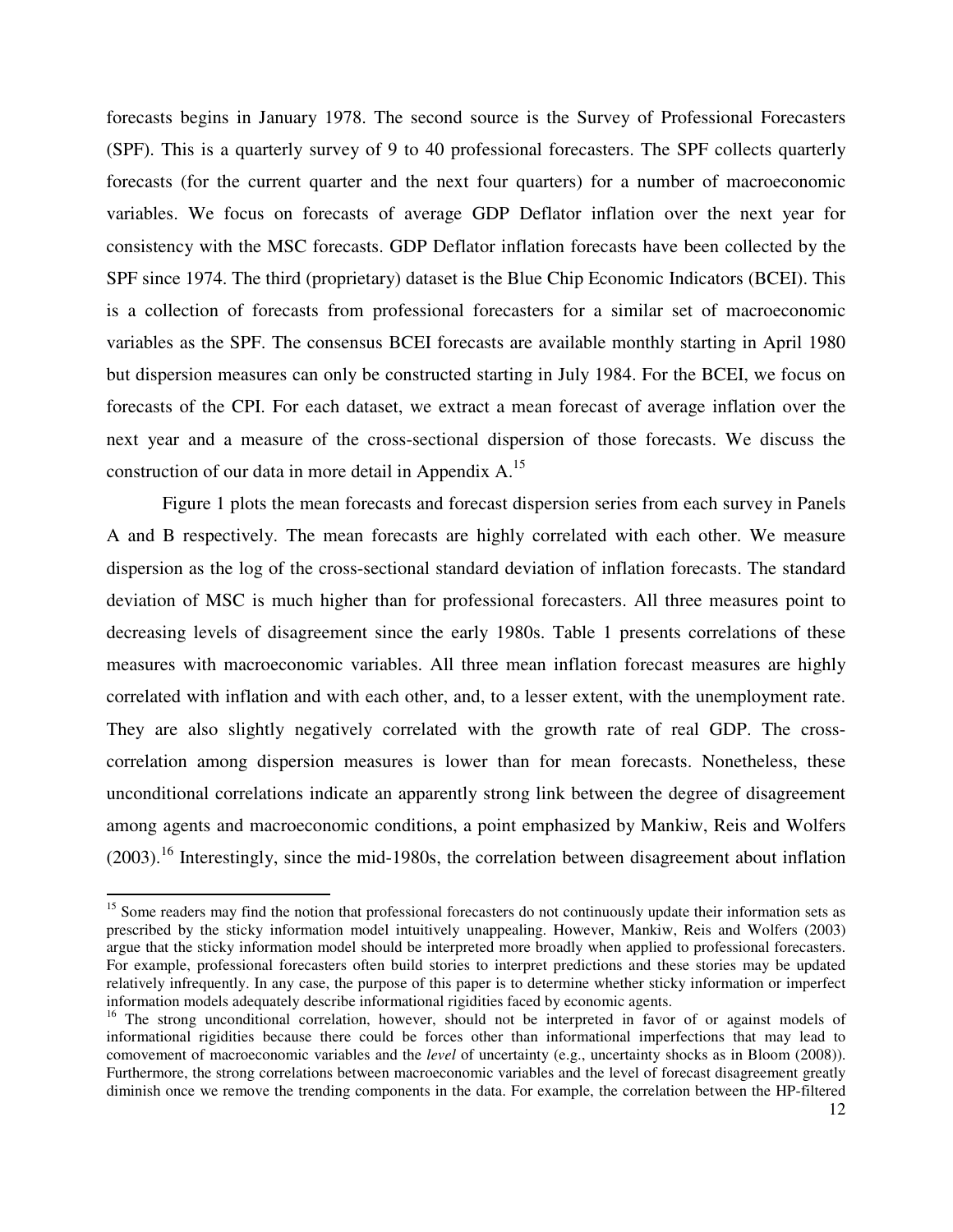and the unemployment rate exceeds the correlation of disagreement with the inflation rate for all three survey measures.

 Because the predictions made by the two models are all conditional on a macroeconomic shock, a key element of our analysis is the selection and identification of shocks. There is a long literature on identifying exogenous structural shocks to the economy, giving us a wide range of measures to consider.<sup>17</sup> We considered the following shocks from the literature:

- a) Monetary policy shocks, identified from a VAR.<sup>18</sup>
- b) Technology shocks, identified using long-run restrictions as in Gali (1999).
- c) Oil shocks, identified as in Hamilton (1996).
- d) Information shocks, identified as in Beaudry and Portier (2006).
- e) Confidence shocks, identified as in Barsky and Sims (2008).
- f) Fiscal shocks, from Romer and Romer (2007).

l

Appendix B discusses the details of each approach.<sup>19</sup> Table 2 presents the cross-correlation matrix for these shocks. Most shock measures are largely uncorrelated with one another, consistent with their interpretations as exogenous structural shocks to the economy. The highest correlations are between the confidence shock of Barsky and Sims and the information shock of Beaudry and Portier, which indicates that there is some overlap between the two shock series, as well as between the confidence shock and the oil price shock.

 Our selection criterion for shocks is to focus primarily on the three shocks which account for the largest component of the variance of inflation. Table 3 presents a variance decomposition of inflation into the orthogonalized components of these shocks.<sup>20</sup> The most important shock in

forecast disagreement in the MSC and the HP-filtered unemployment rate is 0.14, which is not statistically different from zero, while the same correlation for the raw data is 0.65, which is significantly different from zero. We find similar results for correlations between other macroeconomic variables and the level of forecast disagreement.

<sup>&</sup>lt;sup>17</sup> The main advantage of studying responses to structural shocks rather than reduced-form shocks is that by comparing responses across shocks we have additional tests of models with information frictions. For example, we can test whether forecast errors converge at the same rate across shocks. However, as we demonstrate in Monte Carlo simulations (Appendix C), composite and unidentified shocks may be attractive because they explain a large fraction of variation in inflation and hence can provide more precise estimates and more power tests. In sections 5.2-5.3, we consider responses to a composite shock as well as to unidentified inflation innovations.

<sup>&</sup>lt;sup>18</sup> In section 5.1, we experiment with monetary policy shocks from Romer and Romer (2004) and find similar results.

<sup>&</sup>lt;sup>19</sup> All of our structural shocks are constructed using final data. While this data is unavailable to agents in real time, this is not an issue for our analysis. If it is difficult for agents to perceive shocks using real-time data, this is a form of imperfect information and will be revealed in our empirical results.

 $20$  The ordering has no qualitative effect on the results since the shocks are already largely orthogonal to one another.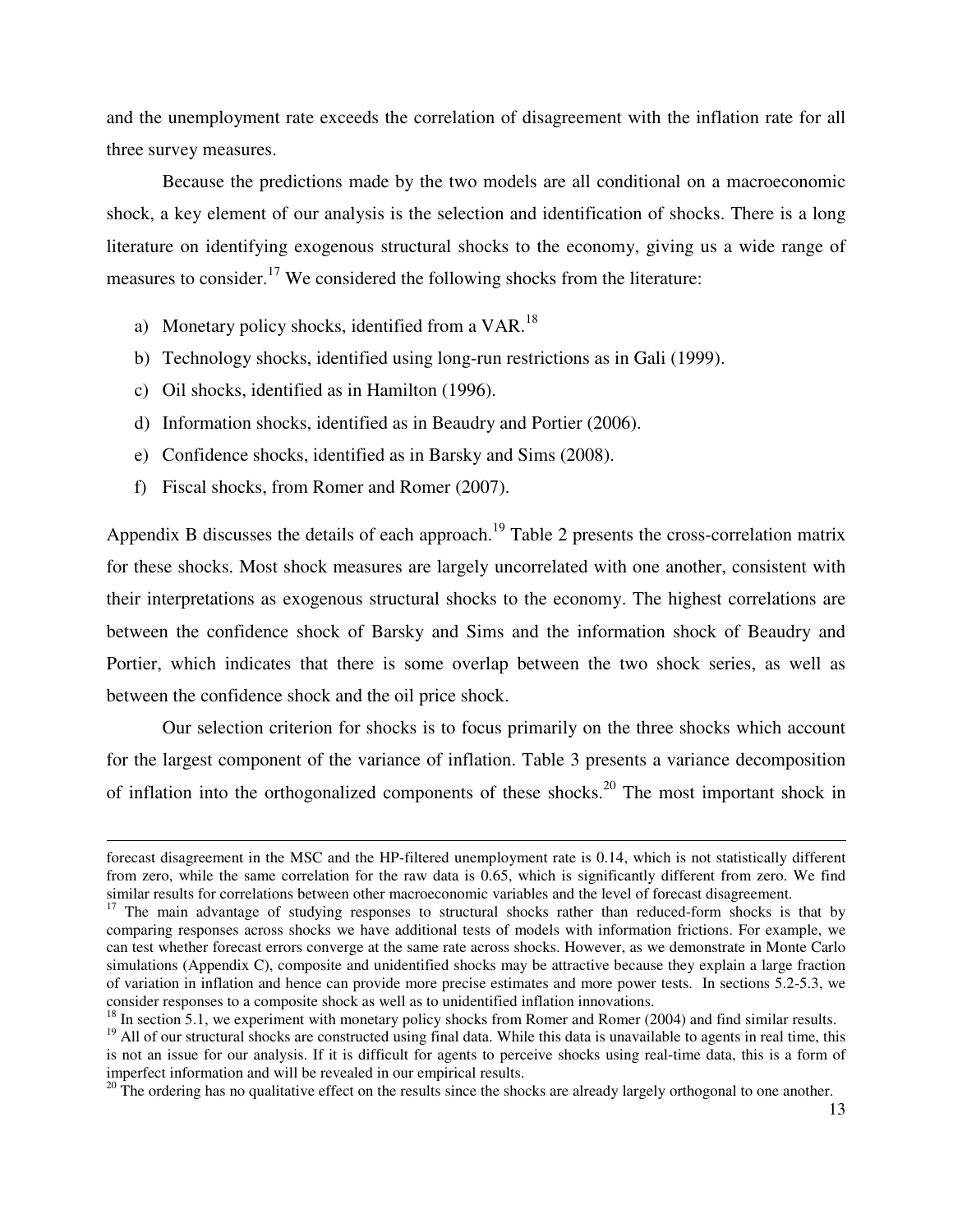terms of explaining the volatility of inflation appears to be technology shocks, as identified using long-run restrictions by Gali (1999), accounting for approximately twenty-five to thirty-five percent of the variance of inflation. The next two most quantitatively important shocks are monetary policy and oil price shocks. Monetary policy shocks account for up to five percent of the variance of inflation, while oil price shocks account for up to twenty percent. Each of the remaining three shocks, information, confidence, and fiscal, accounts for less than five percent of the variance of inflation. It is worth noting that despite our inclusion of six shock measures, these jointly account for only about half of the variance of inflation, leaving much of the volatility unexplained by these structural shocks.

 Given these shocks, we can consider the impulse response of inflation to each shock as well as the predicted response of forecast errors and dispersion measures from the models.<sup>21</sup> For our three baseline shocks, monetary policy, technology and oil shocks, we plot the impulse response of annual inflation based on the whole sample, as well as predicted responses from the sticky information model in Figure 2. In response to monetary policy shocks, inflation follows the well-known delayed response, reaching its minimum approximately two years after the interest rate increase. In response to such a shock, the sticky information model predicts a negative forecast error, as mean forecasts should decline more slowly than actual inflation. Forecast dispersion, on the other hand, should rise as disagreement increases between those who have observed the shock and those who have not. Disagreement disappears as more and more agents learn about the shock. In response to a positive technology shock, the response of inflation is much more rapid and more precisely estimated. Forecast errors are predicted to decline by the sticky information model while dispersion should rise. Finally, oil price shocks lead to an increase in inflation. With informational rigidities, this yields a prediction of positive forecast errors after the shock. Imperfect information models would predict a qualitatively similar path of forecast errors, but no response of dispersion after each shock.

<sup>&</sup>lt;sup>21</sup> Impulse responses of inflation to monetary policy and technology shocks come from including inflation in each VAR, while the response to oil shocks (following Kilian (2007)) comes from estimating an AR(2) process for inflation augmented with current oil shocks plus 6 lags of the oil shock. All standard errors are bootstrapped. Inflation measures used are the PCE price index for monetary shocks, GDP deflator for technology shocks, and CPI for oil shocks. The distribution of predicted forecast errors and dispersion responses are based on the bootstrapped distribution of inflation responses. We set  $\lambda$ =0.75 to generate predictions under sticky-information.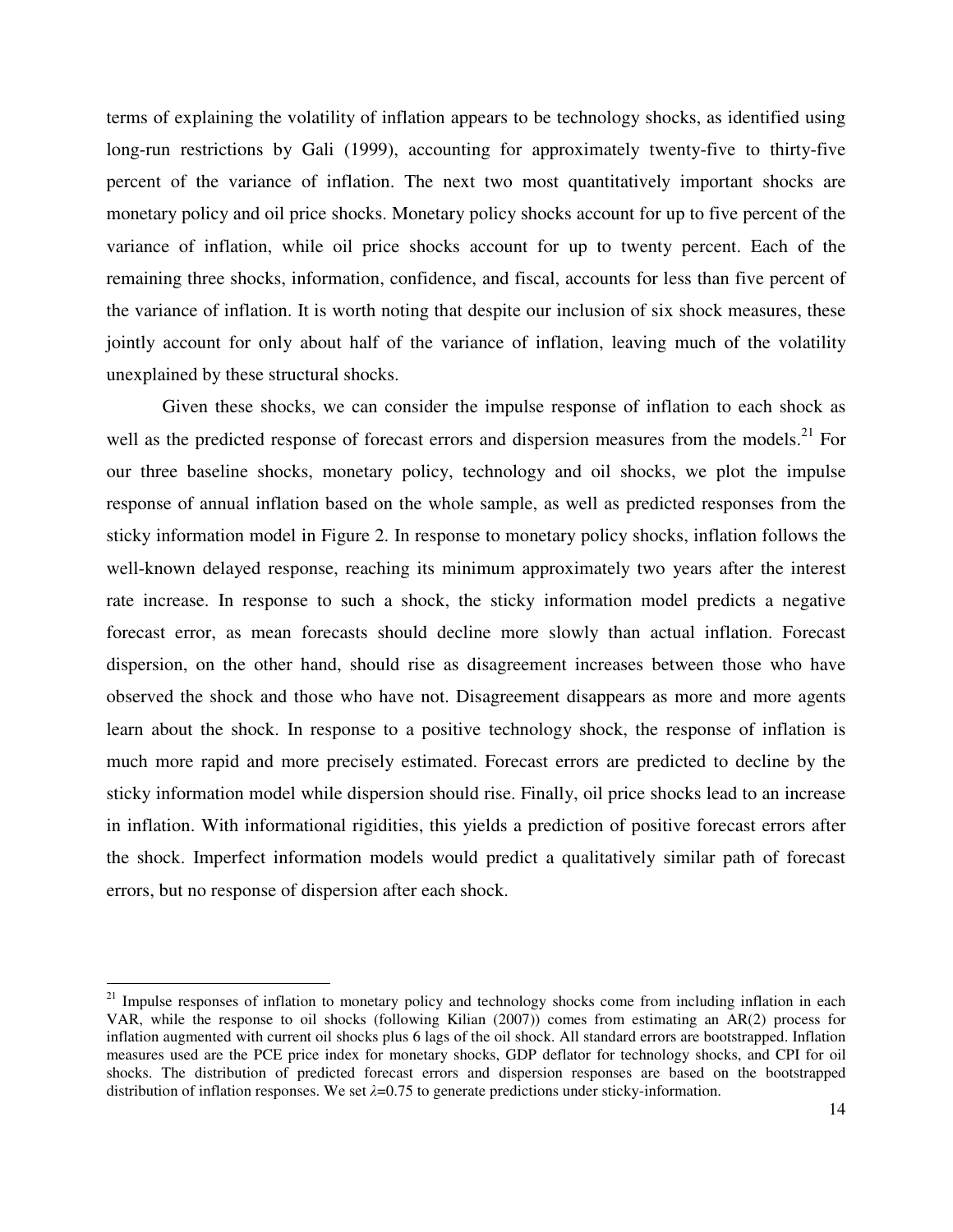## **4 Empirical Analysis**

l

We begin the empirical analysis with a preliminary check on the response of mean forecasts to the exogenous shocks. The question here is whether forecasts move in a manner which is generally consistent with the ex-post path of inflation. We estimate the following equation for each type of shock *k* and for each measure of mean year-ahead  $(h = 4 \text{ or } 12)$  inflation forecasts:

$$
F_{t}\pi_{t+h} = c + \sum_{i=1}^{I} \beta_{i} F_{t-i} \pi_{t-i+h} + \sum_{j=0}^{J} \gamma_{j} \varepsilon_{t-j}^{k} + v_{t}
$$
\n(8)

This equation is similar to the specification estimated in Romer and Romer  $(2004)$ <sup>2,23</sup> We then plot the impulse responses to a one standard-deviation increase in the exogenous shock, along with 95% confidence intervals in Figure  $3.^{24}$  Lag lengths (*I* and *J*) are selected based on the BIC allowing for a maximum lag length of a year and a half for each specification. For each specification, the sample used is given by the longest overlapping period of time for which the dependent variable and the structural shock are available, except in the case of monetary policy shocks when we restrict the estimation to start in 1984. In addition, when both forecasts and shocks are available on a monthly basis, we use  $h = 12$ , otherwise we set  $h = 4$ .

 In response to monetary policy shocks, the MSC, SPF and BCEI have responses of mean forecasts which are very imprecisely estimated.<sup>25</sup> In response to technology shocks, we see a much

 $22$  Note that our procedure has two steps (estimate shocks and then regress the variable of interest on these estimated shocks) and one generally has to appropriately adjust standard errors in the second step, which corresponds to our equation (8) and similar specifications considered later in the text. This adjustment, however, is not necessary in our analysis. Our null hypothesis is that the shocks have no effect on the mean forecast, forecast error, and forecast dispersion, i.e.  $\gamma = 0$  for all *j*. Pagan (1984) shows that under this null it is not necessary to adjust standard errors. In cases where we test for equality of persistence across forecasters and shocks, we bias our inference against finding equality since using generated regressors leads to an understatement of sampling uncertainty. The key advantage of the two-step procedure is that we always use the same shock for all choices of the dependent variable, whereas a onestep VAR procedure would yield different shock series depending on which set of forecasts was included in the VAR. Furthermore, as we discuss in the analysis of conditional responses of forecast disagreement to structural shocks, in some specifications we must use the absolute value of the shock which makes the one-step approach particularly cumbersome.

<sup>&</sup>lt;sup>23</sup> In this and subsequent specifications, we include one structural shock at a time and do not take into account potential feedback from the dependent variable to the structural shock and possible serial correlation in the shocks. Table 2 documents that the shocks are largely orthogonal to one another so there is no omitted variable bias when we consider one shock at a time. We also experimented with VAR specifications which include all shocks as well as allow for serial correlation in structural shock and feedback from the dependent variable so that we can study responses to orthogonalized innovations to the shock measures. Although the standard errors were slightly larger because we estimated more parameters, the results from VAR-type exercises were remarkably consistent with the single equation estimates and hence are not reported.

 $^{24}$  Confidence intervals for impulse responses are generated based on 1,000 draws from the asymptotic distribution of parameter estimates of equation (8), from which we extract our distribution of impulse responses.

 $25$  Note that the fact that the mean forecasts do not significantly respond to monetary policy shocks does not necessarily mean that economic agents ignore these shocks. The response of actual inflation to monetary policy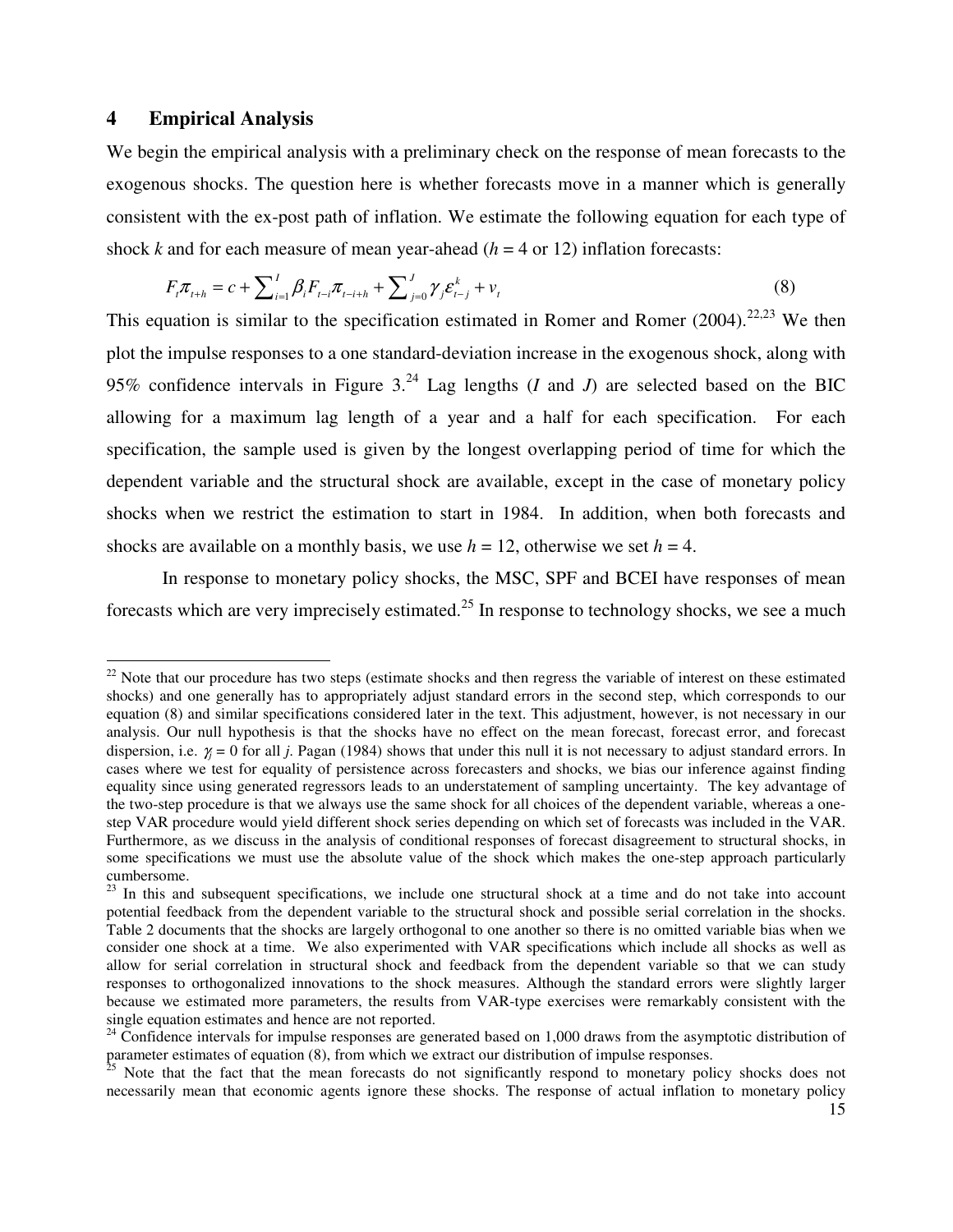more pronounced response of inflation forecasts: for all three survey measures, forecasts of future inflation fall and the decline is statistically significant. In response to oil shocks, we also see statistically significant increases in inflation forecasts, consistent with the inflation process after such shocks. Importantly, agents do adjust their forecasts in response to shocks and thus we may be confident that the shocks, particularly technology and oil price shocks, contain genuinely new information and that they create meaningful variation in information sets suitable for our analysis.

#### *4.1 Response of Forecast Errors to Shocks*

l

The responses of mean forecasts tell us little about informational rigidities but simply indicate that mean forecasts go in the same direction as actual inflation. This result would be expected to hold under full information as well as the models with informational rigidities considered here. A more relevant test for the importance of informational rigidities is looking at the response of forecast errors conditional on an exogenous shock. The presence of informational rigidities, be they sticky information or imperfect information, implies that we should observe persistent conditional forecast errors whereas full information implies that forecast errors will be zero after the time of the shock. Forecast errors are generated using real-time data of inflation measures.<sup>26</sup> To estimate the response of forecast errors, we run the following regression:

$$
\pi_t - F_{t-h}\pi_t = c + \sum_{i=1}^l \beta_i (\pi_{t-i} - F_{t-i-h}\pi_{t-i}) + \sum_{j=0}^l \gamma_j \varepsilon_{t-j}^k + v_t
$$
\n(9)

where  $h = 4$  for quarterly data and  $h = 12$  for monthly data. We plot the impulse responses and associated standard errors for forecast errors starting a year after the shock.<sup>27</sup> The results are presented in Figure 4.

 For monetary policy shocks, there is only limited evidence of serially correlated forecast errors. MSC and BCEI forecast errors are negative, as would be expected under informational rigidities, but these are (marginally for MSC) insignificant at the 5% level. SPF forecast errors are positive, but these are statistically insignificant as well. For technology shocks, on the other hand,

shocks is fairly weak, especially in the short time samples available here, and thus one may expect that mean forecasts should have a weak response too. It is likely that with these weak responses we cannot clearly discern the effect of monetary policy shocks, a point we demonstrate in Appendix C.

 $26$  For the MSC, we use the PCE price index as the measure of inflation, for the BCEI, we use the CPI and for SPF, we use the GNP deflator prior to 1992, the implicit GDP price deflator from 1992 to 1995, and the chained GDP price index starting in 1996. This reflects the different measures forecasted by SPF over time. Each inflation series is realtime data. Specifically, we use the level of inflation that was available six months after the inflation date. This is to avoid identifying revisions in price indexes as forecast errors.

 $27$  The response of forecast errors in the first year reflects only variation in inflation, since the date of the forecasts precedes that of the shock. Thus, we do not include these in the impulse responses.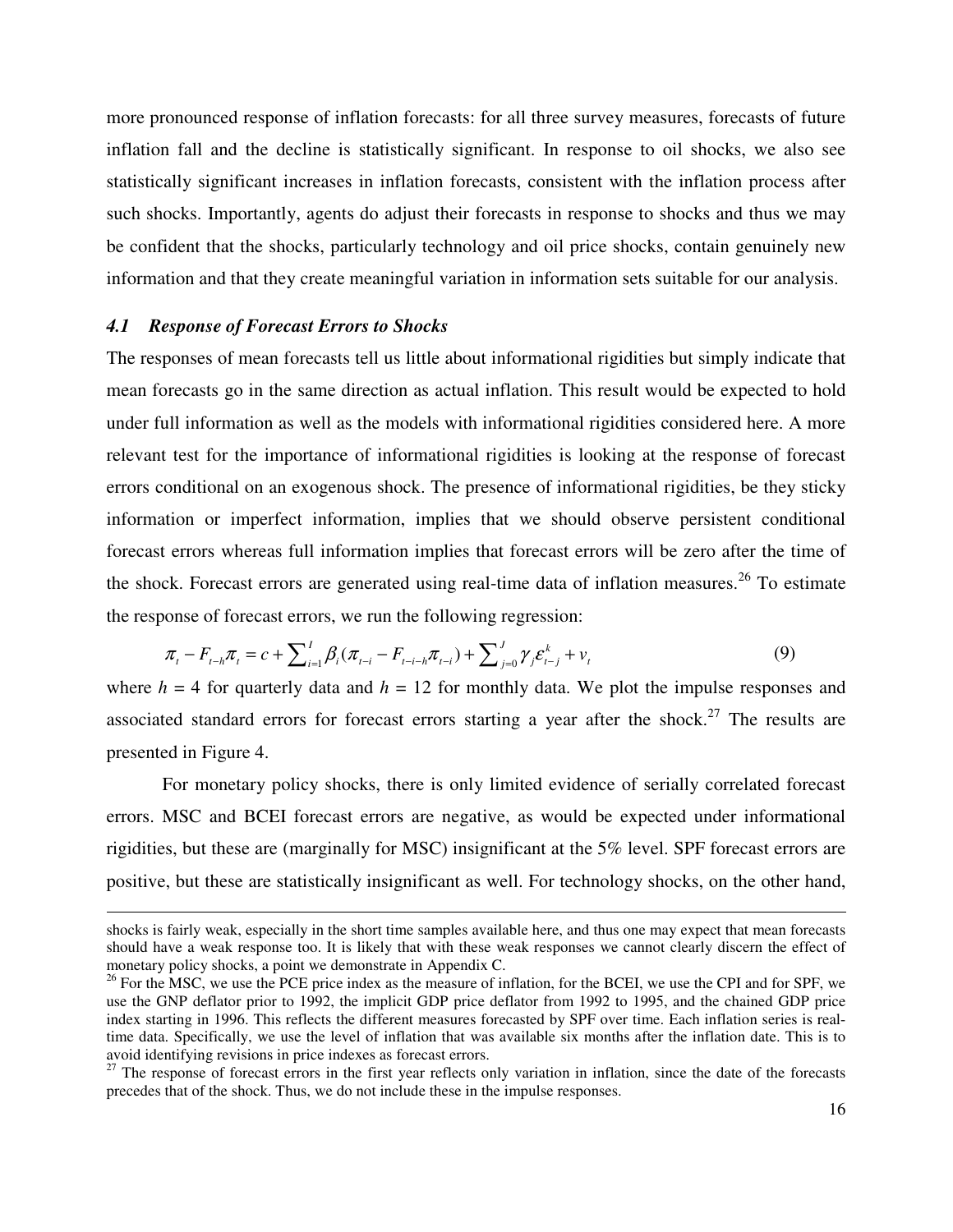forecast errors are persistently negative and statistically significant for all 3 survey measures. This indicates significant departures from full information, since inflation forecasts are responding more slowly than actual inflation. With oil shocks, the evidence again strongly points to informational rigidities: forecast errors are all positive and two out of three are statistically significant. Finally, all forecast errors converge to zero, so agents' forecasts correctly converge to the true values over time.

 These results point to the potential importance of informational rigidities on the part of both consumers and professional forecasters. In response to technology and oil price shocks, we find clear evidence that forecasts fail to adjust one-for-one with ex-post inflation. This is particularly important since these two shocks appear to play such an important role in explaining inflation volatility. On the other hand, the results for monetary policy shocks are mixed. This could be interpreted in one of at least three ways. One may take this as evidence suggesting that monetary policy shocks are observed (and fully processed) by all and are thus not subject to informational rigidities. A second interpretation would simply question whether monetary policy shocks are shocks at all, as done in Cochrane (1994). A third interpretation is that because monetary policy shocks play such a small role in explaining the volatility of inflation (and hence inflation expectations) and because the contemporaneous and short-run responses of actual inflation to monetary policy shocks are weak, there is little hope of being able to clearly discern the response of forecast errors to this shock.

To assess the validity of the latter, we ran Monte Carlo experiments in which inflation is driven by two shocks, with details in Appendix C. We constructed measures of forecast errors and dispersion under the null of sticky-information and applied our empirical approach to estimating the impulse response of forecast errors and dispersion to one of the shocks. When the shocks are quantitatively important, i.e. account for more than five percent of the volatility of inflation, our 2 step approach can consistently recover the correct dynamics of forecast errors and forecast dispersion. However, when the shock accounts for less than five percent of the inflation variance, we are unable to precisely estimate the response of forecast errors to this shock in similar time samples as those available from survey measures. Similar results held with disagreement responses. Thus, the fact that monetary policy shocks account for such a small fraction of the inflation variance (less than five percent) is a likely source of the difference in the estimated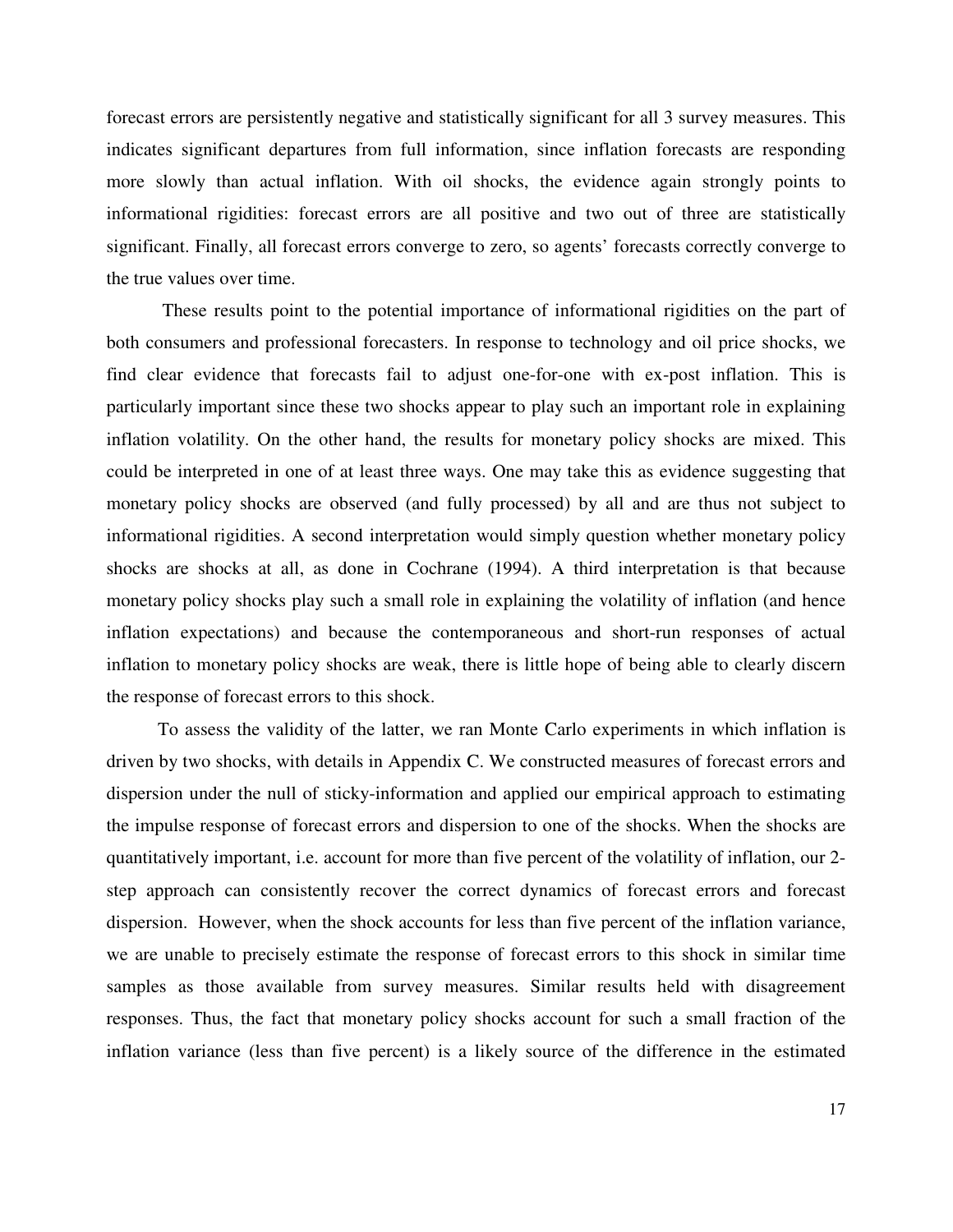response of forecast errors relative to oil price and technology shocks, which each account for a substantial component of the volatility in inflation.

Further support for this idea is provided in section 5.2, where we find that composite shocks (a linear combination of monetary policy, technology, and oil price shocks) also deliver impulse responses of conditional forecast errors that are consistent with models of informational rigidities. We also show in section 5.3 that unidentified inflationary innovations (i.e. those shocks to inflation that are not associated with monetary policy, technology or oil prices) yield similar results. Thus we find a clear pattern that in response to quantitatively important shocks, forecast errors are serially correlated and closely follow the predictions of models of informational rigidities. We interpret this as providing robust statistical evidence of departures from the null of full information. In the next section, we discuss the economic significance of the results.

## *4.2 Persistence of Conditional Percentage Forecast Errors*

In this section, we consider another set of predictions of the two models. Sticky information implies that for a common set of agents, percentage forecast errors after a shock will decline monotonically at the same rate for all shocks. The persistence of conditional percentage forecast errors in this model hinges only on the degree of informational rigidity which is captured by the parameter  $\lambda$ . For imperfect information agents, on the other hand, the persistence of conditional percentage forecast errors may differ across shocks. This reflects the fact that the weight placed on a signal correlated with a shock depends positively on the quantitative importance of the shock (or more generally on the benefit of paying attention to the shock, as in rational inattention models). In our simple linear imperfect information model as well as in the more sophisticated model of Mackowiak and Wiederholt (2008), the persistence of the percentage forecast errors is only a function of the informational rigidity which is captured by the Kalman filter gain or bits of attention allocated to tracking a variable. We estimate the persistence of conditional percentage forecast errors in response to different shocks and ask whether this persistence is common across shocks and agents.

To do so, we first run the following regression:

$$
\frac{(\pi_t - F_{t-h}\pi_t)}{\pi_t} = c + \sum_{i=1}^I \beta_i \frac{(\pi_{t-i} - F_{t-i-h}\pi_{t-i})}{\pi_{t-i}} + \sum_{j=0}^J \gamma_j \varepsilon_{t-j}^k + v_t
$$
(10)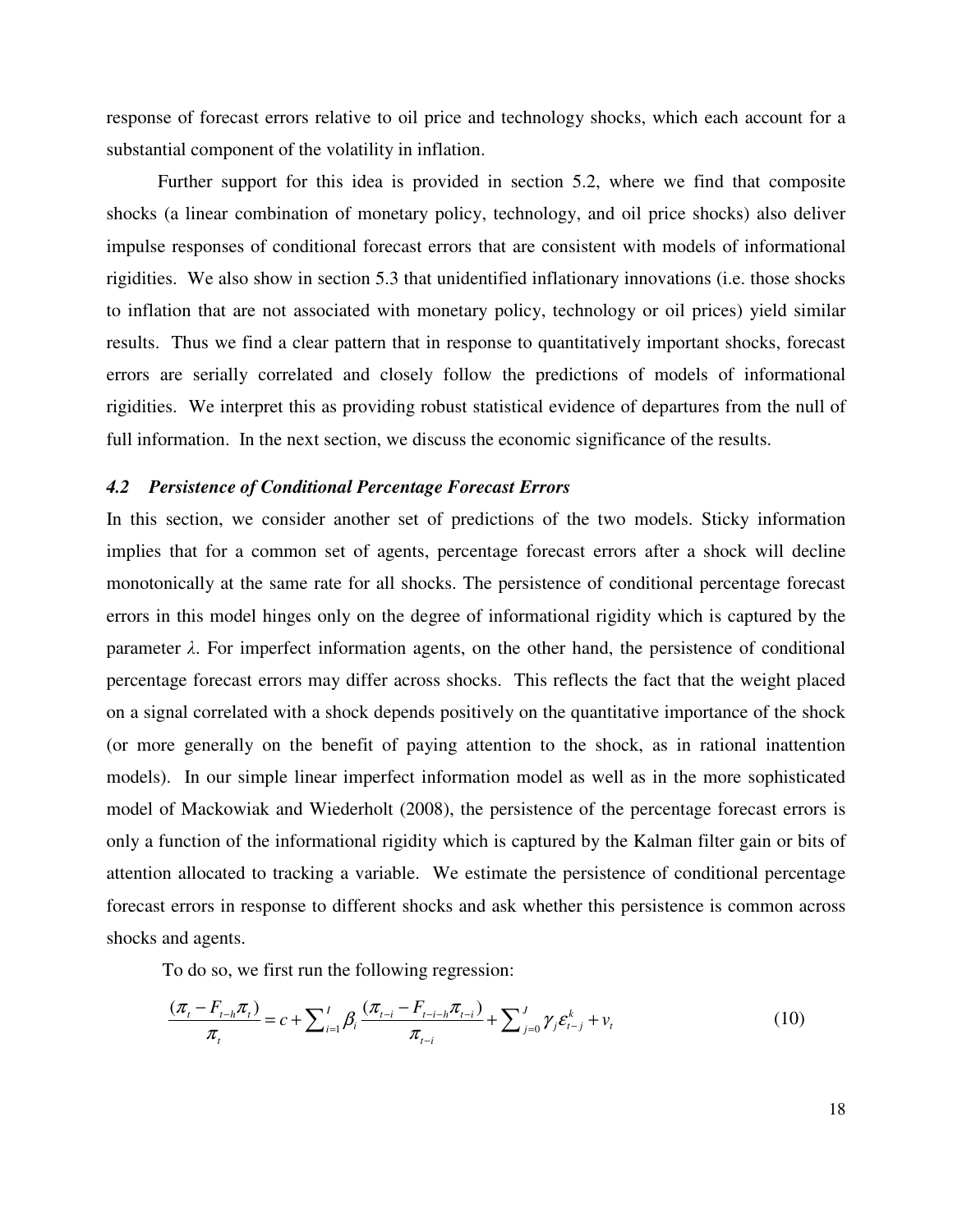again selecting *I* and *J* using the BIC criterion, using one-year ahead forecasts, and individually for each shock and survey measure. Using the coefficients estimated from equation 10, we extract the impulse response of the percentage forecast error to the shock. The persistence of the conditional percentage forecast error is measured using the parameter  $\theta$  which minimizes the squared distance between the estimated impulse response and the geometrically declining process governed by  $\theta$  (i.e.  $\theta^j$  for  $j \ge 0$ ).<sup>28</sup> Results are presented in Table 4.<sup>29</sup> In addition to the three structural shocks, we also present results in response to the unexplained inflation innovations, as defined in section 5.3.

The first notable feature of the results in Table 4 is that the point estimates of  $\theta$  are all in the neighborhood of 0.5-0.75 so that the half-life of percentage forecast errors is approximately six months to a year. This is very close to the level of informational rigidity imposed by Mankiw and Reis (2002) which delivers economically significant implications from sticky information. In the context of rational inattention models, our estimates correspond approximately to bits of information flow being between 0.2 and 0.5, which is similar to the values derived in the calibrated model of Mackowiak and Wiederholt  $(2009).^{30}$  Thus, our estimates of the persistence of conditional percentage forecast errors are such that these informational rigidities play a quantitatively important role in macroeconomic dynamics: in short, *informational rigidity is both statistically and economically significant*.

 Turning to the differences in estimated levels of informational rigidity across shocks and agents, we provide two key results. First, *we find little evidence that the persistence of conditional percentage forecast errors differs across shocks for each survey measure*. For consumers, the persistence of conditional percentage forecast errors after monetary policy shocks is somewhat lower than that after technology and oil price shocks. For SPF, the persistence is almost identical

 $28$  We normalize the initial value of the impulse response of conditional forecast errors to be one. Standard errors are extracted by drawing from the empirical distribution of parameter estimates of (10), calculating impulse responses and solving for  $\theta$  for each impulse response. As with forecast errors, we only include the responses starting a year after the shock. We use the impulse responses over the subsequent two years to generate estimates of  $\theta$ . An alternative approach, consistent with footnote 10, is to estimate impulse responses of forecast errors and inflation separately, then generate the impulse response of percentage forecast errors by taking the ratio of the two. We found that this approach yields qualitatively similar results (although slightly higher point estimates of informational rigidity) as the ones found from estimating equation (10) above, so we present results only for the simpler case.

<sup>&</sup>lt;sup>29</sup> Note that although impulse responses may be imprecisely estimated, we estimate the parameter  $\theta$  quite precisely because we utilize the information contained in the full path of the response.

 $30$  This conversion is done by using the model of Mackowiak and Wiederholt (2008) in the case of AR(1) shocks. Their model implies that the persistence of conditional percentage forecast errors (our  $\theta$ ) is given by  $1/2^{2\kappa}$  where  $\kappa$  is bits of information flow.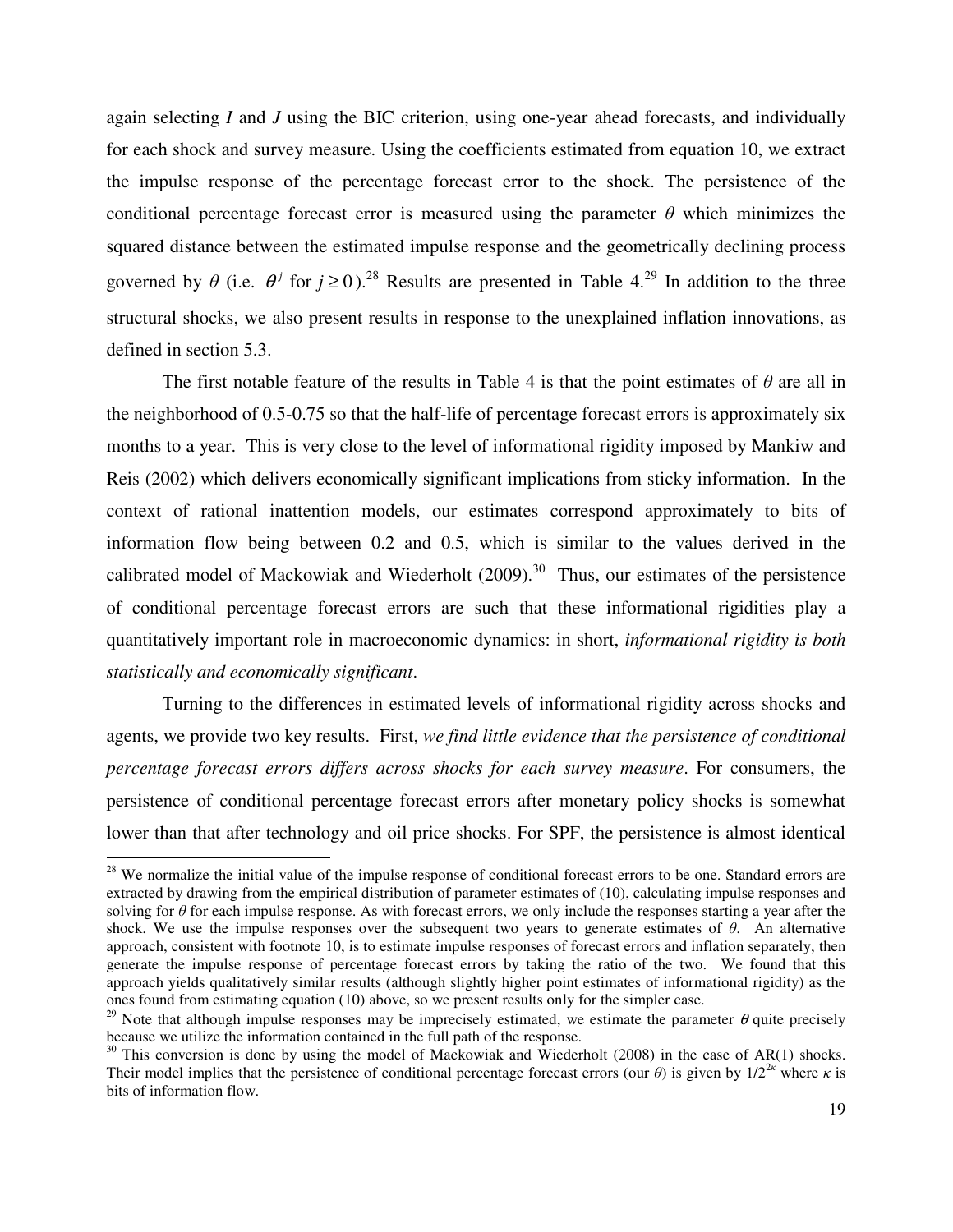across shocks while for BCEI forecasts, the persistence of forecast errors is somewhat lower after oil price shocks than after monetary and technology shocks. Overall, the persistence of conditional percentage forecast errors across shocks is quite similar for each survey measure. We cannot reject the pairwise nulls of equality of estimated  $\theta$ 's across shocks and agents in almost all cases nor can we reject the null that the estimated convergence rates are identical across shocks and types of forecasts.<sup>31</sup> This result is broadly consistent with the null of sticky-information, but is not necessarily inconsistent with imperfect information models. In the latter, convergence rates, which depend on the volatility and persistence of shocks (and more generally how they impact profits or utility), may but need not differ across shocks. However, the calibrated rational inattention model of Mackowiak and Wiederholt (2009) yields more precise and testable predictions. These authors consider a model in which consumers and firms are rational inattention agents and find that, after calibrating the persistence and volatility of monetary policy and technology shocks, these agents should pay more attention to technology than monetary policy shocks, primarily because the latter are less volatile than the former. For MSC, we can reject (*p*value of 0.012) the prediction of the imperfect information model calibrated as in Mackowiak and Wiederholt (2009) that forecasts respond more rapidly to technology shocks than monetary policy shocks, but not for professional forecasters (*p*-values of 0.90 and 0.44 for SPF and BCEI respectively). However, we can consistently reject the stronger hypothesis that the difference in convergence rates between monetary policy shocks and technology shocks for all types of forecasts is as large as that predicted by their calibration.<sup>32</sup> Thus, while we find little evidence for this phenomenon, our results only contradict the joint hypothesis of rational inattention within the specific model and calibration that they propose, but not the null of rational inattention per se. We interpret this result as pointing to the need for further research into imperfect information models to ascertain whether their predictions for convergence rates can be reconciled with our empirical estimates.

<sup>&</sup>lt;sup>31</sup> We can reject the null of equality for the response to monetary policy shocks in MSC vs. SPF and the response of MSC to monetary policy shocks vs. the unidentified shock. When testing the null that all convergence rates are identical, we get a *p*-value of 0.099 and a *p*-value of 0.59 when we exclude the MSC response to monetary policy shocks. For these tests, we use seemingly unrelated regressions to account for the possible co-dependence of estimated parameters across shocks and forecasters.

 $32$  For this comparison, we apply the calibrated learning rates for consumers of Mackowiak and Wiederholt (2009) to MSC estimates, and their calibrated rates for firms to SPF and BCEI. Note however that generated regressors in this case will tend to bias us toward rejecting the null.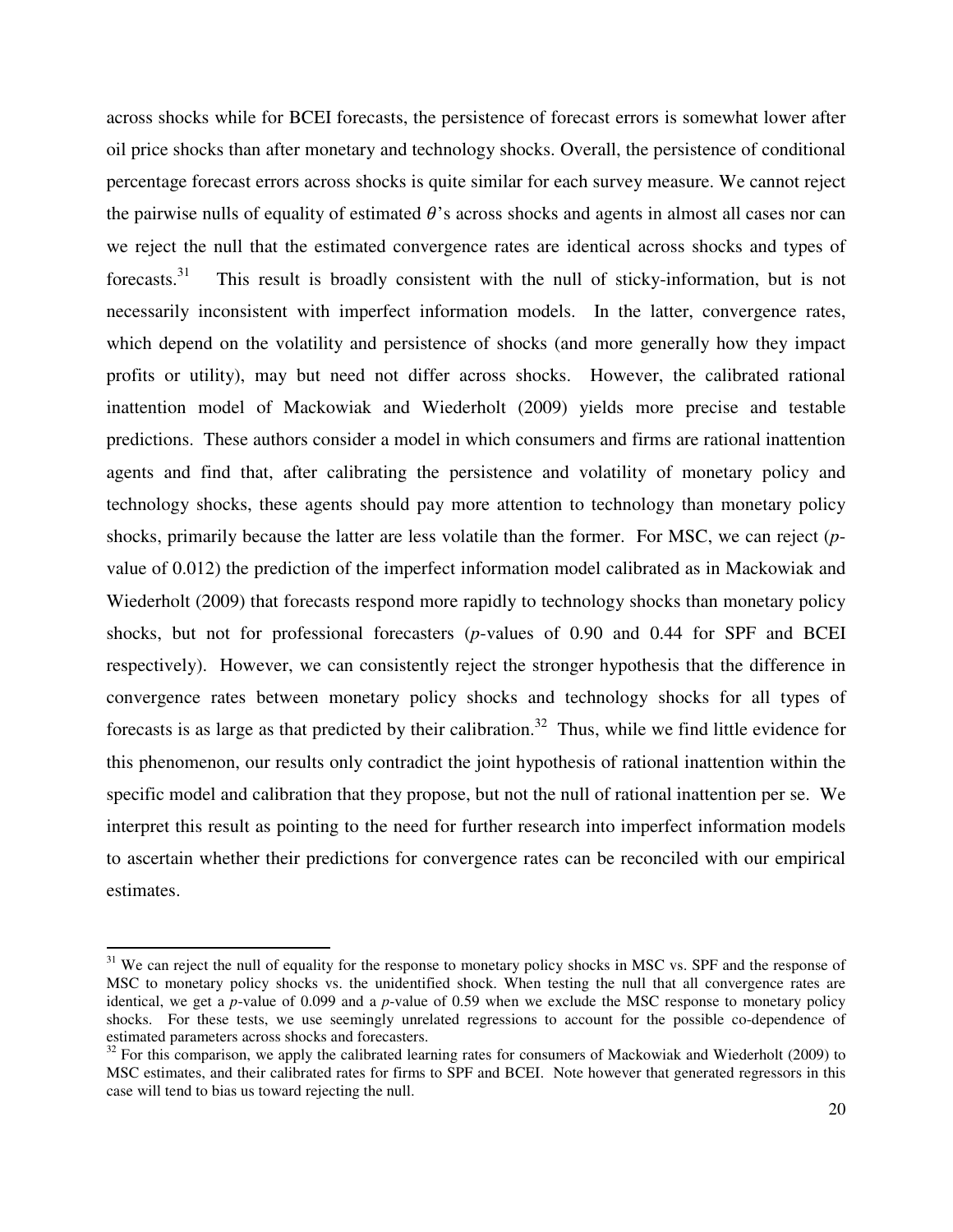Secondly, *we find no evidence that consumers acquire information in a less efficient manner than professional forecasters*. Our estimates indicate that forecast errors by consumers are actually less persistent than those of SPF forecasters (though mostly not statistically significantly so) and approximately as persistent as those of BCEI forecasters. Note that this is at odds with the results of Carroll (2003), who proposed and provided empirical evidence in the U.S. for an epidemiological model of information diffusion from professional forecasters to consumers which implied that mean forecasts of consumers would respond more slowly than those of professional forecasters. Our estimates indicate, on the other hand, that the persistence of consumers' conditional percentage forecast errors is no higher than that of professional forecasters in response to the monetary, technology, and oil price shocks. Furthermore, we find the same pattern for unidentified shocks. Hence, consumers' forecasts, on average, respond to all shocks at least as rapidly as professional forecasters.

To reconcile our results with Carroll (2003), we revisit the evidence that he provides using a longer time sample and an additional measure of professional forecasts. First, he argues that the mean squared error (MSE) of SPF forecasts of future CPI inflation is substantially less than that of consumer forecasts. However, Carroll uses *core* CPI inflation to calculate forecast errors rather than the general CPI index. This is important since the SPF forecasts he uses are for the general CPI index, and consumers responding to the Michigan Survey of Consumers are unlikely to exclude food and energy prices when forecasting inflation. When we calculate MSE's of SPF and Michigan forecasts using the general CPI index, we find that consumer forecasts actually lead to *lower* MSE's than either the SPF or BCEI forecasts of the CPI, both over the time period considered by Carroll (1981:3-2000:2) and the longer time sample now available (1981:3- 2007:3).<sup>33</sup> Secondly, Carroll uses Granger causality tests and finds that SPF forecasts Grangercause consumer forecasts but that the reverse is not true. While we can reproduce this result over his time sample, we find no evidence that Blue Chip forecasts Granger-cause Michigan consumer forecasts. In addition, over the longer sample of 1981:3-2007:3, we find that neither the SPF nor the BCEI Granger-cause consumer forecasts. Thus, the Granger-causality results are limited to SPF forecasts over a specific time period; over a longer sample and using additional measures of professional forecasts, we find no evidence that professional forecasts Granger-cause consumer

<sup>&</sup>lt;sup>33</sup> Taylor (1999) and Mehra (2002) similarly conclude that Michigan consumer forecasts lead to similar, or even smaller, MSE's than the Survey of Professional Forecasters.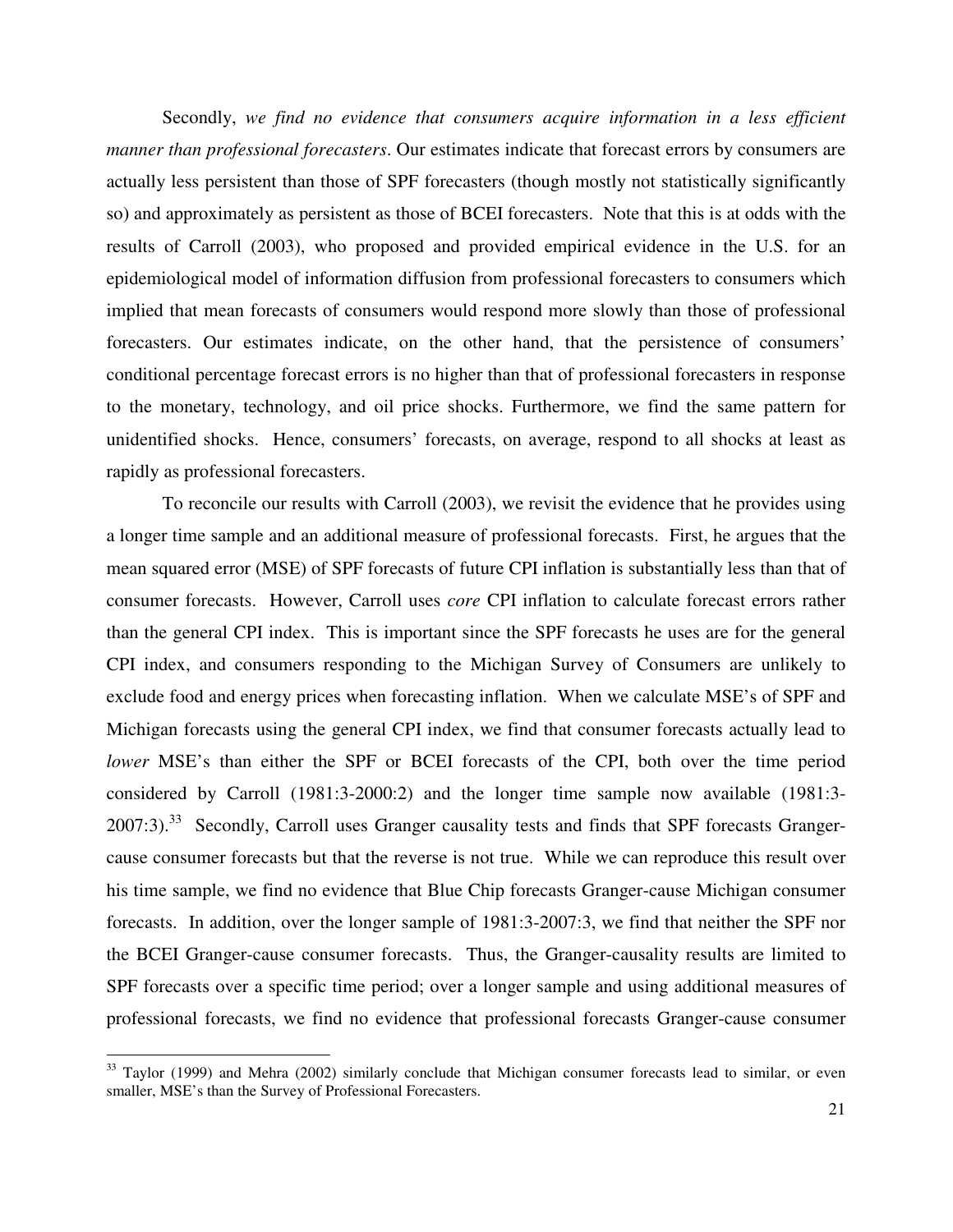forecasts. Thus, the tests proposed by Carroll (2003) are actually consistent with our results that consumer forecasts respond just as rapidly to shocks as professional forecasts.

#### *4.3 Response of Forecast Dispersion to Shocks*

l

We now turn to the response of the dispersion of inflation forecasts to the same shocks. The following estimation equation is used:

$$
\ln \sigma(F_{t}\pi_{t+h}) = c + \sum_{i=1}^{I} \beta_{i} \ln \sigma(F_{t-i}\pi_{t-i+h}) + \sum_{j=0}^{J} \gamma_{j} \ln \varepsilon_{t-k}^{k} + \nu_{t}
$$
\n(11)

where  $\ln \sigma(F_t \pi_{t+h})$  is the logarithm of the cross-sectional standard deviation of inflation forecasts over the next year.<sup>34</sup> We include the absolute value of the shock because the predicted response of forecast dispersion in the sticky information model is invariant to whether the shock is positive or negative.

Figure 5 plots the impulse responses of the forecast dispersion measures for each survey in response to the exogenous shocks, along with 95% confidence intervals. In addition, we plot the predicted response of dispersion from the sticky information model.<sup>35</sup> In response to monetary policy and technology shocks, we find no evidence that forecast dispersion rises after these shocks for any of the survey measures.<sup>36</sup> In response to oil price shocks, the dispersion of forecasts of consumers displays a statistically significant and highly persistent increase after the shock. No such response is apparent for the SPF or the BCEI. Thus, for professional forecasters, our results are consistent with imperfect information: professional forecasters can adequately be modeled as continuously tracking economic indicators without observing the underlying state perfectly. For

 $34$  Taking the logarithm serves two purposes. First, the distribution of forecast dispersion is highly skewed and rare observations in the right tail of the distribution can greatly distort the estimates. The logarithmic transformation makes the dispersion bell-shaped, attenuates the adverse effects of episodes with extreme variability in forecasts, and hence improves the finite sample properties of our estimates. Second, we can interpret impulse responses as percent deviations from steady state forecast dispersion.

<sup>35</sup> The predicted response of dispersion under the null of sticky-information is constructed as follows: *i*) estimate the response of inflation to each shock using univariate regressions using the same inflation measure and time sample as in the corresponding regression for dispersion, *ii*) using the inflation response, compute the predicted path of the cross-sectional standard deviation of forecasts according to sticky information following equation (5) and the corresponding estimated degrees of informational rigidity from Table 4, *iii*) normalize the response of the crosssectional standard deviation of forecasts by the mean of the cross-sectional standard deviation of forecasts over the relevant time period to convert the response to percentage changes comparable to the impulse responses of the log of the cross-sectional standard deviation of forecasts.

<sup>&</sup>lt;sup>36</sup> It must be noted that this result is sensitive to the time period for monetary policy shocks. If one uses data starting in the late 1970s, monetary policy shocks (in absolute value) lead to a *permanent* increase in dispersion of SPF forecasts. We choose to focus on the post 1984 period for monetary policy shocks because FFR shocks are extremely noisy between 1979 and 1982, reflecting the fact that the Fed abandoned targeting the federal funds rate over this period. Thus, we are concerned that the identified FFR shocks prior to 1984 are not adequate measures of monetary policy innovations. None of the other results are sensitive to the time period.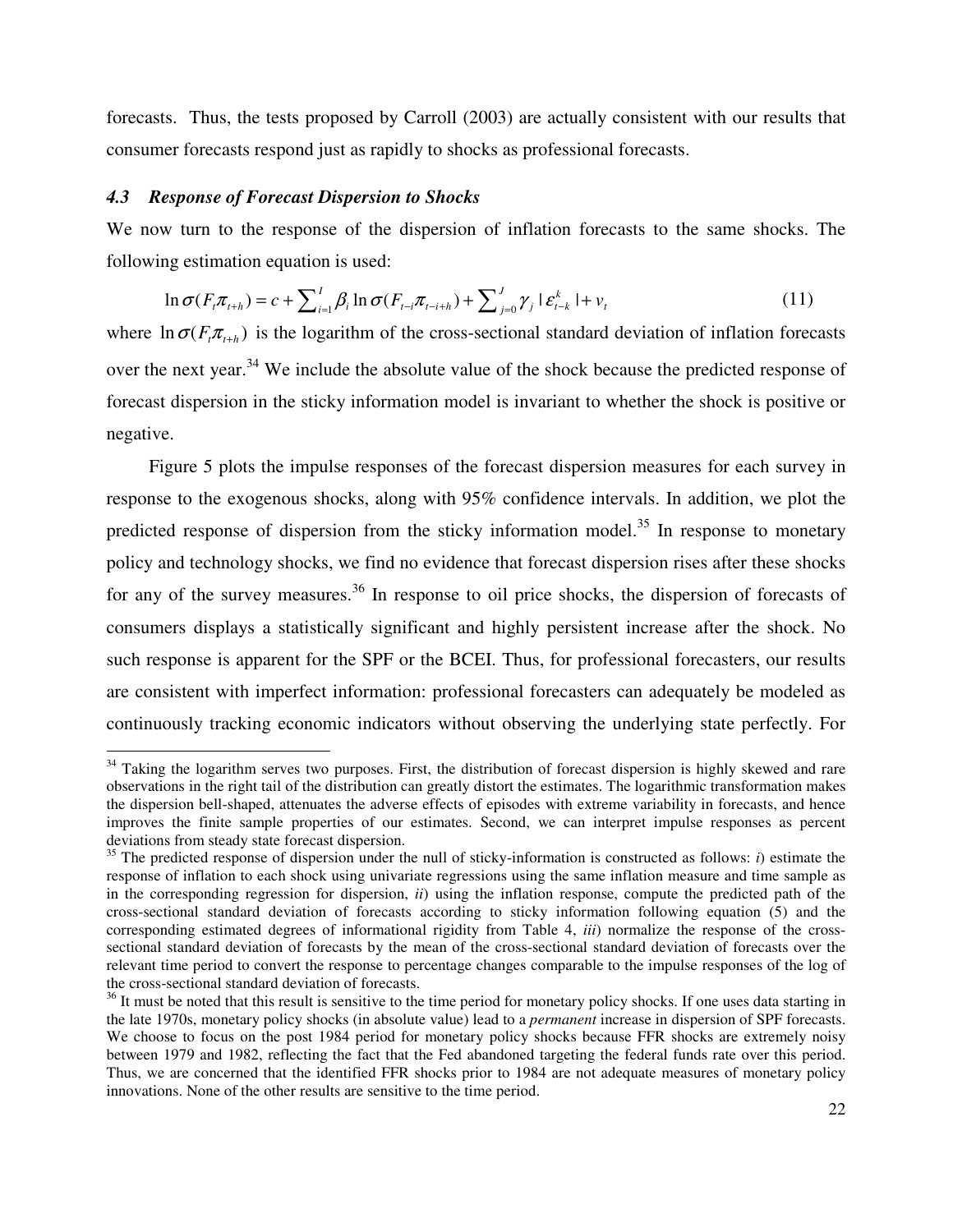consumers, the results are somewhat mixed. While monetary and technology shocks do not lead to significant changes in forecast dispersion, oil price shocks seem to lead to highly persistent increases in disagreement. Thus, although we cannot unanimously favor either representation of the informational rigidities facing consumers, the preponderance of evidence suggests that *disagreement in forecasts does not respond to structural shocks*. Furthermore, not only are our point estimates close to zero but we can also reject the null of sticky-information in five out of the nine impulse responses (and in five out of six cases when shocks have the strongest effect on inflation). $37$ 

## **5 Robustness Analysis**

In this section, we investigate the robustness of our results to several issues. First, we allow for an alternative set of shocks. Second, we generate a composite shock that aggregates our three baseline structural shocks and study the response of forecast errors and forecast dispersion to this composite shock. Third, we present the response of forecast errors and dispersion to the unidentified component of inflation innovations.<sup>38</sup>

## *5.1 Alternative Shock Measures*

l

In this section, we reproduce the forecast error and forecast dispersion tests for three alternative shocks. First, we use the Romer and Romer (2004) measures of innovations to the FFR. These are available monthly from April 1970 until December 1996. Second, we use the information shocks of Beaudry and Portier (2006), which capture changes in stock prices that have no contemporaneous effect on TFP. These are designed to represent expected changes in TFP and cause temporary decreases in inflation. Third, we use the fiscal shocks of Romer and Romer (2007) which provide a sequence of exogenous tax changes and have temporary deflationary effects.<sup>39</sup> All three shocks are deflationary, so both models of informational rigidities would predict a sequence of negative forecast errors after the shock.

 $37$  Mankiw, Reis and Wolfers (2003) analyze the dynamics of forecast disagreement during the Volcker disinflation. Although they find that disagreement moved broadly in line with the prediction of the sticky information model during this specific episode, the sticky information model predicted much greater movements in disagreement than was observed in the data. The interpretation of this episode, however, is complicated by the secular decline in the forecast disagreement (see footnote 16) which coincided with the Volcker disinflation.

<sup>&</sup>lt;sup>38</sup> In Coibion and Gorodnichenko (2008), we reproduced our baseline estimates for forecasts of the unemployment rate rather than inflation. We found similar qualitative results.

<sup>&</sup>lt;sup>39</sup> We do not present results for confidence shocks because these seem to have no discernible effects on inflation. Thus, one could not tell whether informational rigidities would imply positive or negative conditional responses of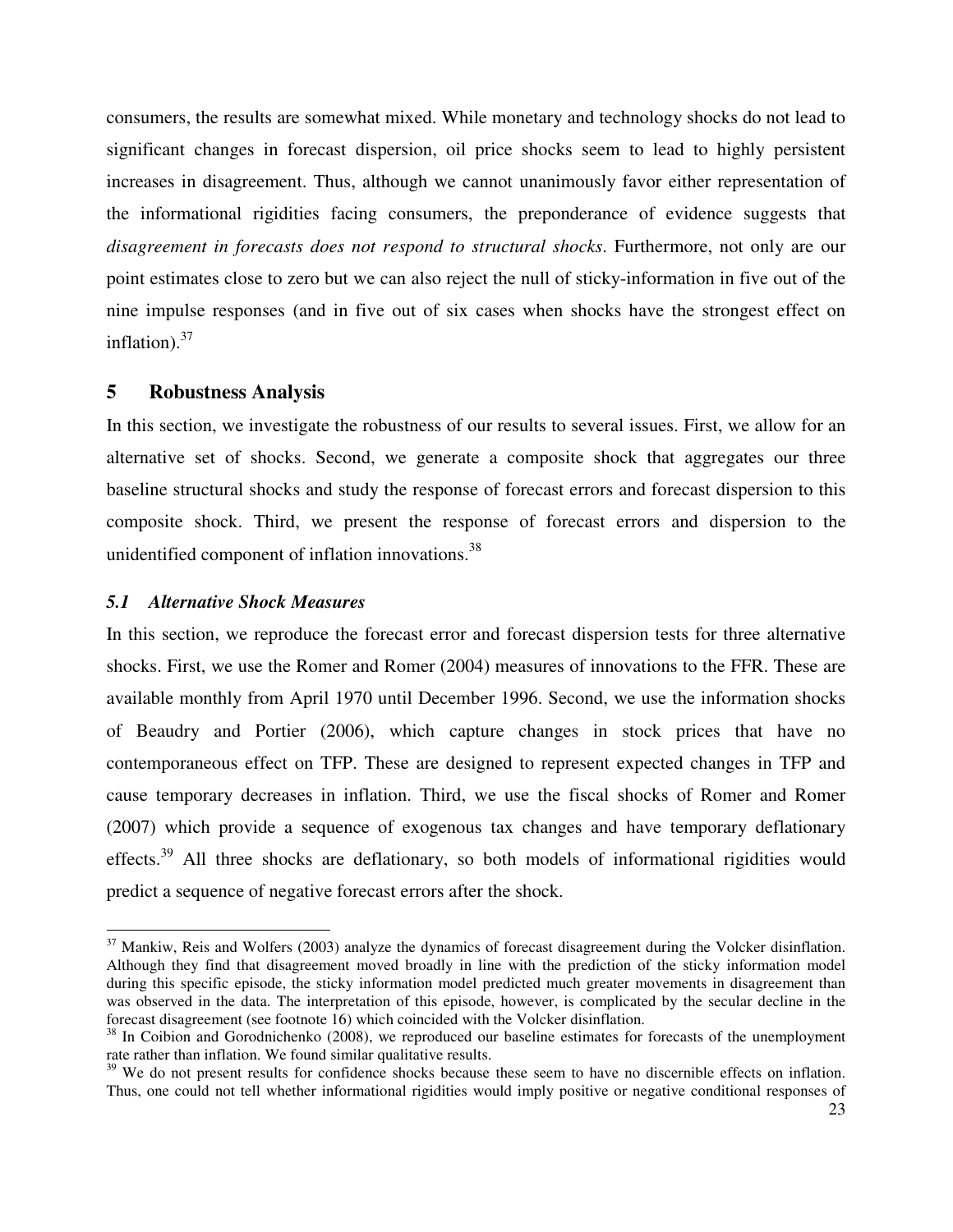The results for the forecast errors are provided in Figure 6. While most of the forecast errors go in the expected direction, almost none of the responses are statistically significantly different from zero. Given the strong evidence for informational rigidities found for the more quantitatively important (for inflation) technology and oil price shocks, it is unclear whether one should interpret this lack of a response of forecast errors as being consistent with full information or as reflecting the fact that, because these shocks account for such a small component of the variance of inflation, it is unlikely that one will be able to precisely estimate the response of forecast errors in small samples (as illustrated in Appendix C). The results for the response of dispersion in forecasts to the absolute value of each exogenous shock are provided in Figure 7. Overall, there is little evidence of changes in disagreement after these structural shocks and, in four of nine impulse responses, we reject the null of the predicted path from the sticky information model.

#### *5.2 Composite Shock*

l

The Monte Carlo exercise in Appendix C illustrates that when shocks explain only a small fraction of the variance of inflation, the conditional response of forecast errors and forecast dispersion will tend to be imprecisely estimated. Indeed, this seemed to be the case for forecast errors after monetary policy shocks in the baseline estimation. As an alternative approach designed to minimize this issue, we develop a composite shock which is an aggregate of the individual identified shocks and present responses of forecast errors and dispersion to this shock.

 To do so, we first run an AR(4) on real-time CPI inflation, the residuals of which we interpret as inflation innovations. We then regress these innovations on the monetary policy shocks, the technology shocks and the oil price shocks. The predictable component of the inflation innovation we define as the composite shock. By construction, these innovations are inflationary. Figure 8 presents the conditional response of forecast errors and forecast dispersion to the composite shock, estimated as in sections 4.1 and 4.3, for all three survey measures. For every survey measure, the response of forecast errors is positive and highly significant. Each survey delivers a positive sequence of monotonically declining forecast errors, as predicted by models of informational rigidities. As found in the baseline results, the response of consumers to shocks is at

forecast errors. We find these shocks lead to positive responses of forecast errors for MSC, (marginally) negative for BCEI, and insignificant for SPF. There is no statistically significant response of dispersion for any of the surveys to the absolute value of these shocks.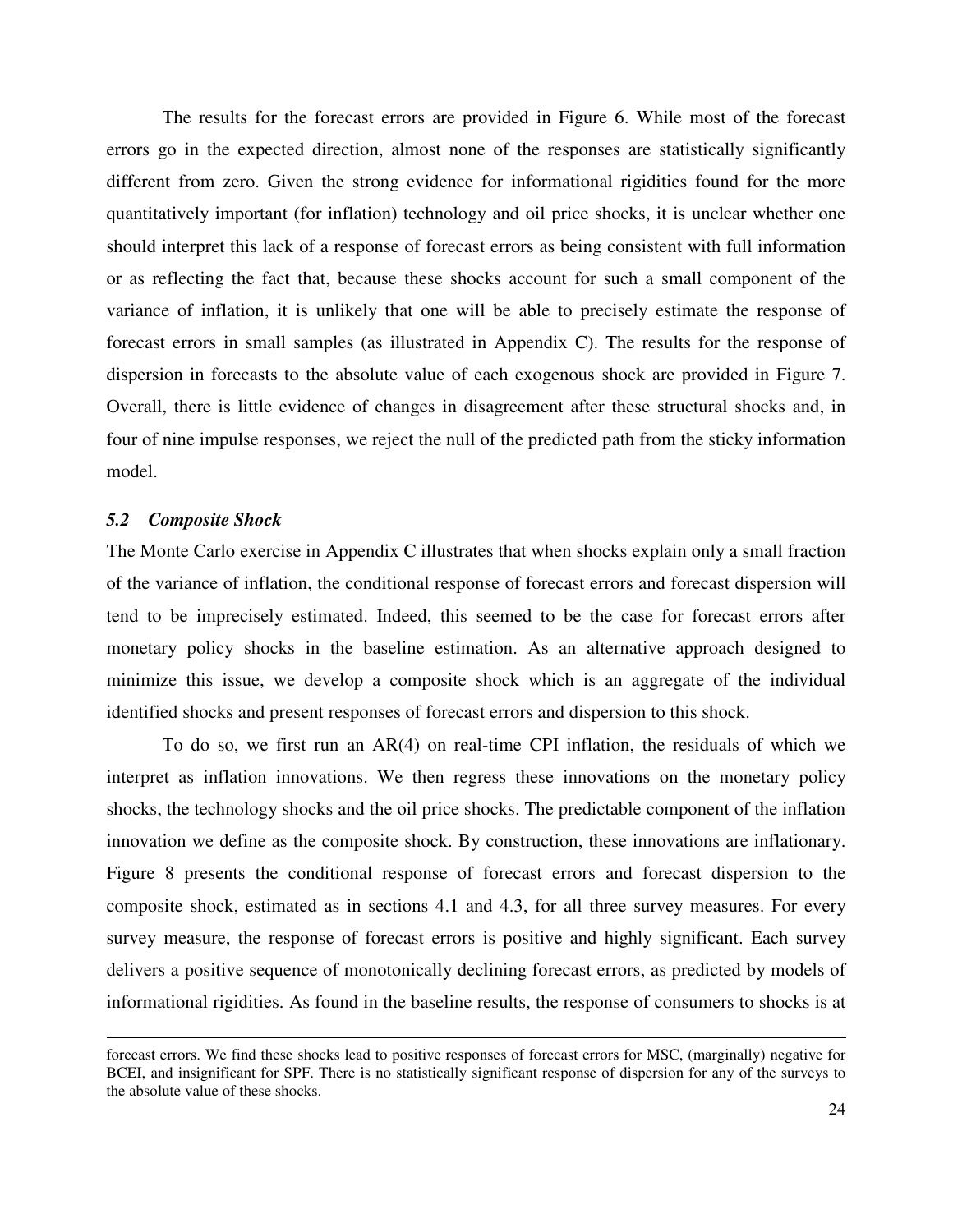least as quick as that of professional forecasters. The response of dispersion to the (absolute value of) composite shock is also largely consistent with our baseline results. For MSC and SPF, we cannot reject the null of no response in dispersion to the composite shock. For BCEI, there is a small statistically significant response of dispersion, but we can also strongly reject the null of the sticky-information model.

#### *5.3 Unidentified Inflationary Innovations*

l

While all of our analysis has focused on the conditional response of forecast measures to identified shocks, Table 3 indicates that only half of the inflation volatility is accounted for by these shocks. One could, of course, consider additional shock measures (markup shocks, preference shocks, etc) from the literature. Instead, we now consider the impulse response of forecast errors and forecast dispersion to unidentified inflation innovations. Specifically, we estimate an AR(4) process for real-time inflation, then regress the residuals on the monetary policy shocks, technology shocks, and oil price shocks. The residuals from this second regression we call the unidentified innovations to inflation.<sup>40</sup> By construction, these innovations are inflationary, and should thus lead to positive forecast errors if informational rigidities are present. Importantly, these shocks have a large quantitative effect on inflation and since neither imperfect information nor sticky information models restrict us to using only structural shocks, we can have an additional powerful test for these two models.

 Figure 9 presents the conditional response of forecast errors and forecast dispersion to these unidentified inflation innovations, using the same approach as in sections 4.1 and 4.3. For all three survey measures, the response of forecast errors is positive and statistically significant, although less precisely estimated than in the case of the composite shock. All of the impulse responses also monotonically decline to zero. We interpret this as indicating that the evidence for informational rigidities is not limited to the structural innovations considered before but extends more generally to all innovations to inflation, as long as these account for a large enough fraction of the inflation variance. The response of dispersion to these unidentified innovations is consistent across survey measures: we find no evidence that dispersion changes after these shocks and we reject the null of sticky information in each case.

 $40$  Note that these unidentified innovations include the alternative shocks from section 5.1. Controlling for these shocks as well has no effect on the results.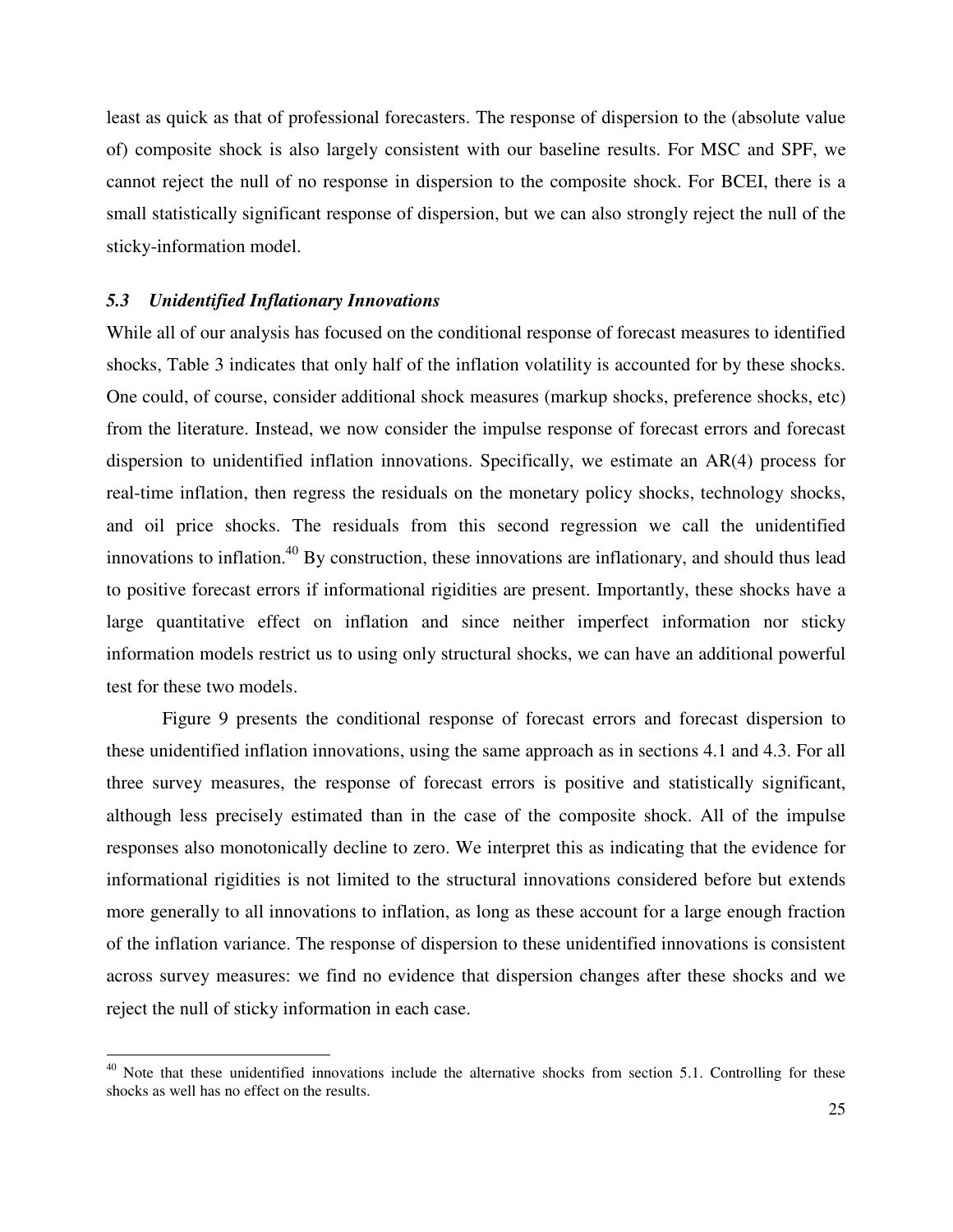## **6 Conclusion**

Recent work utilizing informational rigidities offers potential explanations for some important macroeconomic puzzles. Yet direct empirical evidence for informational rigidities has been limited, thereby raising fundamental questions about the validity of these models. Previous research on survey measures has focused on testing the null of full information. While these tests are informative, they have yielded mixed results and do not address the key issue of the dynamic behavior of forecast errors after shocks. Our results instead paint a clear picture: after structural shocks, agents fail to adjust their forecasts by a sufficient amount, inducing a non-zero response of forecast errors. As time goes by, forecast errors converge monotonically to the full information outcome. This evidence is particularly strong for structural shocks which have a significant quantitative effect on the variable being forecasted. In addition, the estimated persistence of conditional percentage forecast errors is large, implying that informational rigidities are both statistically and economically significant. We interpret these results as providing a robust empirical basis for models of informational rigidities that has previously been sorely lacking.

The conditional response of forecast errors to structural shocks also uncovers some stylized facts about informational rigidities across shocks and agent types. First, we find no evidence that consumers' forecasts adjust more gradually than professional forecasts after a shock. This fact is inconsistent with epidemiological models of information diffusion from professional forecasters to consumers (as in Carroll (2003)). Second, the convergence rate of percentage forecast errors is broadly similar for all shocks as predicted by the sticky information model but not necessarily inconsistent with the imperfect information model. Third, our results on the conditional response of the dispersion of forecasts across agents to shocks point primarily to imperfect information as the most adequate representation of informational rigidities. For both professional forecasters and consumers, we find broad support for the prediction of imperfect information models that disagreement is independent of structural shocks.

Understanding the formation of expectations is central in many fields of economics. However the dearth of direct evidence on how economic agents form expectations as well as the role of informational frictions in this process has limited progress in addressing this fundamental question. We provide a set of stylized facts about responses of expectations to shocks and shed new light on the mechanisms and types of informational rigidities faced by economic agents. Our evidence calls for deeper theoretical analysis of informational frictions to fully reconcile the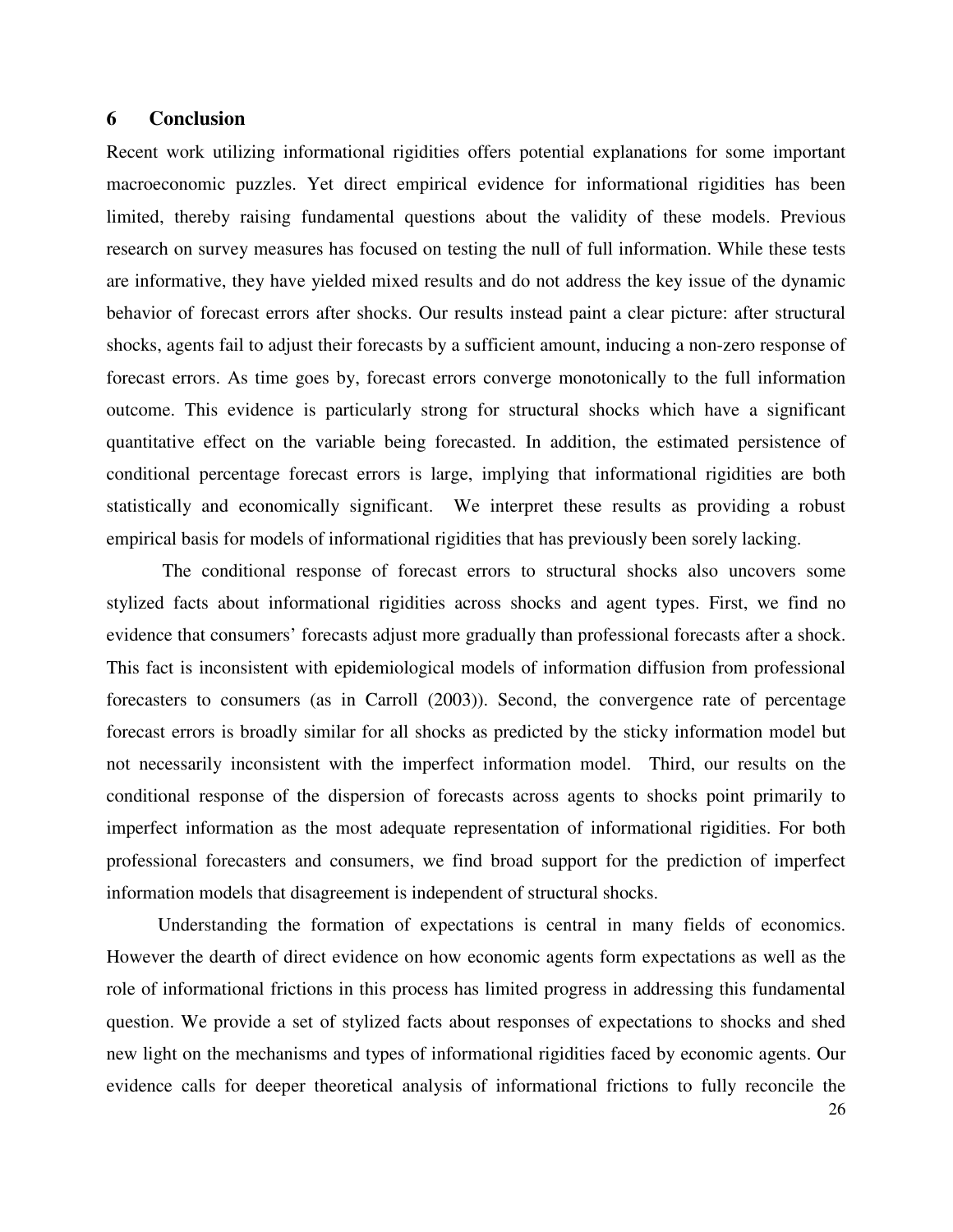theory with the data. Further study of the behavior of disagreement among agents is likely to be fruitful for better understanding the nature of informational rigidities affecting agents.

## **References**

- Adam, Klaus and Mario Padula, 2003. "Inflation Dynamics and Subjective Expectations in the United States," European Central Bank Working Paper 222.
- Andres, Javier, David Lopez-Salido, and Edward Nelson, 2005. "Sticky-Price Models and the Natural Rate Hypothesis," *Journal of Monetary Economics* 52(5), 1025-1053.
- Barsky, Robert B. and Eric R. Sims, 2008. "Information, Animal Spirits, and the Meaning of Innovations in Consumer Confidence." Manucript.
- Bacchetta, Philippe, Elmar Mertens, and Eric van Wincoop. 2008. "Predictability in Financial Markets: What Do Survey Expectations Tell Us?" Forthcoming in *Journal of International Money and Finance.*
- Bernanke, Ben S. and Alan S. Blinder, 1992. "The Federal Funds Rate and the Channels of Monetary Transmission," *American Economic Review* 82(4), 901-921.
- Beaudry, Paul and Franck Portier, 2006. "News, Stock Prices and Economic Fluctuations," *American Economic Review* 96(4), 1293-1307.
- Bloom, Nicholas, 2008. "The Impact of Uncertainty Shocks," forthcoming in *Econometrica*.
- Branch, William A., 2007. "Sticky information and model uncertainty in survey data on inflation expectations," *Journal of Economic Dynamics and Control* 31, 245-276.
- Carroll, Christopher D. 2003. "Macroeconomic Expectations of Households and Professional Forecasters," *Quarterly Journal of Economics* 118(1), 269-298.
- Cochrane, John H., 1994. "Shocks," *Carnegie-Rochester Conference Series on Public Policy* 41, 295-364.
- Coibion, Olivier and Yuriy Gorodnichenko, 2007. "Strategic Interaction among Heterogeneous Price-Setters in an Estimated DSGE Model," Manuscript.
- Coibion, Olivier and Yuriy Gorodnichenko, 2008. "What can survey forecasts tell us about informational rigidities?" NBER Working Paper 14586.
- Coibion, Olivier, 2007. "Testing the Sticky Information Phillips Curve," forthcoming in *Review of Economics and Statistics*.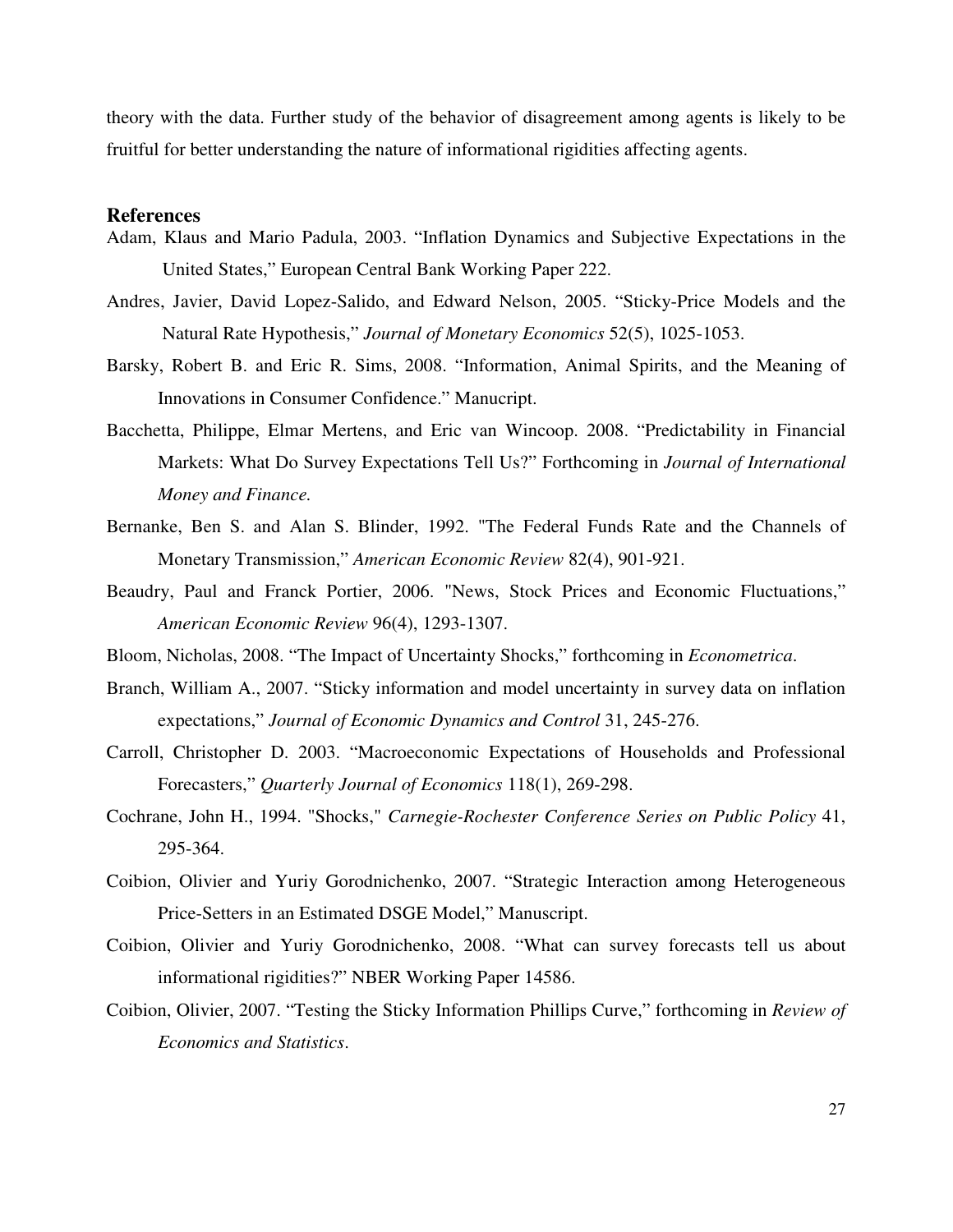- Cukierman, Alex, and Paul Wachtel, 1979. "Differential Inflationary Expectations and the Variability of the Rate of Inflation: Theory and Evidence," *American Economic Review* 69(4), 595-609.
- Dupor, Bill, Tomiyuki Kitamura, and Takayuki Tsuruga, 2007a. "Integrating Sticky Information and Sticky Prices," forthcoming in *Review of Economics and Statistics*.
- Dupor, Bill, Jing Han, and Yi Chan Tsai, 2007b. "What Do Technology Shocks Tell Us about the New Keynesian Paradigm?" Manuscript.
- Erceg Christopher J. and Andrew T. Levin, 2003. "Imperfect credibility and inflation persistence," *Journal of Monetary Economics* 50(4), 915-944.
- Gali, Jordi, 1999. "Technology, Employment, and the Business Cycle: Do Technology Shocks Explain Aggregate Fluctuations?" *American Economic Review* 89(1), 249-271.
- Gorodnichenko, Yuriy, 2006. "Endogenous Information, Menu Costs, and Inflation Persistence," Manuscript.
- Gourinchas, Pierre-Olivier and Aaron Tornell, 2004. "Exchange-Rate Puzzles and Distorted Beliefs" *Journal of International Economics* 64, 303-333.
- Hamilton, James D., 1996. "This is what happened to the oil price-macroeconomy relationship," *Journal of Monetary Economics* 38, 215-220.
- Jonung, Lars, 1981. "Are Perceptions of Inflation Rational? Some Evidence for Sweden," *American Economic Review* 78(5), 1080-1087.
- Khan, Hashmat and Zhenhua Zhu. 2006. "Estimates of the Sticky-Information Phillips Curve for the United States," *Journal of Money, Credit, and Banking* 38(1), 195-207.
- Kiley, Michael T., 2007. "A Quantitative Comparison of Sticky Price and Sticky Information Models of Price Setting," *Journal of Money, Credit, and Banking* 39(1), 101-125.
- Kilian, Lutz., 2007. *"*Exogenous Oil Supply Shocks: How Big Are They and How Much Do They Matter for the U.S. Economy?" Forthcoming: *Review of Economics and Statistics.*
- Knotek, Edward S., 2007. "A Tale of Two Rigidities: Sticky Prices in a Sticky Information Environment," Federal Reserve Bank of Kansas City Working Paper No. 06-015.
- Korenok, Oleg, 2005. "Empirical Comparison of Sticky Price and Sticky Information Models." Working Paper 0501, Virginia Commonwealth University School of Business.
- Kydland, Finn E. and Edward C. Prescott, 1982. "Time to Build and Aggregate Fluctuations," *Econometrica* 50(6), 1345-1370.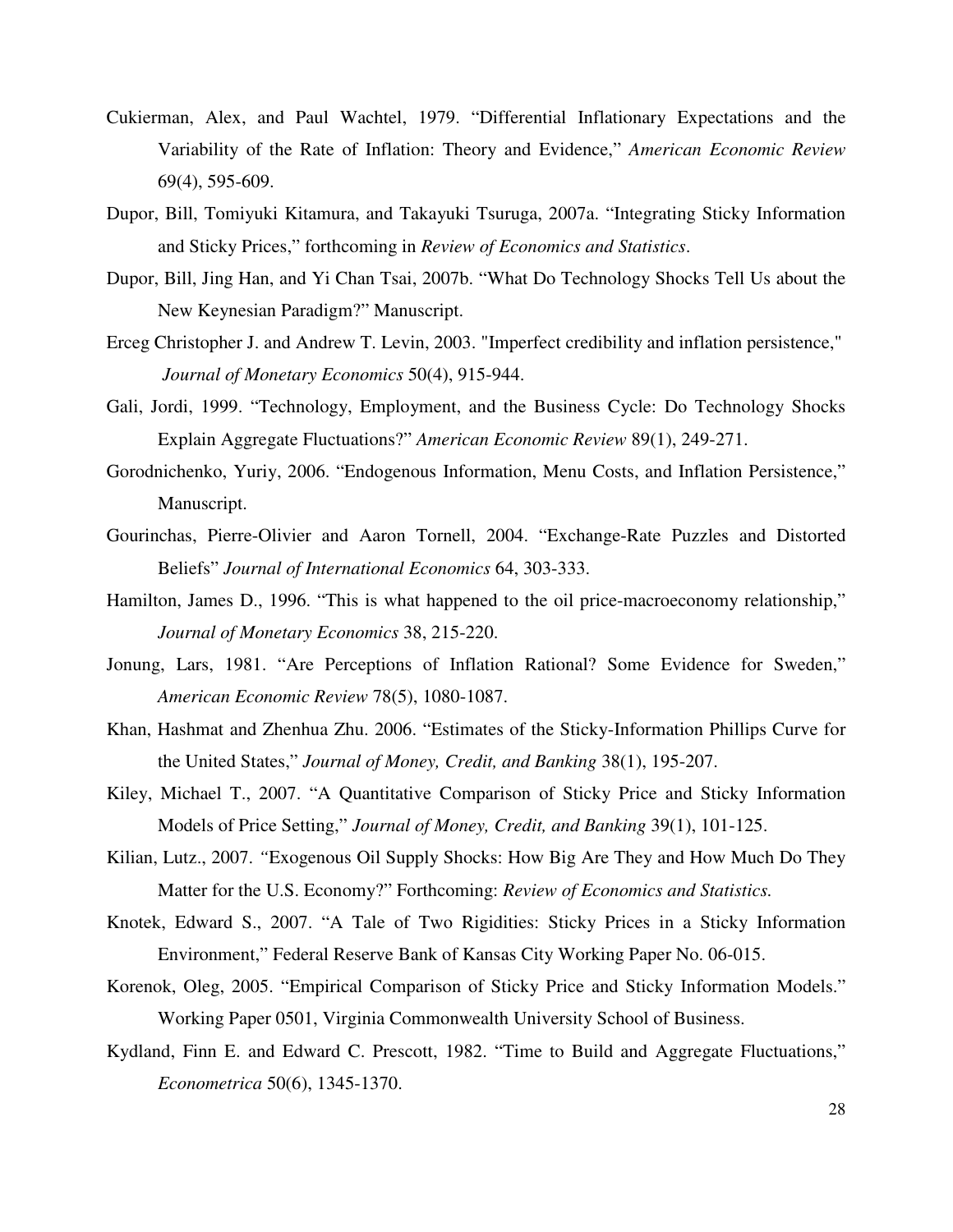- Lucas, Robert E., 1972. "Expectations and the Neutrality of Money," *Journal of Economic Theory* 4(2), 103-124.
- Mackowiak, Bartosz and Mirko Wiederholt, 2008. "Optimal Sticky Prices under Rational Inattention," forthcoming in *American Economic Review*.
- Mackowiak, Bartosz and Mirko Wiederholt, 2009. "Business Cycle Dynamics under Rational Inattention," manuscript.
- Mankiw, N. Gregory and Ricardo Reis, 2002. "Sticky Information Versus Sticky Prices: A Proposal to Replace the New Keynesian Phillips Curve," *Quarterly Journal of Economics* 117(4), 1295-1328.
- Mankiw, N. Gregory and Ricardo Reis. 2007. "Sticky Information in General Equilibrium," *Journal of the European Economic Association,* 5 (2-3).
- Mankiw, N. Gregory, Ricardo Reis, and Justin Wolfers, 2003. "Disagreement about Inflation Expectations," *NBER Macroeconomics Annual 2003,* Cambridge, MIT Press, 18, 209-248, 2004.
- Mehra, Yash P., 2002. "Survey Measures of Expected Inflation: Revisiting the Issues of Predictive Content and Rationality," Federal Reserve Bank of Richmond *Economic Quarterly* 88(3), 17-36.
- Paciello, Luigi, 2007. "The Response of Prices to Technology and Monetary Policy Shocks under Rational Inattention," Manuscript.
- Pagan, Adrian, 1984. "Econometric Issues in the Analysis of Regressions with Generated Regressors," *International Economic Review* 25(1), 221-247.
- Pesaran, M. Hashem and Martin Weale. 2006. "Survey Expectations," in Handbook of Economic Forecasting, G. Elliott, C.W.J. Granger, and A. Timmermann (eds.), North-Holland Press.
- Piazzesi, Monika and Martin Schneider, 2008. "Bond Positions, Expectations, and the Yield Curve," Working Paper 2008-02, Federal Reserve Bank of Atlanta.
- Reis, Ricardo, 2006a. "Inattentive Producers," *Review of Economic Studies* 73(3), 793-821.
- Reis, Ricardo, 2006b. "Inattentive Consumers," *Journal of Monetary Economics* 53 (8)*, 1761- 1800*
- Reis, Ricardo, 2008. "A Few Model-Based Answers to Monetary Policy Questions in the United States and the Euro-Area," Manuscript.
- Roberts, John M., 1997. "Is Inflation Sticky?" *Journal of Monetary Economics* 39(1), 173-96.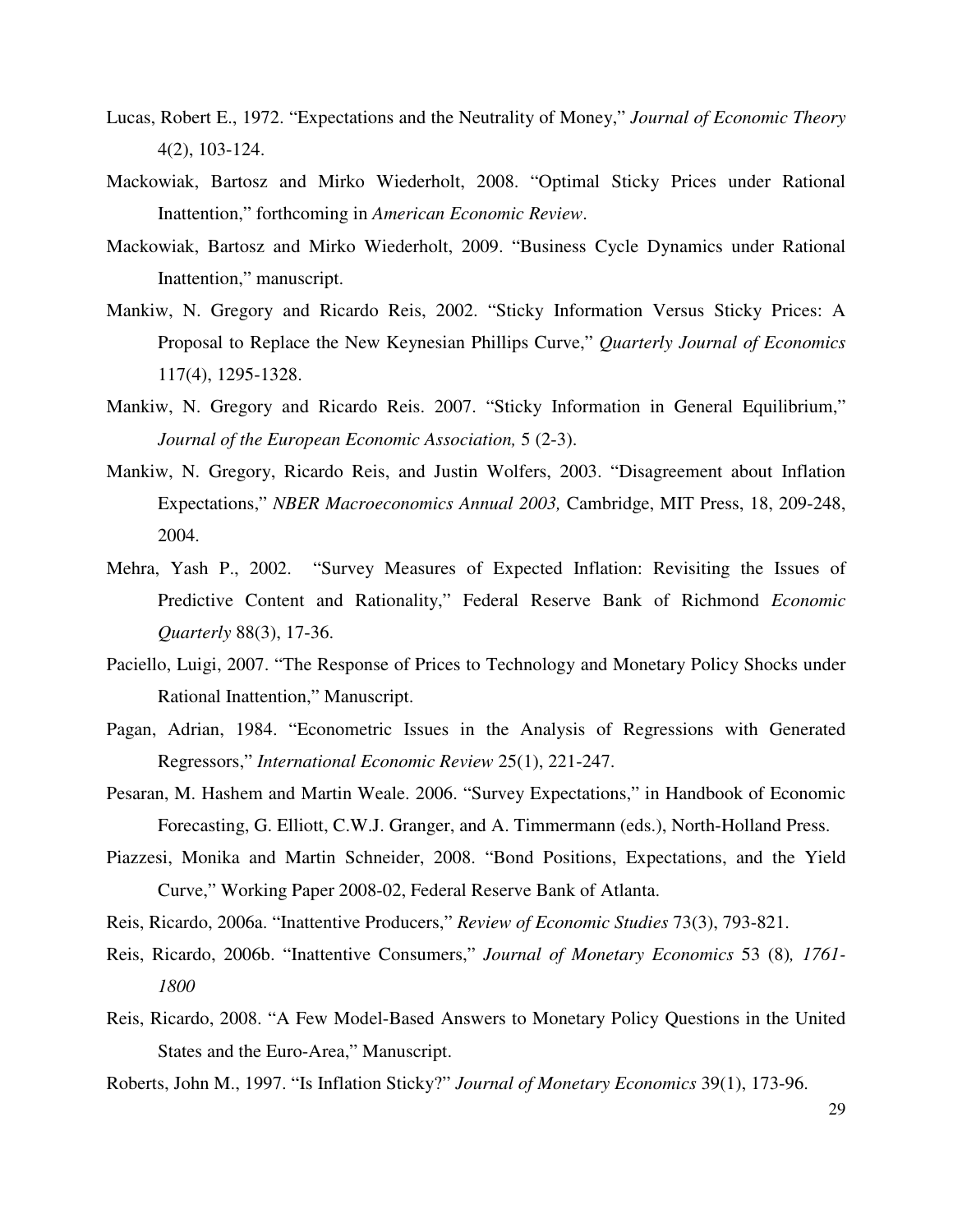- Roberts, John M., 1998. "Inflation Expectations and the Transmission of Monetary Policy," Finance and Economics Discussion Series 1998-43, Board of Governors of the Federal Reserve System.
- Romer, Christina and David H. Romer, 2004. "A New Measure of Monetary Shocks: Derivation and Implications," *American Economic Review* 94(4), 1055-1084.
- Romer, Christina and David H. Romer, 2007. "The Macroeconomic Effects of Tax Changes: Estimates Based on a New Measure of Fiscal Shocks," forthcoming in *American Economic Review*.
- Sims, Christopher A., 2003. "Implications of Rational Inattention," *Journal of Monetary Economics*, 50(3), 665-690.
- Taylor, Lloyd B., Jr., 1999. "Survey Measures of Expected U.S. Inflation," *Journal of Economic Perspectives* 13(4), 125-144.
- Woodford, Michael, 2001. "Imperfect Common Knowledge and the Effects of Monetary Policy," published in P. Aghion, R. Frydman, J. Stiglitz, and M. Woodford, eds., *Knowledge, Information, and Expectations in Modern Macroeconomics: In Honor of Edmund S. Phelps,* Princeton Univ. Press, 2002.
- Woodford, Michael, 2008. "Information-Constrained State-Dependent Pricing," Manuscript.
- Zbaracki, Mark J., M. Bergen, S. Dutta, M.J., D. Levy, and M. Ritson, 2004. "Managerial and Customer Dimensions of the Costs of Price Adjustment: Direct Evidence from Industrial Markets," *Review of Economic and Statistics* 86(2), 514-533 .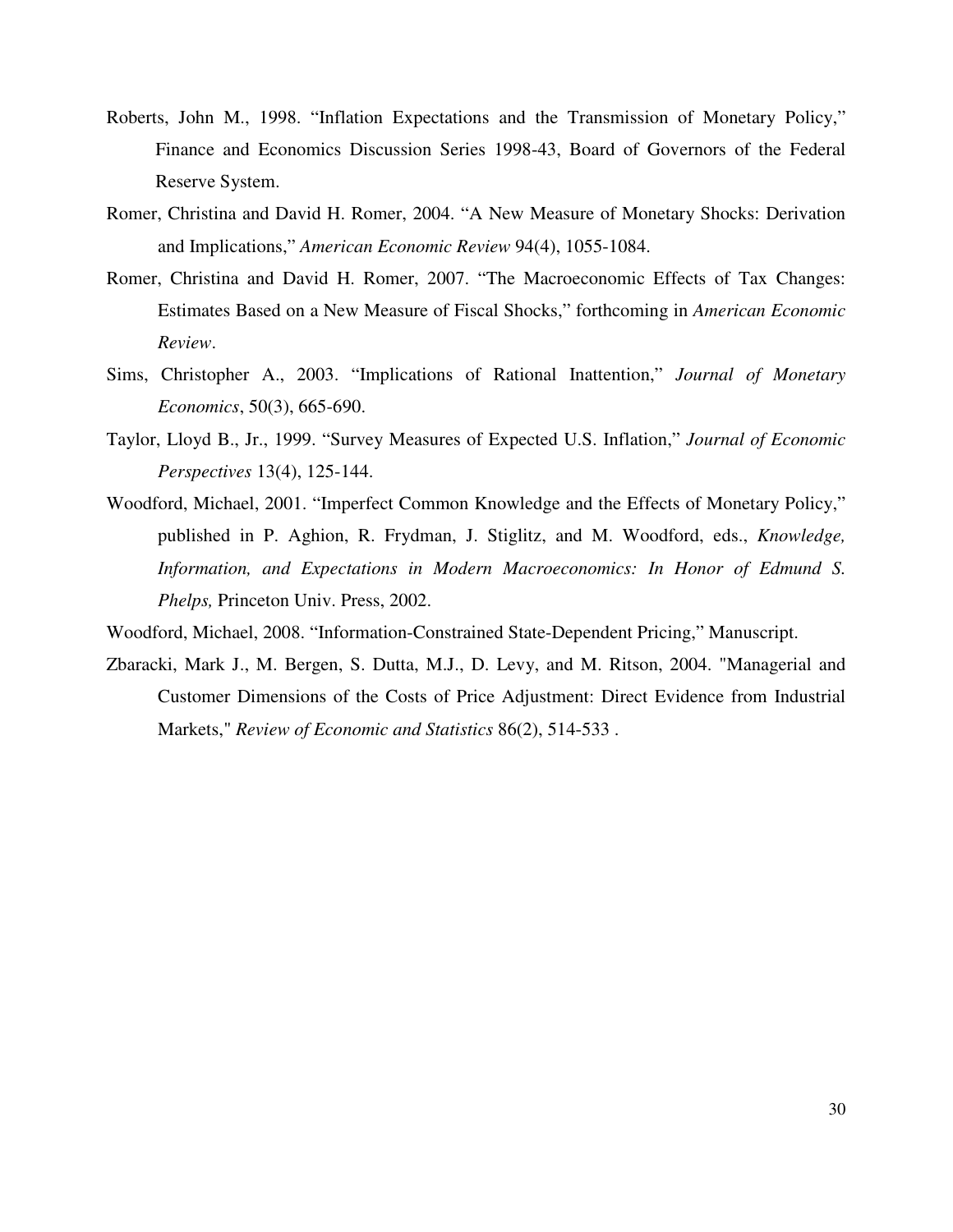| Panel A: Mean Forecasts of Inflation |            |            |             | Panel B: Dispersion of Inflation Forecasts |            |            |             |
|--------------------------------------|------------|------------|-------------|--------------------------------------------|------------|------------|-------------|
|                                      | <b>MSC</b> | <b>SPF</b> | <b>BCEI</b> |                                            | <b>MSC</b> | <b>SPF</b> | <b>BCEI</b> |
| <b>MSC</b>                           | 1.00       |            |             | <b>MSC</b>                                 | 1.00       |            |             |
| <b>SPF</b>                           | 0.89       | 1.00       |             | <b>SPF</b>                                 | 0.45       | 1.00       |             |
| <b>BCEI</b>                          | 0.89       | 0.98       | 1.00        | <b>BCEI</b>                                | 0.47       | 0.58       | 1.00        |
| Unemployment                         | 0.37       | 0.63       | 0.60        | Unemployment                               | 0.68       | 0.51       | 0.42        |
| <b>RGDP Growth</b>                   | $-0.24$    | $-0.10$    | $-0.18$     | <b>RGDP Growth</b>                         | $-0.21$    | 0.04       | $-0.04$     |
| Inflation                            | 0.87       | 0.86       | 0.85        | Inflation                                  | 0.31       | 0.24       | 0.26        |

**Table 1: Correlations of Survey Measures with Macroeconomic Variables** 

Note: Correlations are over common samples. For Panel A, data is from 1980Q2-2007Q3. For Panel B, data is from 1984Q3-2007Q3. Inflation is measured using log-difference of GDP Deflator.

|                 | Table 2: Correlation of exogenous macroeconomic shocks |            |                 |             |               |         |
|-----------------|--------------------------------------------------------|------------|-----------------|-------------|---------------|---------|
|                 | VAR                                                    | Gali       | Hamilton        | Beaudry     | <b>Barsky</b> | Romers  |
|                 | <b>FFR</b>                                             | Technology | O <sub>il</sub> | Information | Confidence    | Fiscal  |
| <b>FFR</b>      | 1.00                                                   | 0.01       | $-0.03$         | $-0.06$     | 0.02          | $-0.11$ |
| O <sub>il</sub> | 0.01                                                   | 1.00       | $-0.19$         | $-0.10$     | 0.17          | $-0.05$ |
| Tech            | $-0.03$                                                | $-0.19$    | 1.00            | $-0.16$     | $-0.29$       | 0.03    |
| Information     | $-0.06$                                                | $-0.10$    | $-0.16$         | 1.00        | 0.30          | 0.09    |
| Confidence      | 0.02                                                   | 0.17       | $-0.29$         | 0.30        | 1.00          | $-0.02$ |
| Fiscal          | $-0.11$                                                | $-0.05$    | 0.03            | 0.09        | $-0.02$       | 1.00    |

Note: The sample runs from 1984Q3 until 2007Q3.

| Table 5. Variance Decomposition of Inflation |            |      |                 |      |            |        |             |
|----------------------------------------------|------------|------|-----------------|------|------------|--------|-------------|
| Quarters                                     | <b>FFR</b> | Tech | O <sub>il</sub> | Info | Confidence | Fiscal | Unexplained |
|                                              | 0.3        | 27.6 | 1.6             | 0.3  | 0.8        | 2.4    | 67.0        |
| 2                                            | 4.4        | 34.6 | 1.4             | 0.6  | 1.9        | 1.8    | 55.2        |
| 3                                            | 5.0        | 34.9 | 2.1             | 2.4  | 1.7        | 1.8    | 52.1        |
| $\overline{4}$                               | 4.6        | 33.0 | 2.3             | 2.3  | 2.9        | 1.7    | 53.3        |
| 8                                            | 3.3        | 27.3 | 15.3            | 2.1  | 2.5        | 1.2    | 48.3        |
| 12                                           | 3.0        | 25.1 | 18.7            | 2.2  | 2.4        | 1.3    | 47.2        |
| 16                                           | 2.9        | 24.3 | 19.7            | 2.3  | 2.3        | 1.3    | 47.3        |
| 20                                           | 2.8        | 24.0 | 20.0            | 2.2  | 2.3        | 1.3    | 47.3        |

**Table 3: Variance Decomposition of Inflation** 

Note: Data is from 1980Q1 until 2006Q2. 4 lags in VAR, Cholesky decomposition as ordered in table. Variables are: 1) FFR: monetary policy shocks, 2) Tech: technology shocks identified a la Gali (1999), 3) Info: information shocks a la Beaudry and Portier (2006), 4) Confidence: Confidence shocks a la Barsky and Sims (2008), 5) Fiscal: fiscal shocks from Romer and Romer (2007), 6) Oil: oil price shocks from Hamilton (1996), 7) Inflation: annualized quarterly log change in the implicit GDP deflator.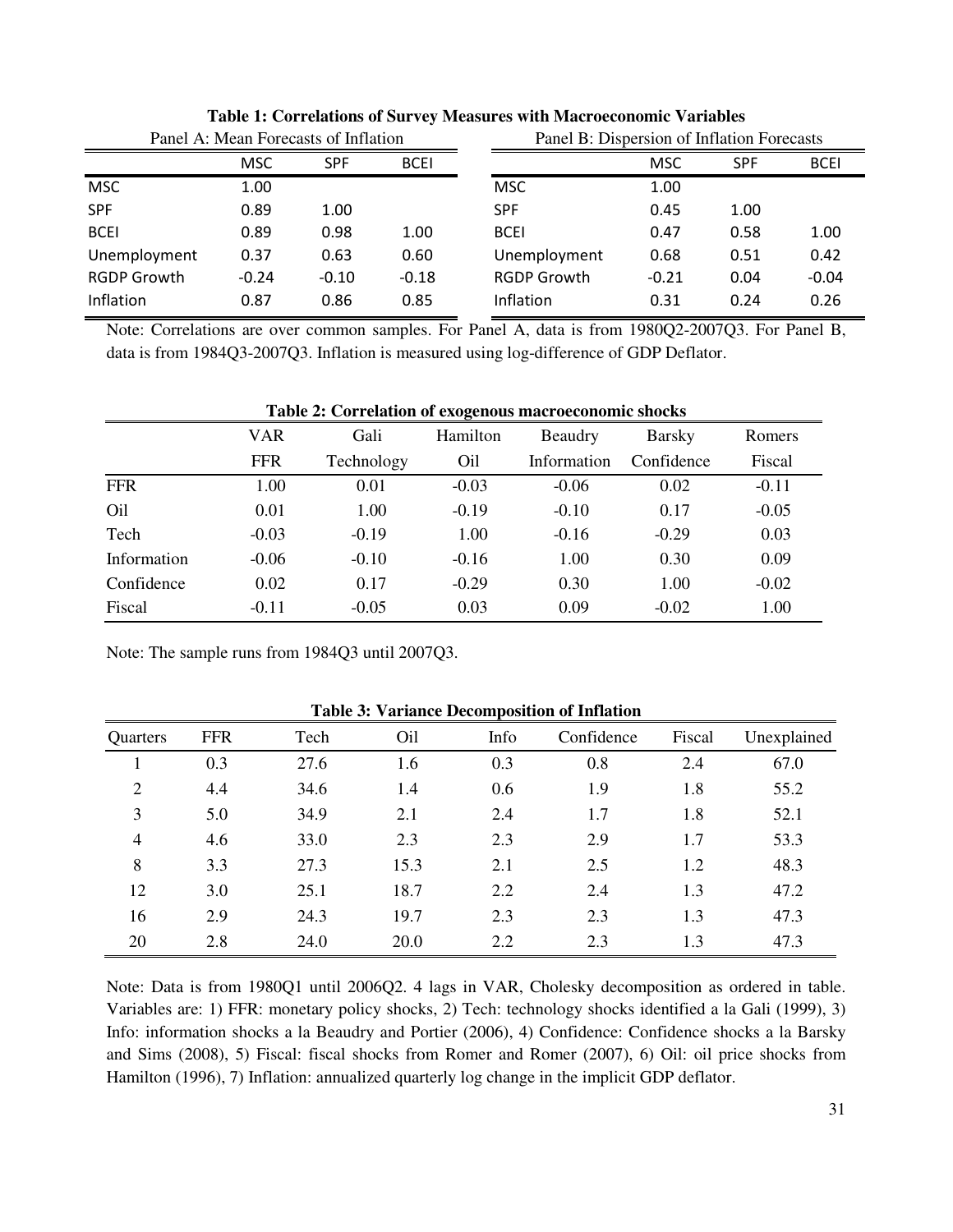|                         | MSC    | SPF    | <b>BCEI</b> |
|-------------------------|--------|--------|-------------|
| <b>FFR Shock</b>        | 0.48   | 0.78   | 0.59        |
|                         | (0.10) | (0.11) | (0.21)      |
| <b>Technology Shock</b> | 0.65   | 0.75   | 0.62        |
|                         | (0.07) | (0.09) | (0.21)      |
| Oil Price Shock         | 0.65   | 0.79   | 0.49        |
|                         | (0.09) | (0.09) | (0.27)      |
| Unidentified Shock      | 0.76   | 0.79   | 0.82        |
|                         | (0.09) | (0.08) | (0.14)      |

**Table 4: Persistence of Conditional Percentage Forecast Errors** 

Note: These are estimates of  $\theta$ , the persistence of conditional forecast errors, as described in section 4.2. All estimates correspond to quarterly frequency. Standard errors are in parentheses. Standard errors are computed using 1,000 Monte Carlo simulations of the impulse responses based on draws from the estimated asymptotic distribution of parameters in equation (10). The unidentified shock is described in section 5.3.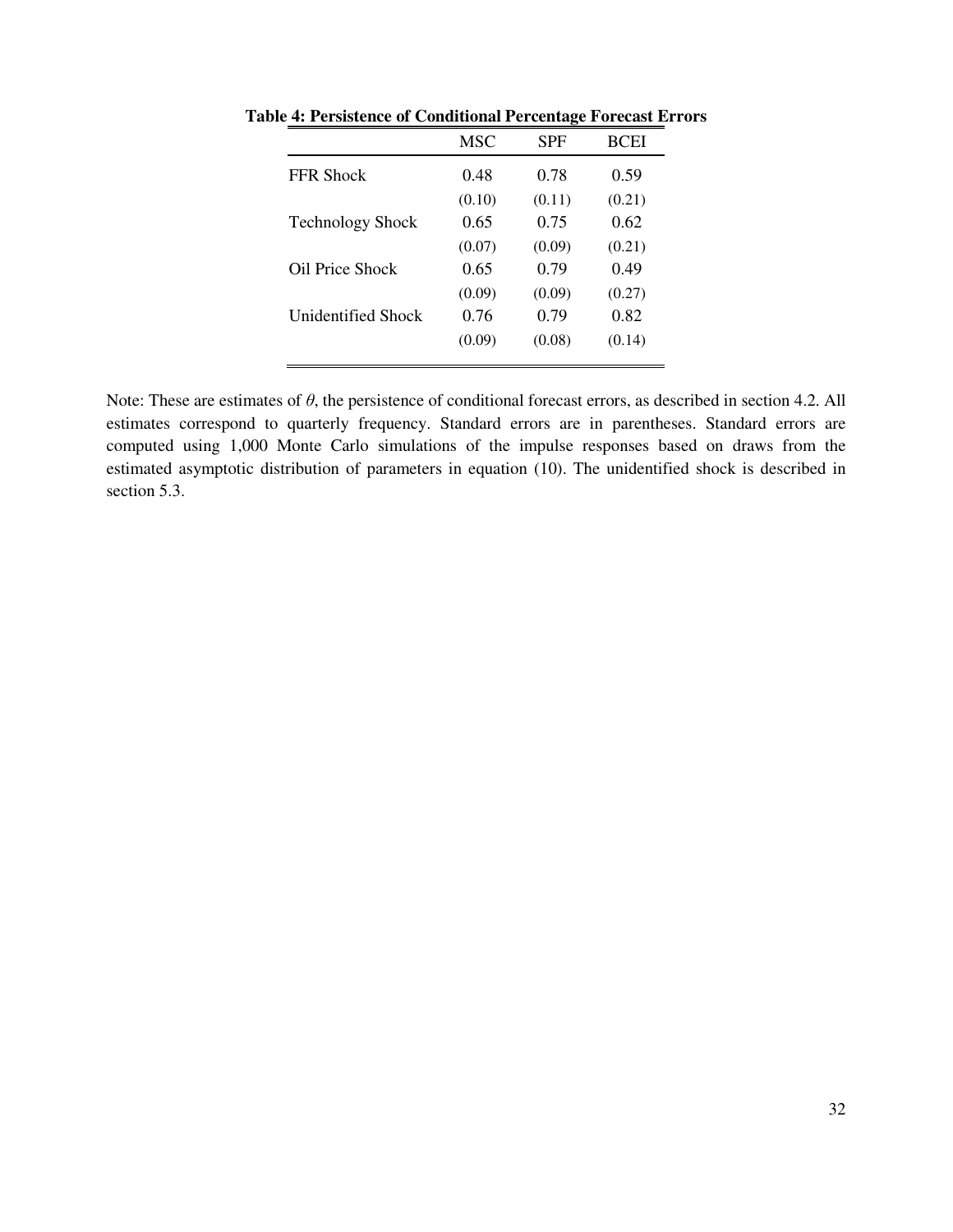# **Figure 1: Plots of Survey Measures of Inflation Forecasts**



Panel A: Mean Forecasts of Inflation over Next Year

Panel B: (Log) Cross-sectional Standard Deviation of Inflation Forecasts over Next Year

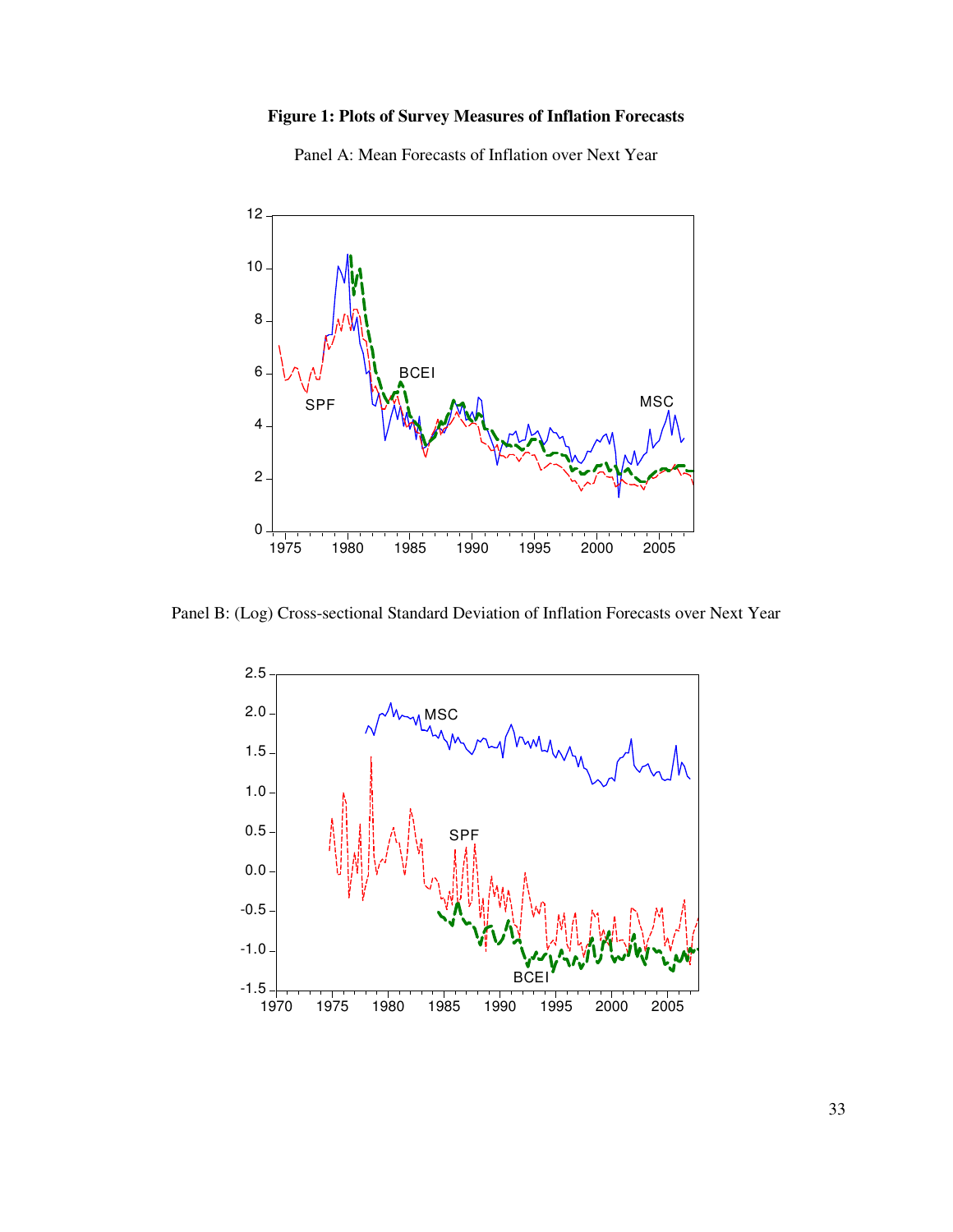

#### **Figure 2: Impulse Response of Inflation to Shocks and Predicted Responses of Conditional Forecast Errors and Forecast Dispersion to Shocks**

Note: Horizontal axis shows time in years. Inflation responses to one standard deviation oil and technology shocks are based on quarterly data. Inflation response to a one standard deviation FFR shock is based on monthly data. Technology shocks are identified using Gali (1999) long run restrictions. FFR shocks are identified recursively from a five variable VAR with inflation, unemployment rate, inflation in the commodity price index, index of industrial production and fed funds rate. Oil price shocks are taken from Hamilton (1996). Dashed lines are 95% confidence intervals based on 10,000 bootstrap replications. Predicted responses are from a sticky information model. We assume that agents update their information once a year on average, following Mankiw and Reis (2002), which implies  $\lambda$ =0.75. See section 4 for details.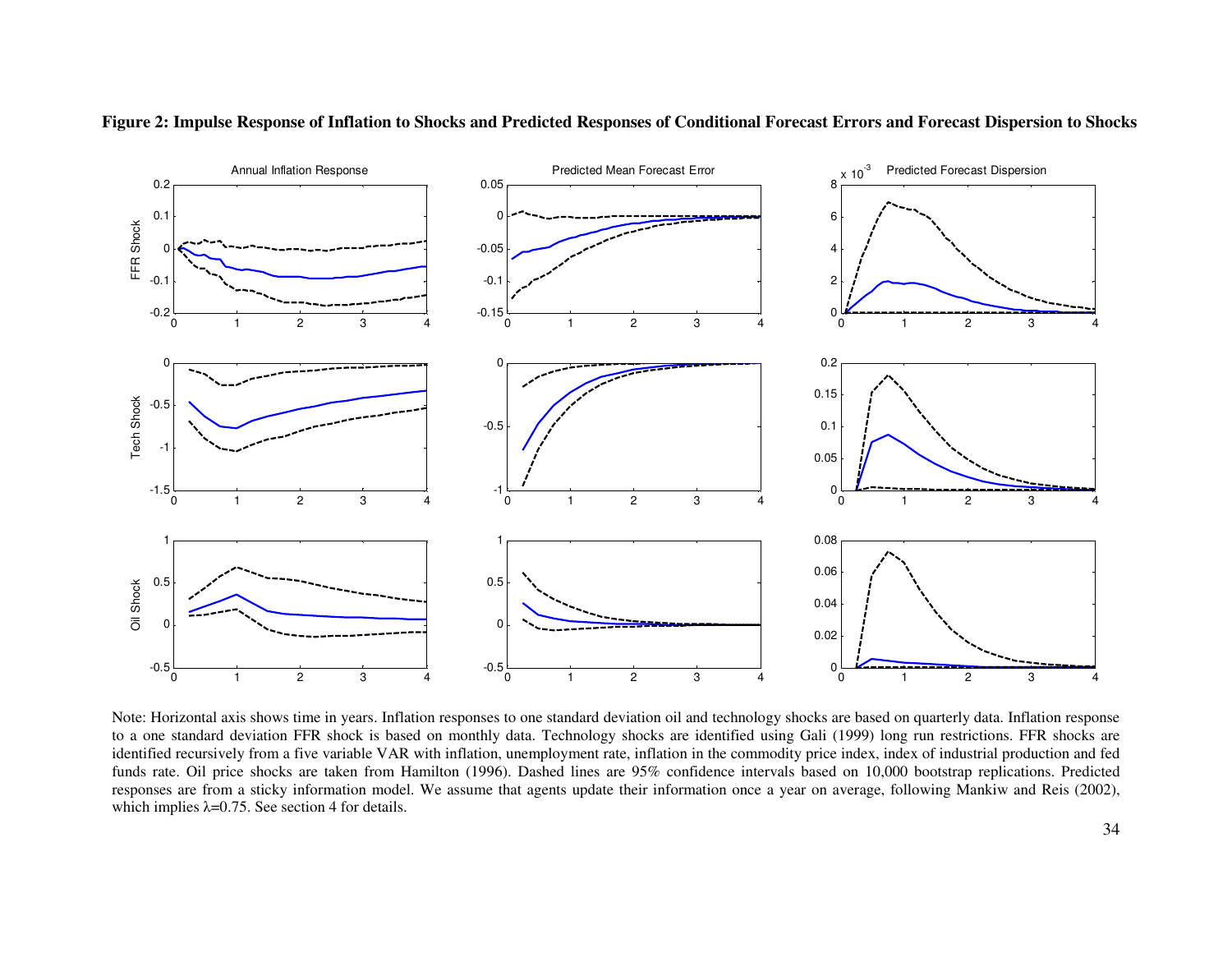

**Figure 3: Response of Mean Forecasts to Baseline Shocks** 

Note: Horizontal axis shows time in years. Technology shocks are identified using Gali (1999) long run restrictions. FFR shocks are identified recursively from a five variable VAR with inflation, unemployment rate, inflation in the commodity price index, index of industrial production and fed funds rate (monthly data). Oil price shocks are taken from Hamilton (1996). Responses of MSC and BCEI forecasts to FFR shocks are based on monthly data. Responses in all other panels are based on quarterly data. All responses are to one standard deviation shocks. Dashed lines are 95% confidence intervals based on 10,000 bootstrap replications. See section 4 for details.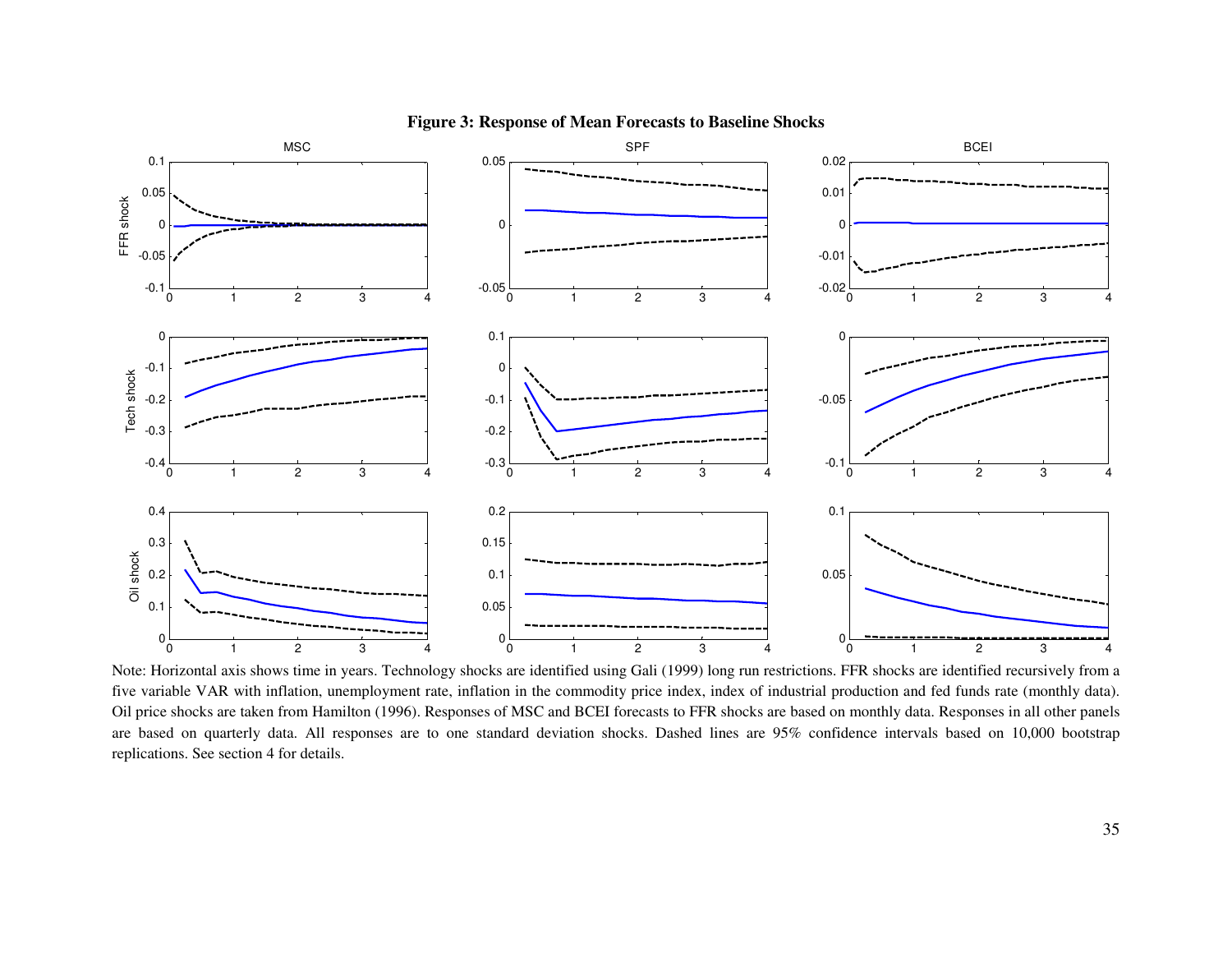

Note: Horizontal axis shows time in years. Technology shocks are identified using Gali (1999) long run restrictions. FFR shocks are identified recursively from a five variable VAR with inflation, unemployment rate, inflation in the commodity price index, index of industrial production and fed funds rate (monthly data). Oil price shocks are taken from Hamilton (1996). Responses of MSC and BCEI forecasts to FFR shocks are based on monthly data. Responses in all other panels are based on quarterly data. All responses are to one standard deviation shocks. Dashed lines are 95% confidence intervals based on 10,000 bootstrap replications. Responses of forecast errors begin one year after innovation. See section 4.1 for details.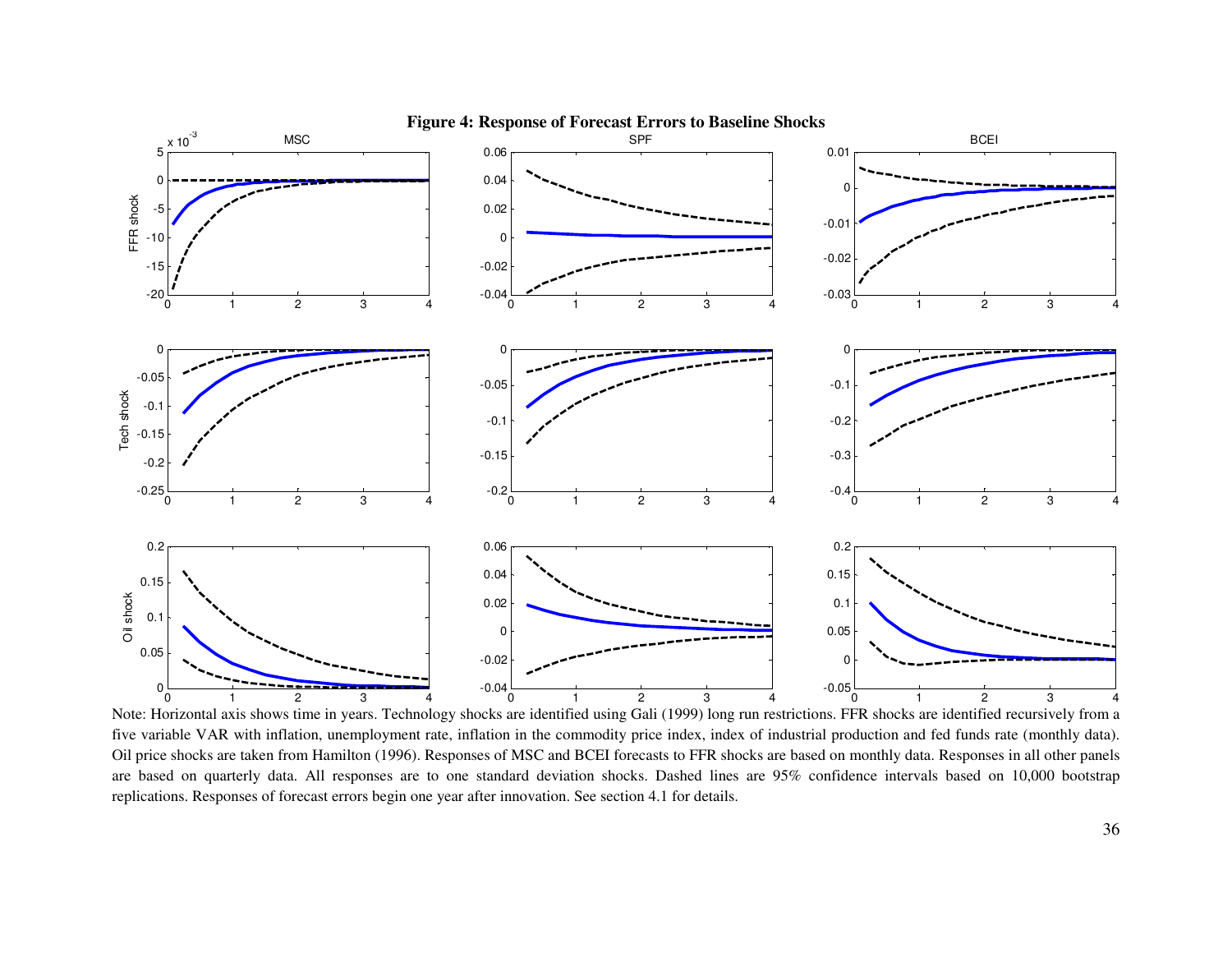

**Figure 5: Response of Forecast Dispersion to Baseline Shocks** 

Note: Horizontal axis shows time in years. Technology shocks are identified using Gali (1999) long run restrictions. FFR shocks are identified recursively from a five variable VAR with inflation, unemployment rate, inflation in the commodity price index, index of industrial production and fed funds rate (monthly data). Oil price shocks are taken from Hamilton (1996). Responses of MSC and BCEI forecasts to FFR shocks are based on monthly data. All responses are to one standard deviation shocks. Dashed lines are 95% confidence intervals based on 10,000 bootstrap replications. Thin red lines with circles are the predicted response of cross-sectional forecast dispersion under the sticky information model. Responses in all other panels are based on quarterly data. See section 4.3 for details.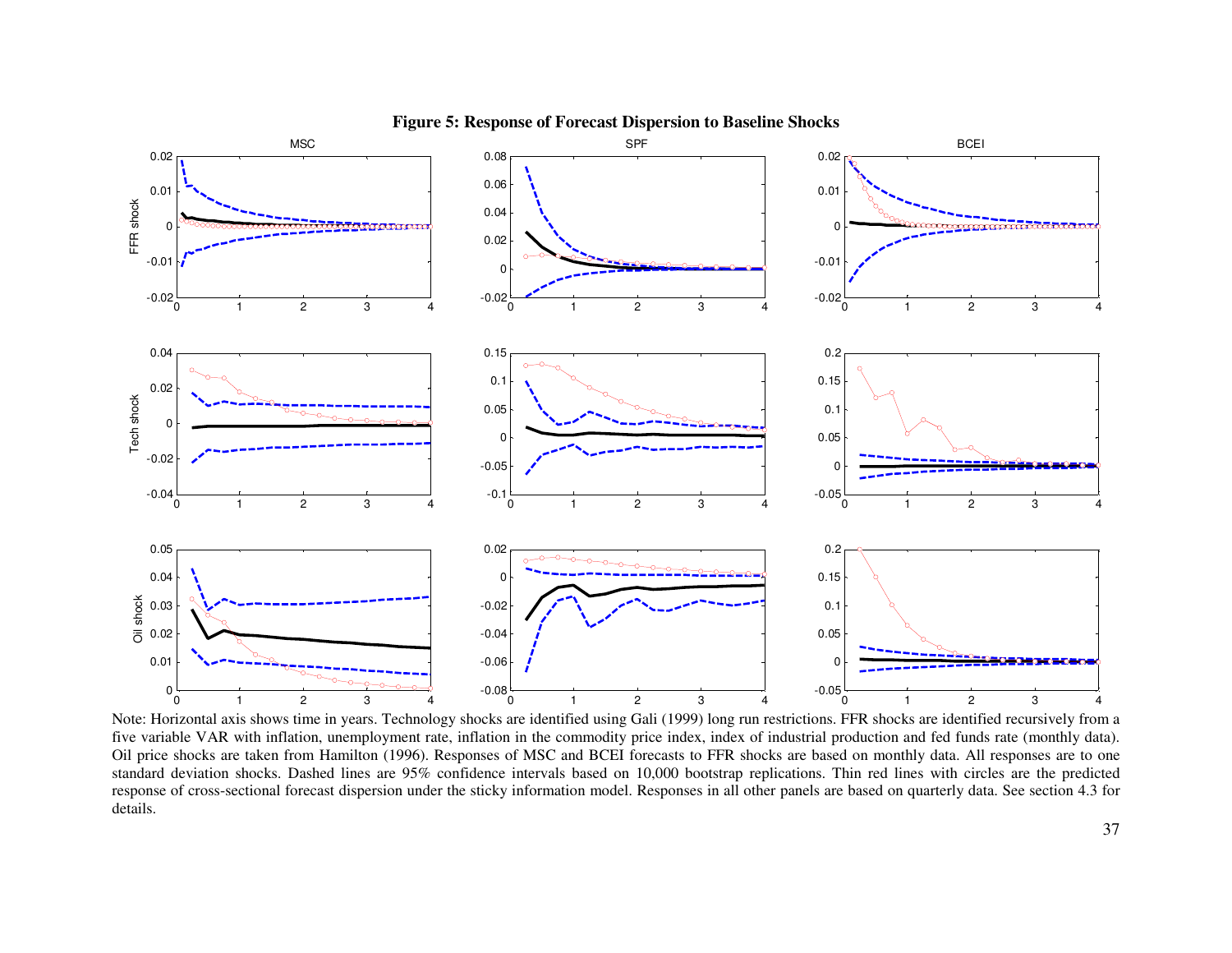

Note: Horizontal axis shows time in years. Information shocks are identified using Beaudry and Portier (2006) short-run restrictions. FFR shocks are taken from Romer and Romer (2004). Fiscal shocks are taken from Romer and Romer (2007). Responses of MSC and BCEI forecasts to FFR shocks are based on monthly data. All responses are to one standard deviation shocks. Dashed lines are 95% confidence intervals based on 10,000 bootstrap replications. Responses in all other panels are based on quarterly data. See section 5.1 for details.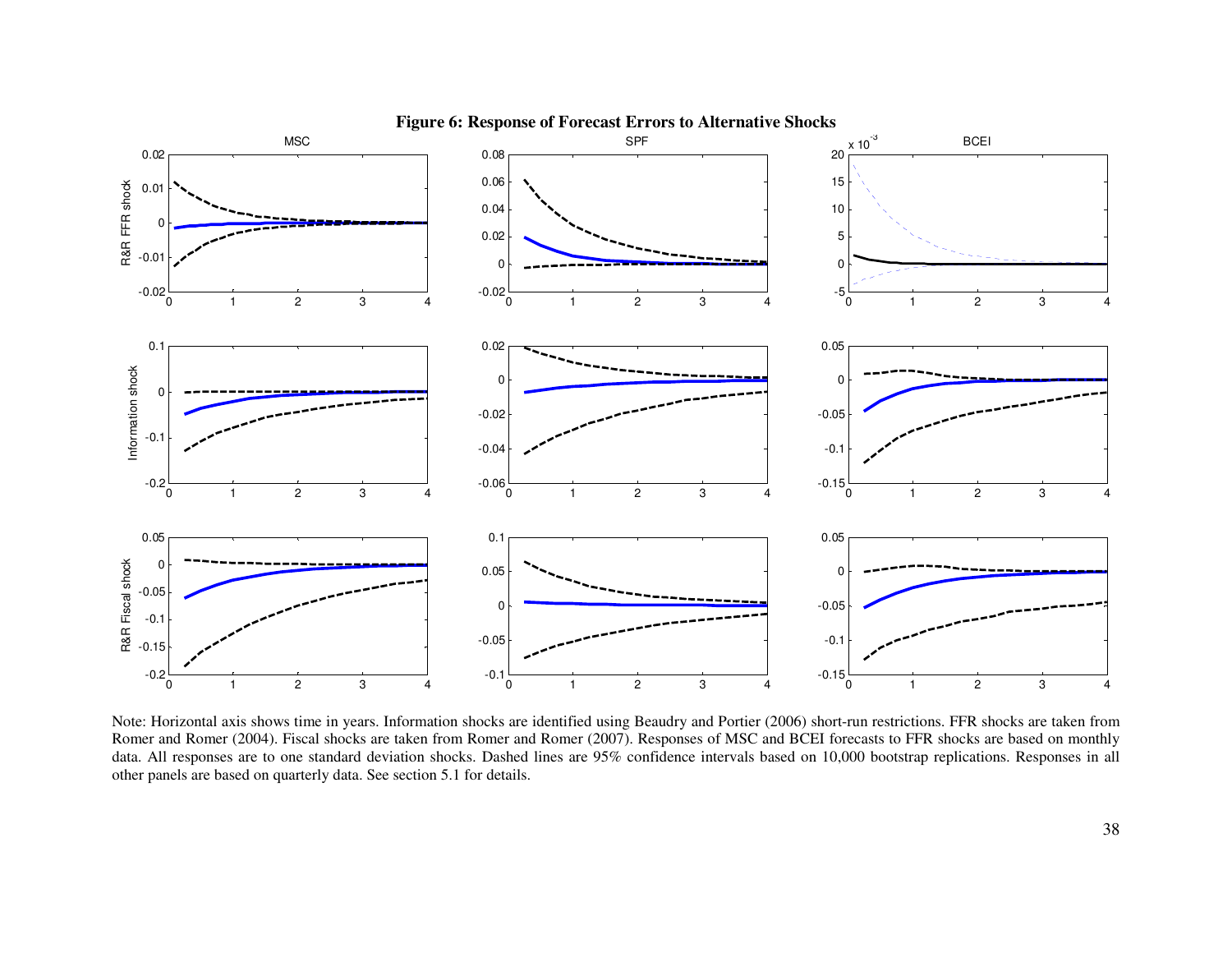

Romer and Romer (2004). Fiscal shocks are taken from Romer and Romer (2007). Responses of MSC forecasts to FFR shocks are based on monthly data. All responses are to one standard deviation shocks. Dashed lines are 95% confidence intervals based on 10,000 bootstrap replications. Thin red lines with circles are the predicted response of cross-sectional forecast dispersion under the sticky information model. Responses in all other panels are based on quarterly data. See section 5.1 for details.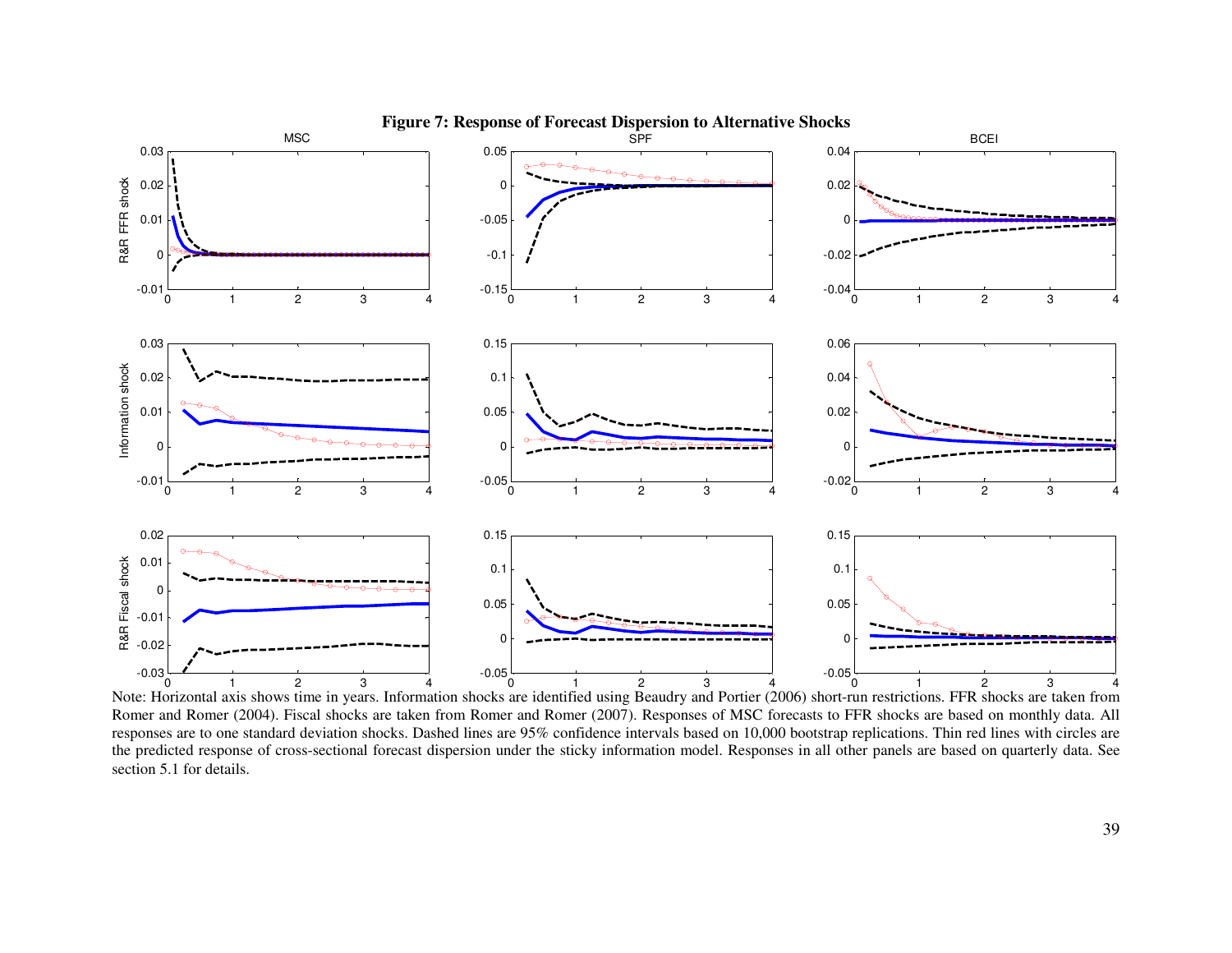

**Figure 8: Response of forecast errors and forecast dispersion to composite shock** 

Note: Horizontal axis shows time in years. The composite shock is the predictable component of inflation residuals from AR(4) when regressed on monetary policy, technology, and oil price shocks. Response of forecast errors begins one year after the shock. All responses are to one standard deviation shocks. Dashed lines are 95% confidence intervals based on 10,000 bootstrap replications. Thin red lines with circles are the predicted response of cross-sectional forecast dispersion under the sticky information model. Responses in all panels are based on quarterly data. See section 5.2 for details.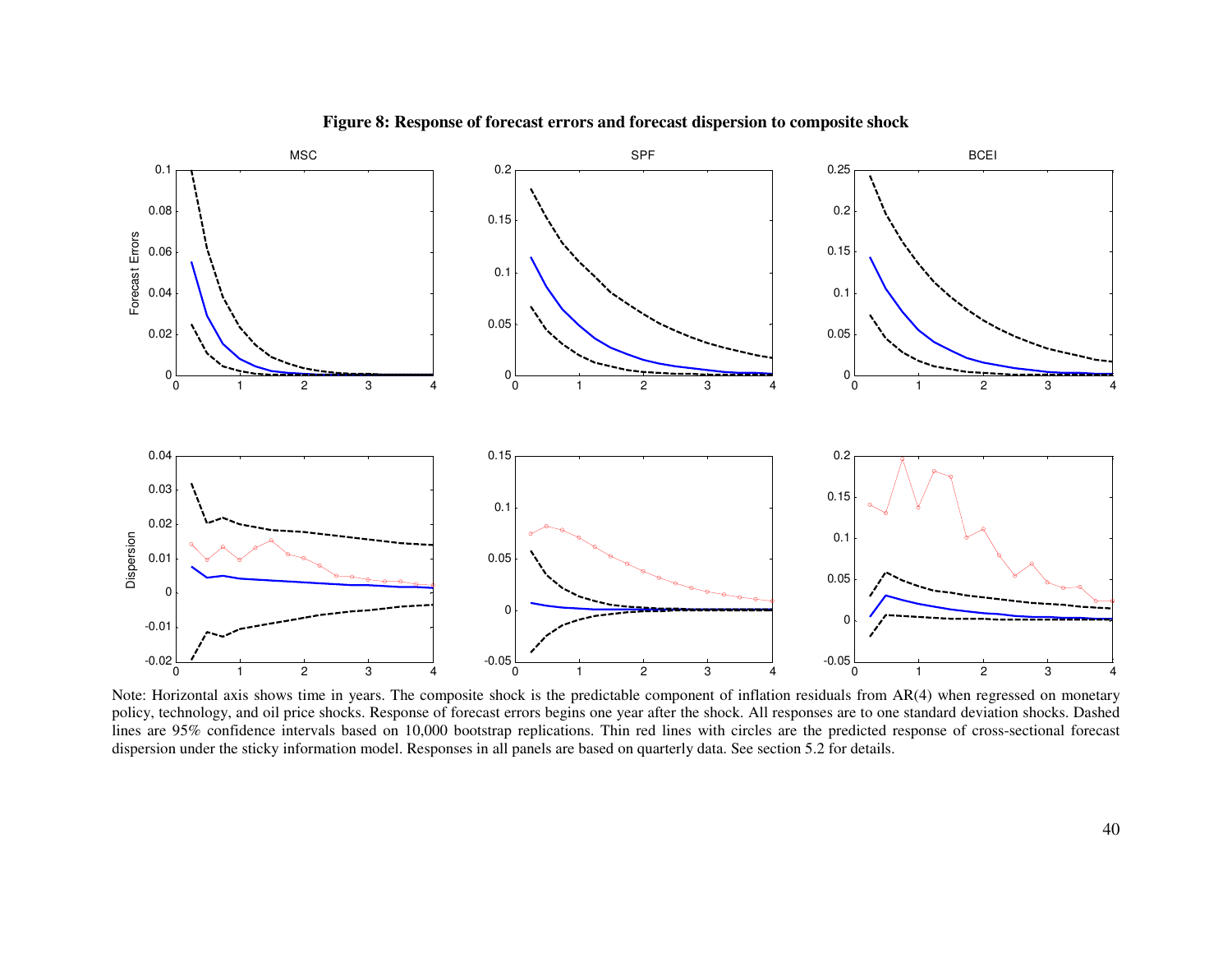

**Figure 9: Response of forecast errors and forecast dispersion to unidentified inflation innovations** 

Note: Horizontal axis shows time in years. Unidentified inflation innovations are the unpredictable component of inflation residuals from AR(4) when regressed on monetary policy, technology, and oil price shocks. Response of forecast errors begins one year after the shock. All responses are to one standard deviation shocks. Dashed lines are 95% confidence intervals based on 10,000 bootstrap replications. In figures with dispersion responses, thin red lines with circles are the predicted response of cross-sectional forecast dispersion under the sticky information model. Responses in all panels are based on quarterly data. See section 5.3 for details.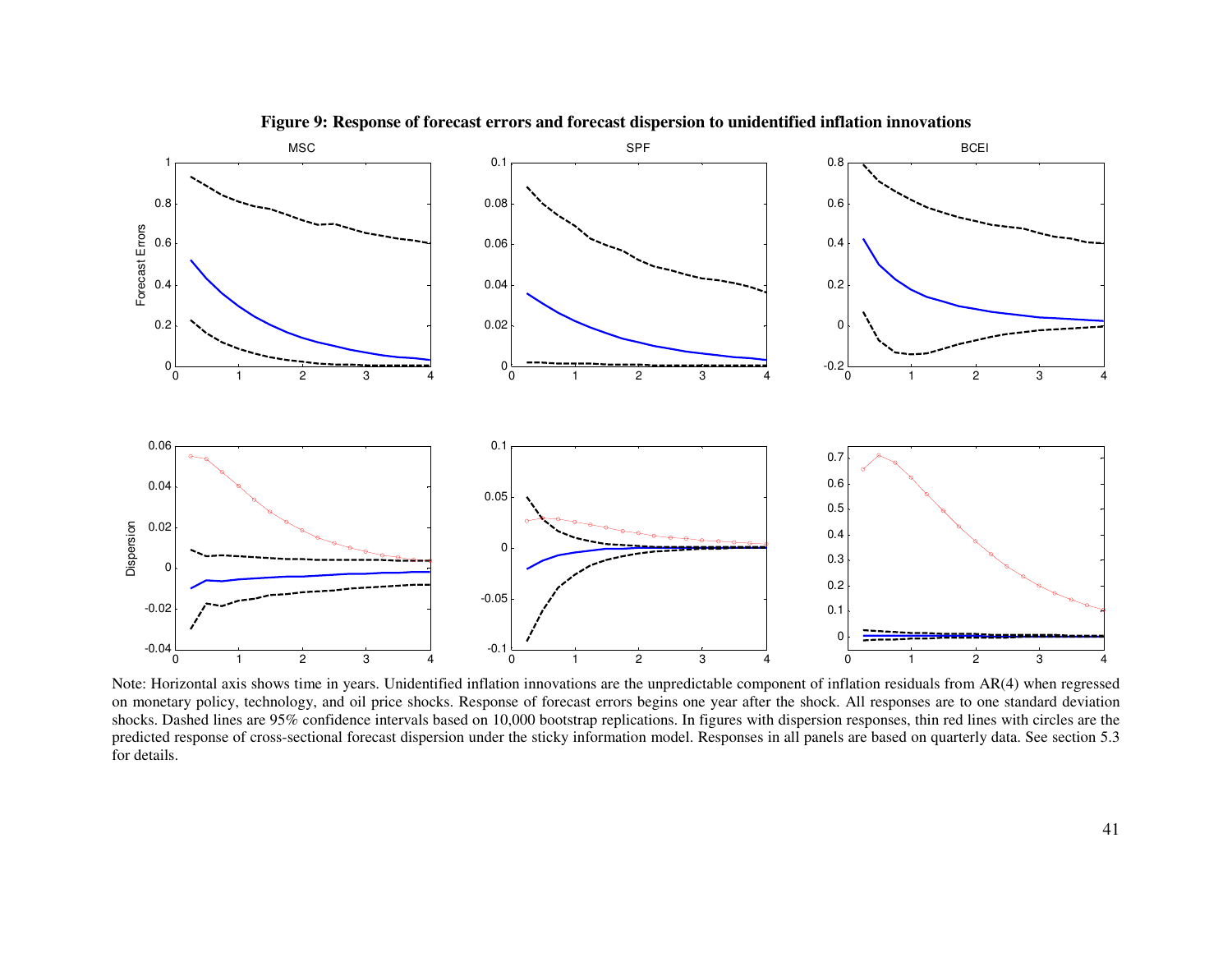## **Appendix A: Description of survey measures and construction of data series. Michigan Survey of Consumers**

The samples for the Surveys of Consumers are statistically designed to be representative of all American households, excluding those in Alaska and Hawaii. Each month, a minimum of 500 interviews are conducted by telephone. After a series of questions, consumers are asked, "During the next 12 months, do you think that prices in general will go up, or go down, or stay where they are now?" If consumers answer that prices go up or down, the surveyor asks the follow-up question "By about what percent do you expect prices to go (up/down) on the average, during the next 12 months?" The follow-up question first appeared in the questionnaire in January 1978. The data were taken from http://www.sca.isr.umich.edu/main.php. In our calculations of the mean forecast and the standard deviation of forecasts, we excluded responses suggesting that inflation or deflation can be above 49%. This truncation eliminates extreme implausible responses. See "Procedure to Estimate Price Expectations"  $(http://www.sca.isr.umich.edu/documents.php?c=i)$  for more details on the sensitivity of mean and variance to different truncation thresholds. No answers are imputed to respondents who had difficulties predicting inflation. We drop all survey responses suggesting that inflation or deflation may exceed 49%.

## **Survey of Professional Forecasters**

The forecasts for the Survey of Professional Forecasters are provided by the Federal Reserve Bank of Philadelphia. The survey began in 1968:Q4. The data set contains the 31 economic variables currently included in the survey. Some variables were added in 1981:Q3 and later in 2003:Q4 and in 2007:Q1. The year-ahead forecast for CPI and price deflators became available 1981Q3 and 1974Q3 respectively. SPF forecasts are collected in the middle of the quarter. Forecasts for the quarterly and annual level of the GDP price index are seasonally adjusted. The base year varies. Prior to 1996, GDP implicit deflator. Prior to 1992, GNP deflator. Annual forecasts are for the annual average. For every survey period, we compute forecast dispersion as the log of the standard deviation of the individual forecasts. See http://www.philadelphiafed.org/econ/spf/ for more details.

## **Blue Chip Economic Indicators**

Blue Chip Economic Indicators surveys economic forecasters at approximately 50 banks, corporations, and consulting firms. Blue Chip Economic Indicators started to collect inflation forecasts in the second quarter of 1980 and reported consensus (median) forecast for next four to seven quarters. We use the consensus forecast in our estimations. Blue Chip Economic Indicators also reported individual forecasts for the current and the next year. We constructed the standard deviation of one-year-ahead forecasts by taking a weighted average of the cross-sectional standard deviation of current-year forecast and the standard deviation of next-year forecasts. The weights correspond to the next 12 months (i.e. for January survey, we use weight of 11/12 on this year and 1/12 on next year, for February survey, we use weight of 10/12 on this year and 2/12 on next year). Because the number of forecasters included in monthly surveys has a strong seasonal pattern, we seasonally adjust the standard deviation measure. The dispersion measure runs from July 1984 to November 2007.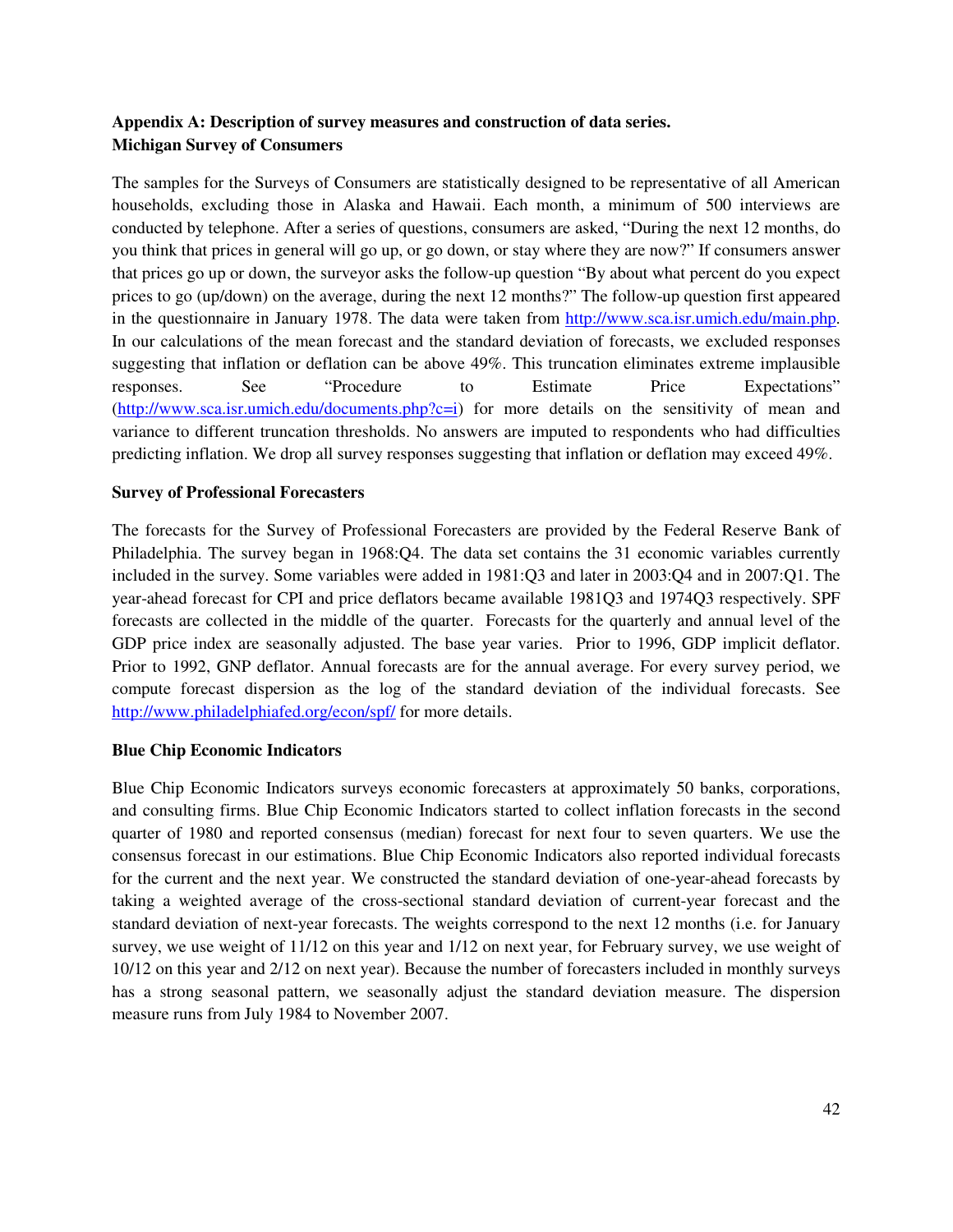## **Appendix B: Description of Identified Shocks**

R&R FFR shocks are shocks to monetary policy identified in Romer and Romer (2004). These shocks are identified as deviations of fed funds rate from its target rate, conditional on Greenbook forecasts. Data is available at http://elsa.berkeley.edu/~cromer/index.shtml from Jan. 1966 to Dec. 1996.

R&R fiscal shocks are exogenous tax changes as a share of GDP, from Romer and Romer (2007) who use narrative approach to identify exogenous changes in taxes. Data is quarterly from 1947Q1 to 2006Q2.

Oil price shocks are taken from Hamilton (1996) who identifies (WTI) oil price shocks as episodes when oil price exceeds the maximum oil price over the last twelve months. When this is the case, the shock is the difference between the current price and the maximum over the last twelve months, and zero otherwise. We take logs of all prices. Data is quarterly from 1950 until the end of 2007.

Monetary policy shocks identified from a VAR are based on a five variable vector autoregression with twelve lags estimated on the data running from January 1957 to November 2007. Variables included in the VAR are personal consumption expenditures deflator, index of industrial production, change in the index of commodity prices, unemployment rate and Fed Funds rate. Following Bernanke and Blinder (1992), monetary policy shock is identified recursively using Cholesky decomposition and ordering the fed funds rate last. This restriction amounts to assuming that monetary policy shocks do not affect contemporaneously the variables ordered before the Fed Funds rate.

Technology shocks are identified as in Gali (1999) who uses long-run restrictions. The estimation sample covers 1952Q2 through 2007Q3. Labor productivity and hours are defined as in Gali (1999). Technology shocks are identified from the restriction that only technology shocks have long run effect on productivity. To estimate the impulse response of inflation to a technology shock, we estimate a trivariate VAR(4) on quarterly data for the change in labor productivity, change in hours, and inflation rate of the GDP deflator.

Information shocks are identified as in Beaudry and Portier (2006). We use the short-run restrictions imposed on the residuals of a bivariate VAR(4) which includes total factor productivity (TFP) and the S&P500 price index. As discussed in Beaudry and Portier (2006), the short run restriction imposes that TFP does not respond to an information shock contemporaneously while the stock market does. The estimation sample covers 1951Q1 through 2006Q4.

Confidence shocks are identified as in Barsky and Sims (2008). We use a trivariate VAR(4) with the relative forecast for economic conditions for next five years reported in the Michigan Survey of Consumers (Table 16), log of real consumption of nondurables and services, and the log of real GDP. The confidence shock is identified using recursive ordering of the variables where expectations about economic conditions are ordered first. The survey measure begins in January 1978 and ends in August 2007. We use the quarterly average in the VAR.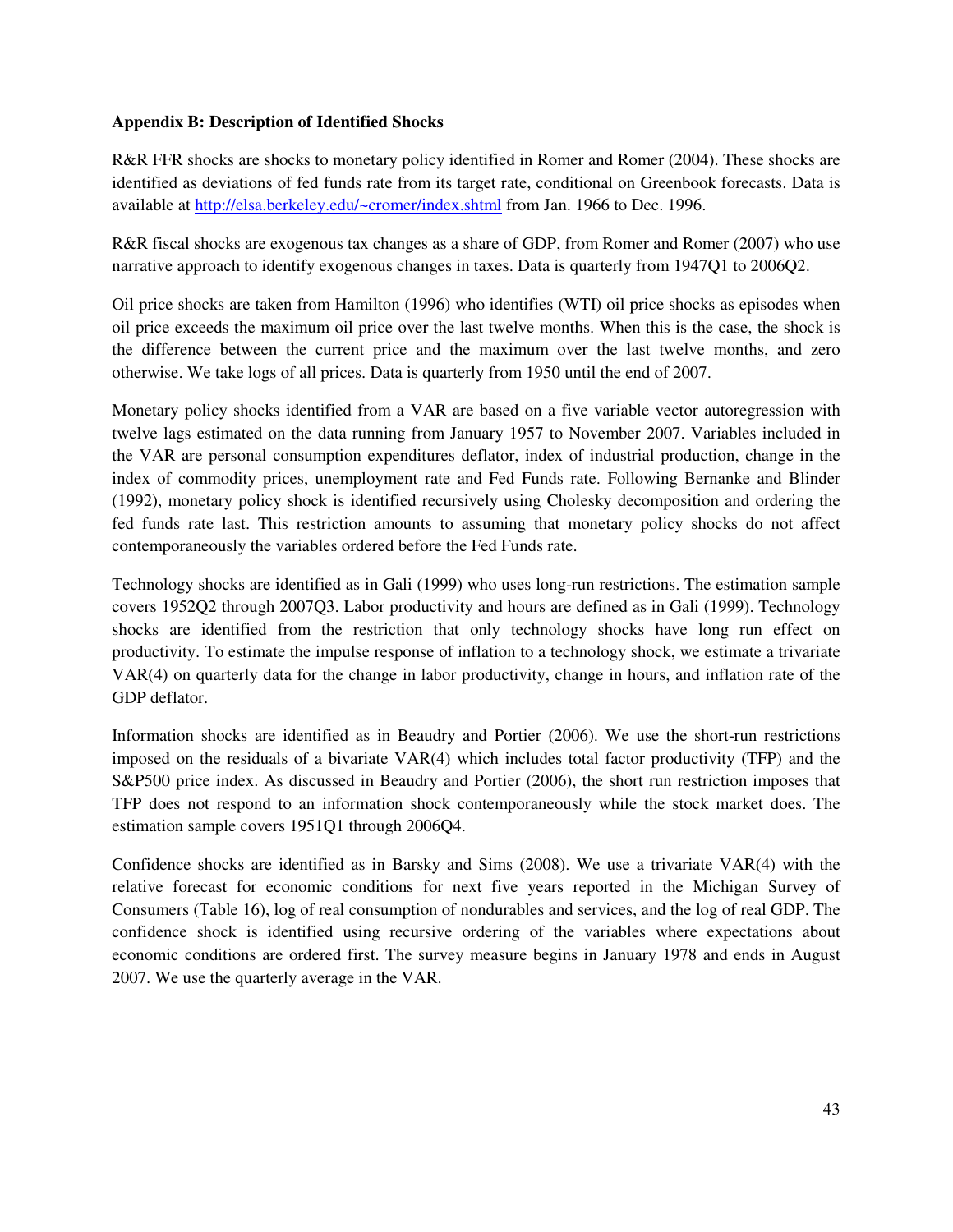#### **Appendix C: Monte Carlo Experiments**

While the conditional responses of forecast errors to technology and oil price shocks are remarkably consistent with the presence of informational rigidities, the evidence of serial correlation in forecast errors after monetary policy shocks is much weaker. One reason why this could occur is that monetary policy shocks account for a very small fraction of the inflation volatility, making it difficult to precisely estimate the response of forecast errors in short time sample. We also want to examine the ability of our empirical strategy to recover the sticky-information data generating process. In this appendix, we develop a Monte Carlo simulation which replicates our two primary tests—the conditional responses of forecast errors and forecast dispersions—in response to shocks which differ in their quantitative magnitudes.

In each simulation, we let inflation follow an AR(1) process  $\pi_t = \rho \pi_{t-1} + \varepsilon_t$  where the shock  $\varepsilon_t$ is the sum of two independent innovations:  $\varepsilon_t = \varepsilon_t^{(1)} + \varepsilon_t^{(2)}$ . Agents form expectations rationally but update them infrequently following a Poisson process in which  $1 - \lambda$  is the probability of updating their information set each period, as in the sticky information model of Mankiw and Reis (2002). Thus, the mean forecast and the forecast dispersion of next-period inflation at time *t* follow equations (1) and (4).

We simulate this model 10,000 times, with each simulation having 1,150 times periods. We set  $\rho = 0.85$  and the variance of the total shock to inflation to be  $\sigma_{\epsilon}^2 = 1.005$  to match estimates of an AR(1) process for GDP deflator inflation from 1979Q1 to 2007Q3.<sup>41</sup> Following Mankiw and Reis (2002), we set the degree of informational rigidity  $\lambda$  to 0.75, implying that agents update their information once a year on average. In each simulation, we estimate the response of forecast errors to innovations  $\varepsilon_t^{(1)}$ , as done in sections 4.1 and 4.3, using the final *T*=150 periods of the simulation. The key parameter that varies across simulations is the fraction of the inflation variance accounted for by the innovation used to derive impulse responses  $(\varepsilon_t^{(1)})$ . We consider five values:  $S=1\%$ , 5%, 10%, 20% and 50%.

Results of the Monte Carlo exercise are presented in Figure A1. We find that the mean estimated response for forecast errors is close to the response predicted by the model for all choices of *S*. For the response of forecast dispersion, small values of  $S(S < 5\%)$  tend to yield a fairly poor match of the theoretical response. When we increase the sample size *T*, the discrepancy between the mean estimated and model-predicted responses for forecast dispersion vanish. Hence, our approach can asymptotically recover the true responses of the data generating process. However, if structural innovations account for a small fraction of the inflation variance (below 10%), precisely estimating the conditional response of forecast dispersion could be too demanding on the data in short samples. We view this as a being a plausible interpretation for why our estimation fails to uncover a significant response of forecast errors to monetary policy shocks. Hence, we put more weight on oil and technology shocks and also investigate the behavior of expectations in response to composite and unidentified shocks. We also find that the coverage rates for confidence intervals are close to nominal sizes when *S* > 5%.

The key message of these Monte Carlo experiments is that in small samples our approach can consistently and precisely estimate the responses of forecast errors and forecast dispersion to quantitatively important shocks and it is less successful when shocks explain only a small fraction (below 5-10%) of variation.

 $41$  Results are similar when we use alternative ARMA models for the inflation.